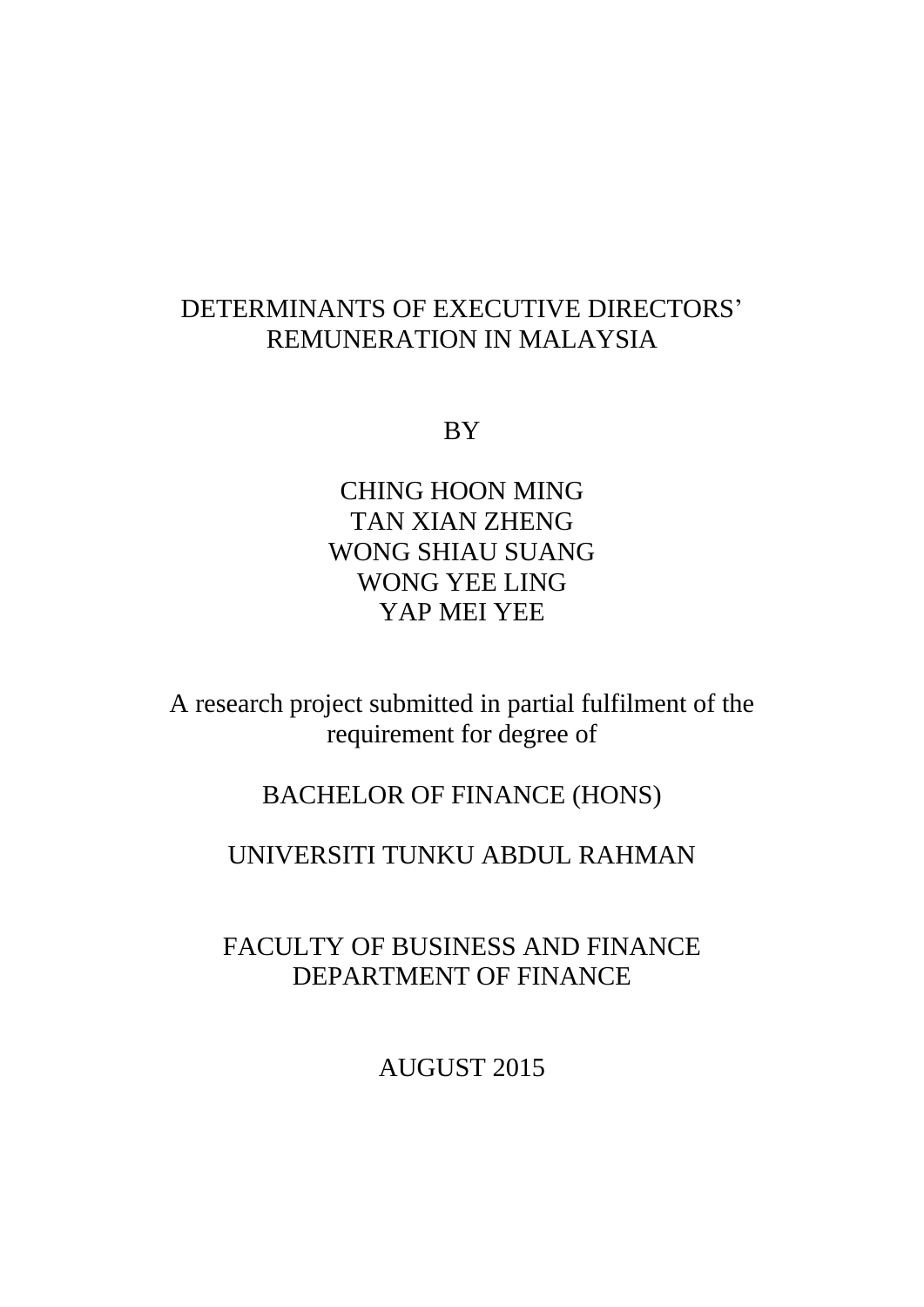Copyright @ 2015

ALL RIGHTS RESERVED. No part of this paper may be reproduced, stored in a retrieval system, or transmitted in any form or by any means, graphic, electronic, mechanical, photocopying, recording, scanning, or otherwise, without the prior consent of the authors.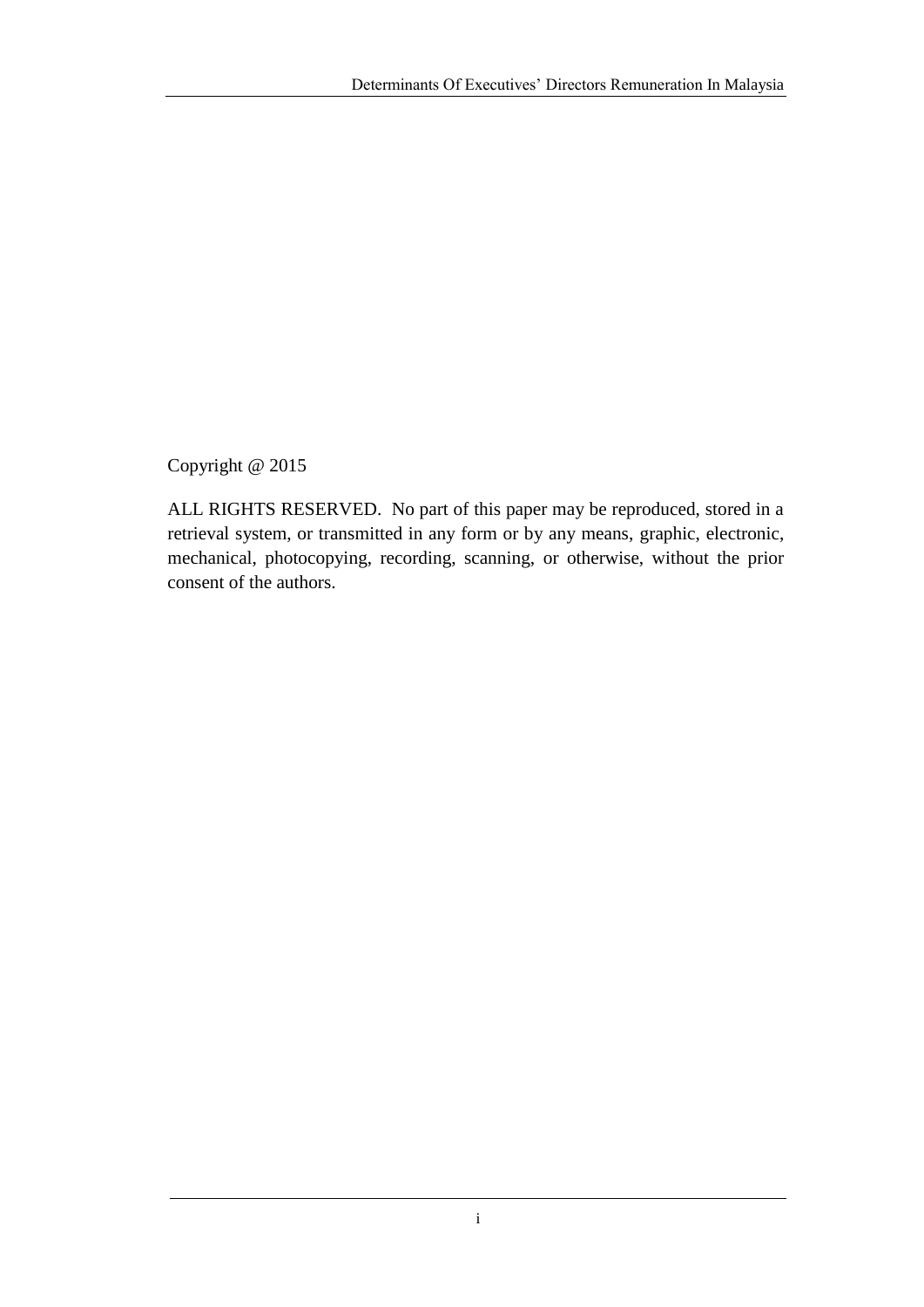### DECLARATION

We hereby declare that:

(1) This undergraduate research project is the end result of our own work and that due acknowledgement has been given in the references to ALL sources of information be they printed, electronic, or personal.

(2) No portion of this research project has been submitted in support of any application for any other degree or qualification of this or any other university, or other institutes of learning.

(3) Equal contribution has been made by each group member in completing the research project.

(4) The word count of this research report is 10,459 words.

| Name of Student:    | Student ID: | Signature: |
|---------------------|-------------|------------|
| 1) CHING HOON MING  | 13ABB00917  |            |
| 2) TAN XIAN ZHENG   | 13ABB00475  |            |
| 3) WONG SHIAU SUANG | 13ABB00871  |            |
| 4) WONG YEE LING    | 13ABB00644  |            |
| 5) YAP MEI YEE      | 13ABB00650  |            |

Date: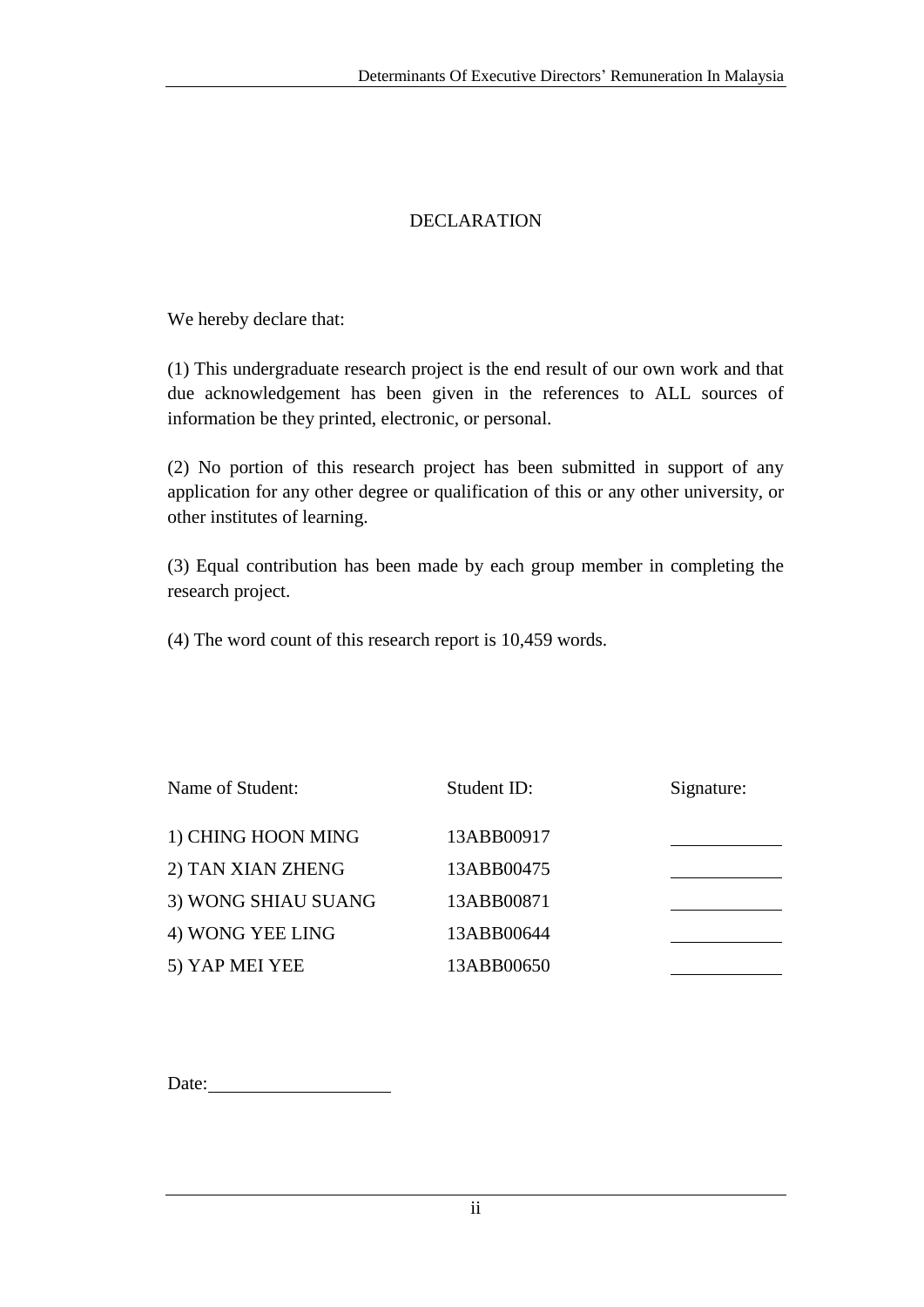#### ACKNOWLEDGEMENT

First of all, we would like to express our gratitude towards our supervisor, Encik Aminuddin bin Ahmad for guiding us throughout the preparation of this research project. Besides, we would like to extend our appreciation to our second examiner, Mr. Heng Zin Yau for providing us with his comments and suggestions to enhance the research report quality.

Besides that, we also appreciate the help from Mr. Lee Chin Yu and Mr. Thurai Murugan A/L Nathan for spending their time and knowledge to guide us in this thesis. We appreciate their patience, friendliness, as well as the valuable comments and suggestions that they has given to us in order to improve our work.

Furthermore, we would like to thank Universiti Tunku Abdul Rahman (UTAR) for providing us sufficient facility in order to carry out our research. The database provided by the university enables us to obtain relevant materials while preparing this research project.

Lastly, we would like to thank all of the members for giving their best effort in completing this thesis. Without the contribution of each member, our research project would not be successfully completed.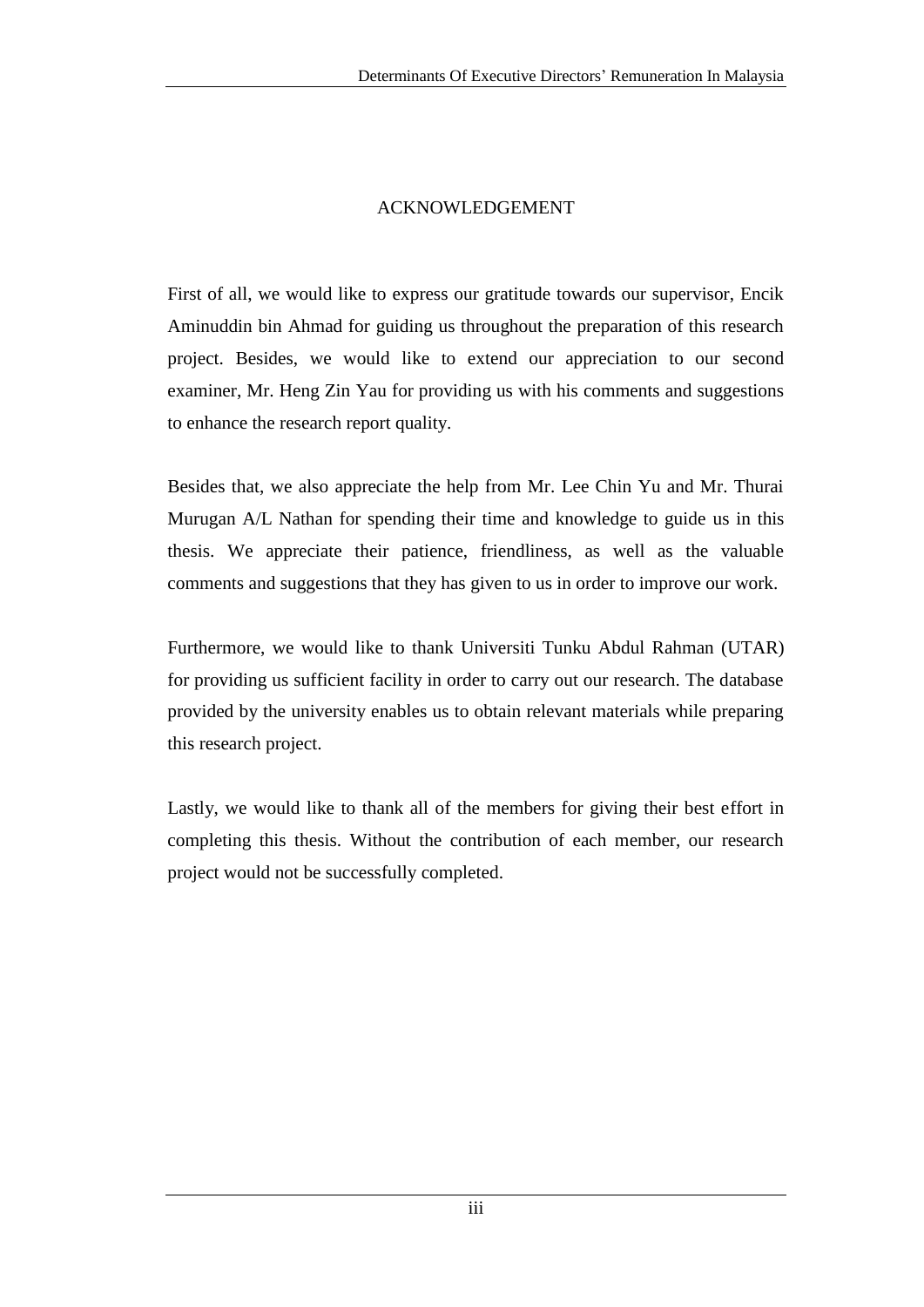## DEDICATION

We would like to dedicate this final year project to:

En. Aminuddin bin Ahmad

Our supervisor who has provided us with useful guidance, valuable supports, constructive feedbacks and precious encouragement to us.

Team Members

All the members who have played different roles while completing this research project and the full cooperation given at all times.

Thank You.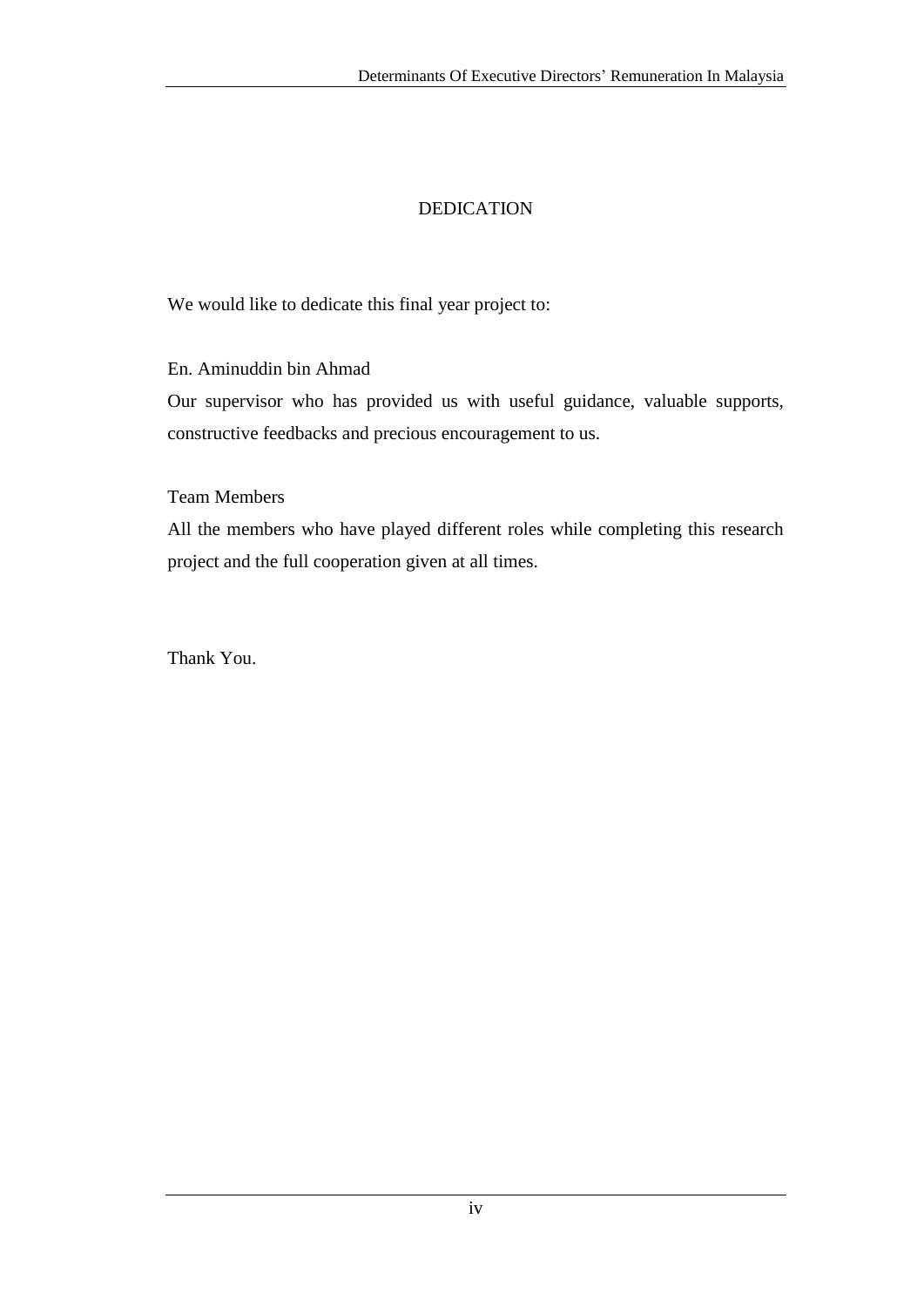## TABLE OF CONTENTS

#### Page

| $\mathbf{i}$     |
|------------------|
| $\mathbf{ii}$    |
| $\overline{111}$ |
| iv               |
| V                |
| Vi11             |
| 1X               |
| X                |
| X1               |
| X11              |
| xiii             |
| $\mathbf{1}$     |
| $\mathbf{1}$     |
| 1                |
| 3                |
| 4                |
| 4                |
| 4                |
| 5                |
| 5                |
| 7                |
| 8                |
| 8                |
| 9                |
| 9                |
| 9                |
| 10               |
| 11               |
| 12               |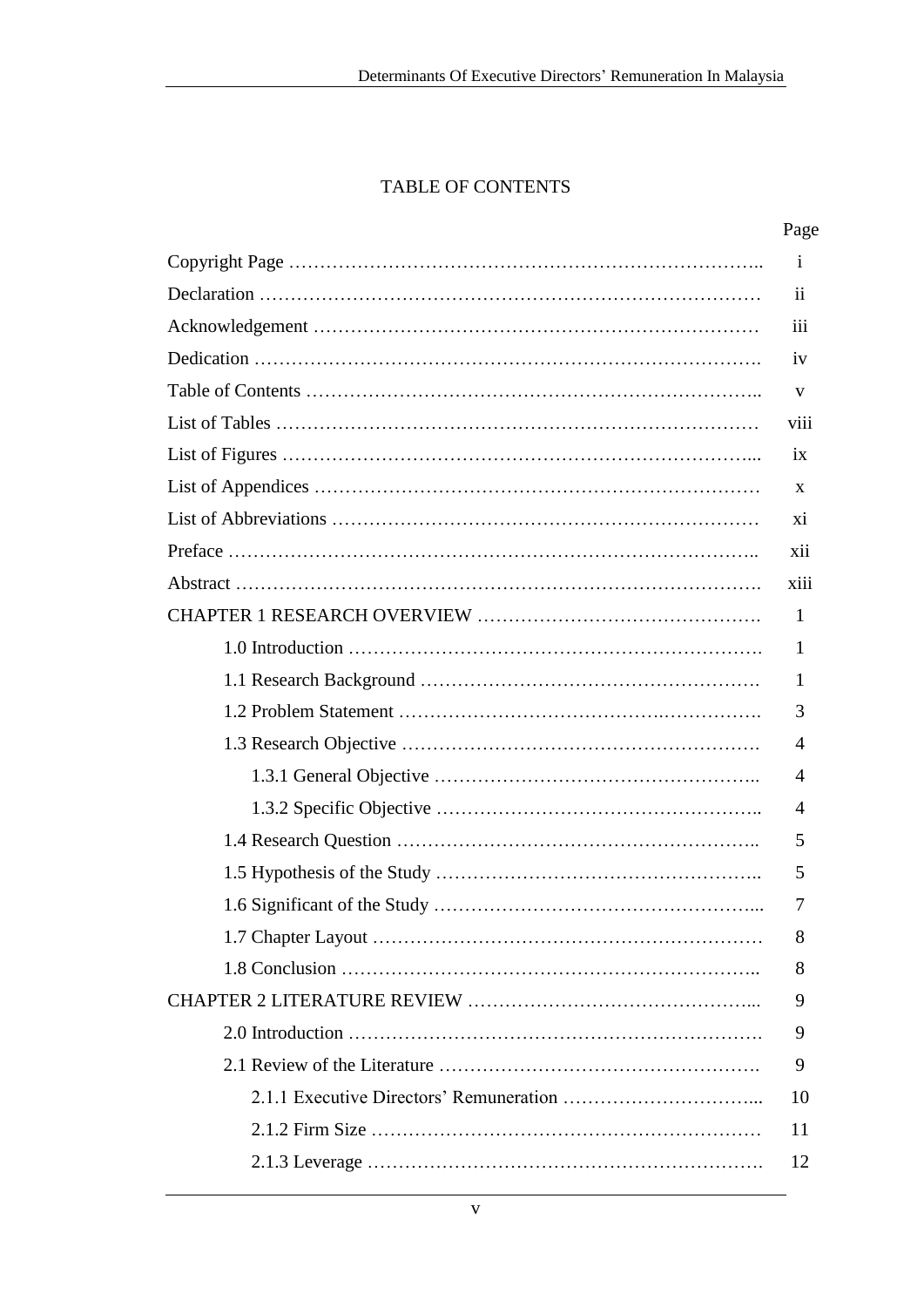|                                                 | 13 |
|-------------------------------------------------|----|
|                                                 | 14 |
|                                                 | 16 |
|                                                 | 16 |
|                                                 | 17 |
| 2.3 Proposed Theoretical / Conceptual Framework | 18 |
|                                                 | 18 |
|                                                 | 18 |
|                                                 | 19 |
|                                                 | 19 |
|                                                 | 20 |
|                                                 | 20 |
|                                                 | 21 |
|                                                 | 21 |
|                                                 | 21 |
|                                                 | 22 |
|                                                 | 23 |
|                                                 | 23 |
|                                                 | 23 |
|                                                 | 24 |
|                                                 | 24 |
|                                                 | 25 |
|                                                 | 25 |
|                                                 | 25 |
|                                                 | 26 |
|                                                 | 26 |
|                                                 | 27 |
|                                                 | 28 |
|                                                 | 29 |
|                                                 | 29 |
|                                                 | 29 |
|                                                 | 30 |
|                                                 | 30 |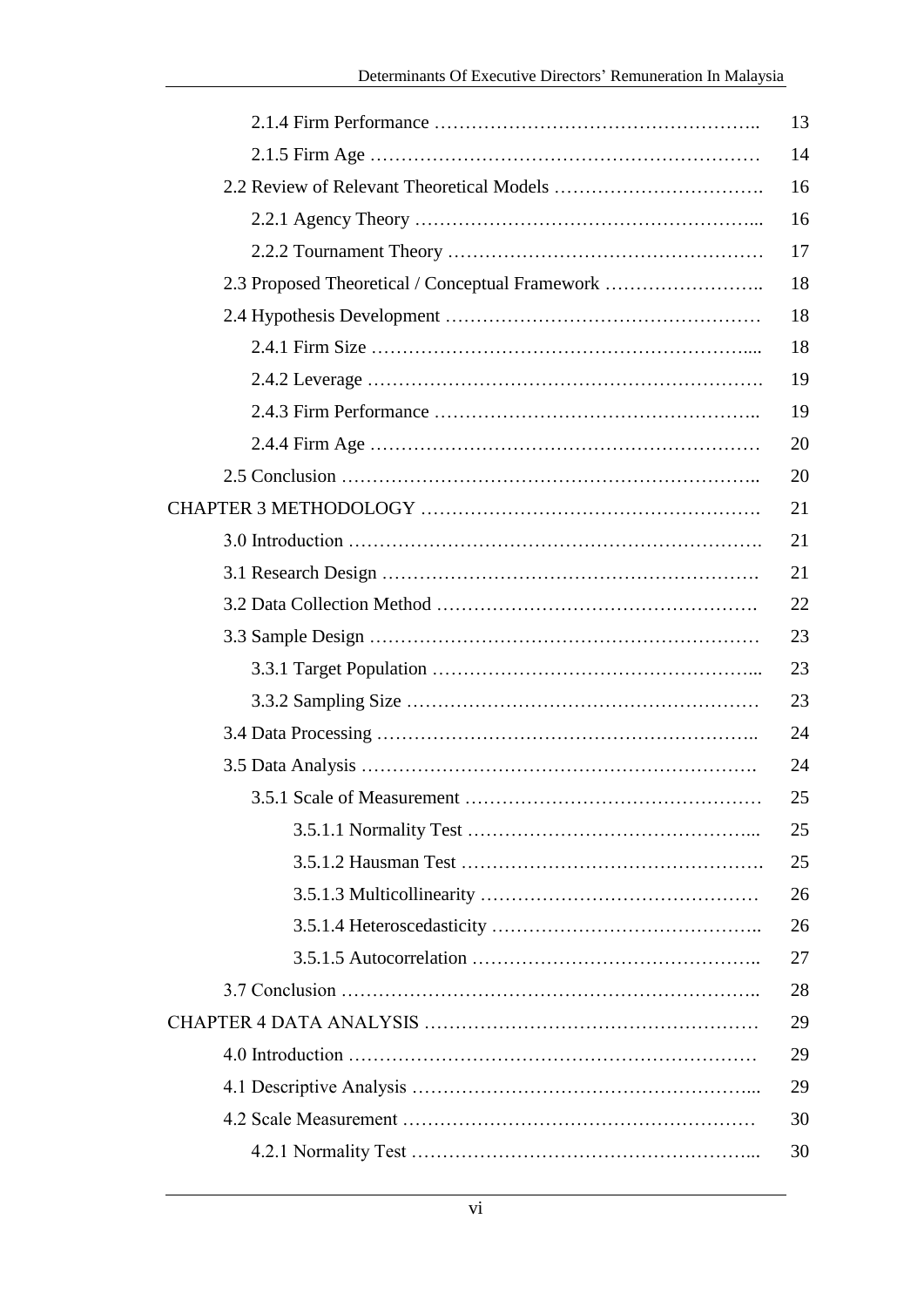| 4.2.2 Breusch and Pagan Lagrange Multiplier Test and Hausman |    |
|--------------------------------------------------------------|----|
|                                                              | 31 |
|                                                              | 33 |
|                                                              | 33 |
|                                                              | 34 |
|                                                              | 34 |
|                                                              | 34 |
|                                                              | 35 |
|                                                              | 36 |
|                                                              | 36 |
|                                                              | 36 |
|                                                              | 37 |
|                                                              | 37 |
| CHAPTER 5 DISCUSSION, CONCLUSION AND IMPLICATION             | 38 |
|                                                              | 38 |
|                                                              | 38 |
|                                                              | 39 |
|                                                              | 40 |
|                                                              | 41 |
|                                                              | 41 |
|                                                              | 42 |
|                                                              | 42 |
|                                                              | 42 |
|                                                              | 43 |
|                                                              | 43 |
|                                                              | 44 |
|                                                              | 45 |
|                                                              | 46 |
|                                                              | 47 |
|                                                              | 56 |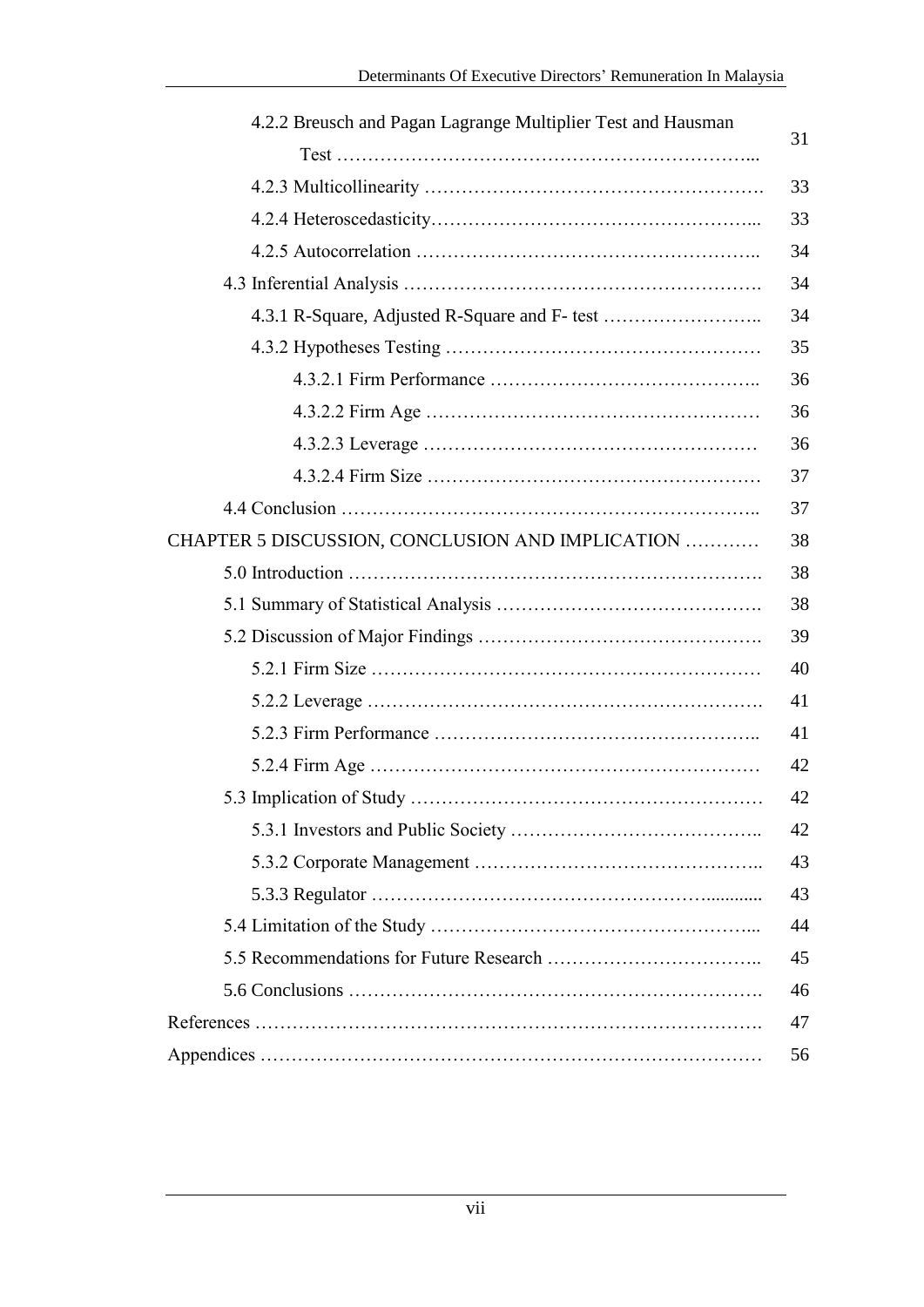## LIST OF TABLES

|                                                                     | Page |
|---------------------------------------------------------------------|------|
| Table 3.1: List of Independent Variables and Dependent Variables    | 22   |
| Table 4.1: Descriptive Statistics                                   | 29   |
| Table 4.2: Normality Test                                           | 30   |
| Table 4.3: Result of Panel Data                                     | 31   |
| Table 4.4: VIF Result in all Variables                              | 33   |
| Table 5.1: Summary of Diagnostic Checking                           | 38   |
| Table 5.2 Summary Result of Independent Variables Towards Dependent | 39   |
| Variable                                                            |      |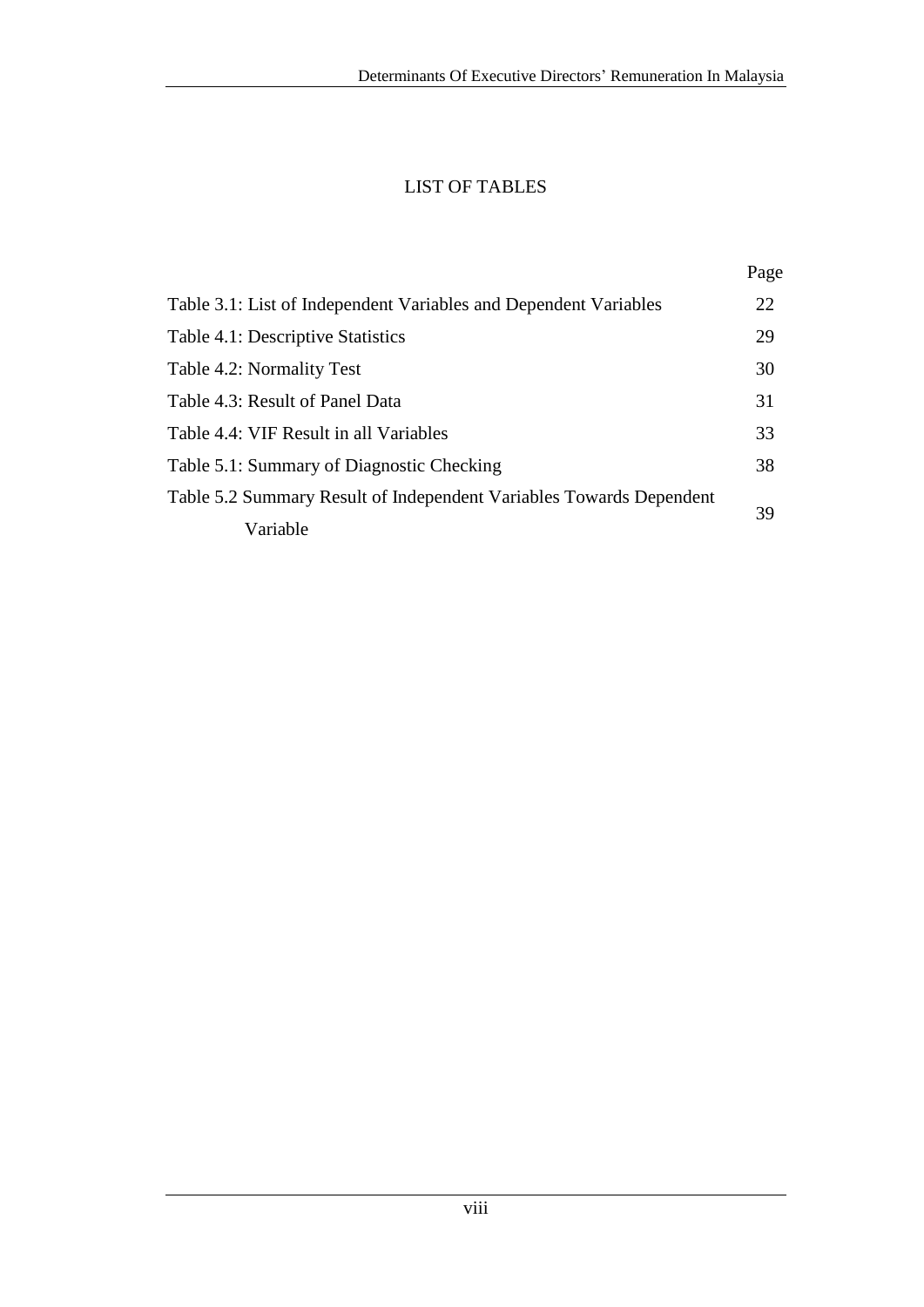## LIST OF FIGURES

| Figure 2.1: Relationship Between Dependent Variable and Independent |  |
|---------------------------------------------------------------------|--|
| Variables                                                           |  |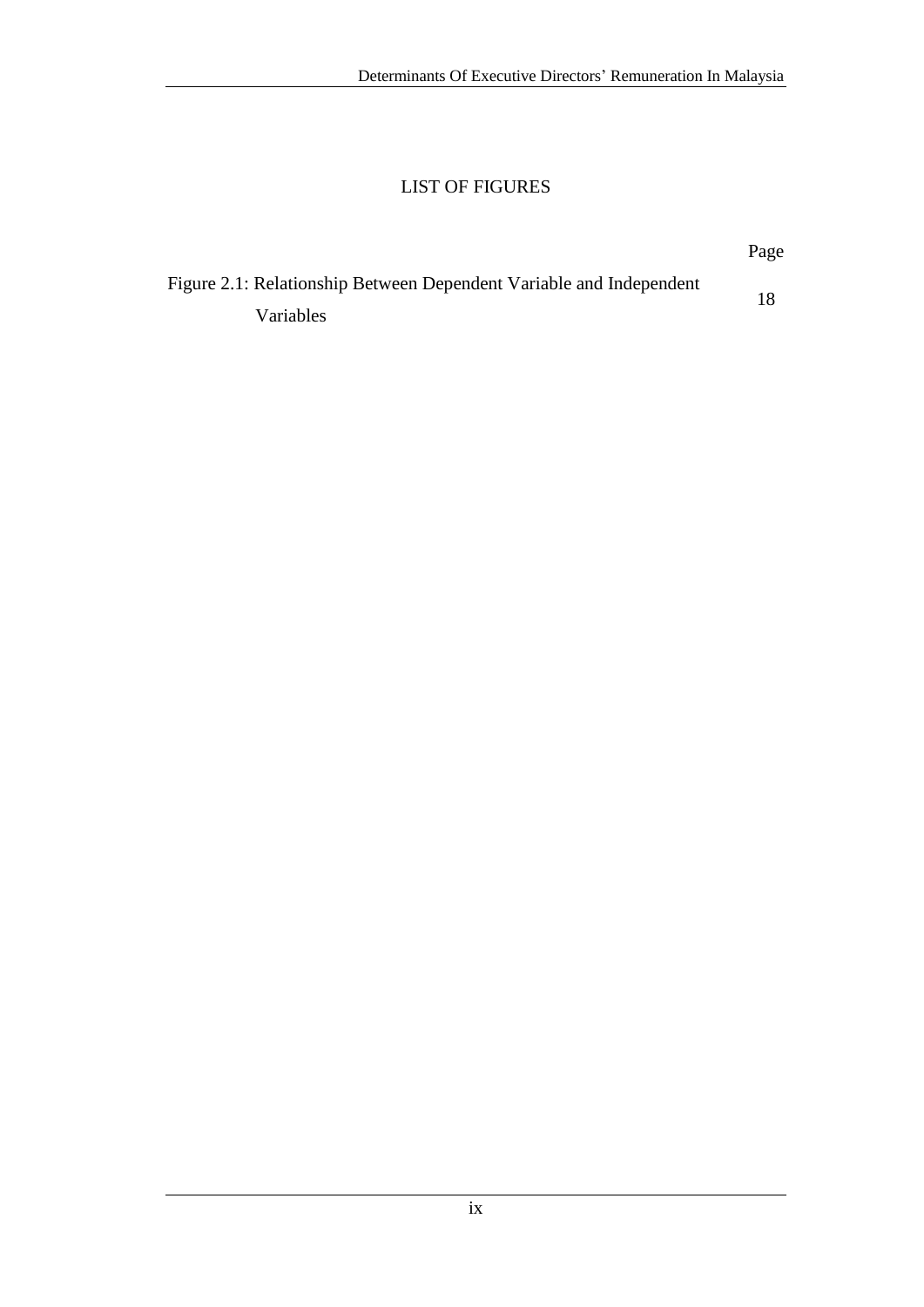## LIST OF APPENDICES

| Appendix 3.1: List of Public Listed Companies                         |    |
|-----------------------------------------------------------------------|----|
| Appendix 4.1: Description Statistics of All Variables                 | 57 |
| Appendix 4.2: Normality Test                                          | 58 |
| Appendix 4.3: Heteroscedasticity Test                                 | 58 |
| Appendix 4.4: Autocorrelation Test                                    | 59 |
| Appendix 4.5: Solving of Autocorrelation Test using Newey-West Method | 60 |
| Appendix 4.6: Inferential Analyses                                    | 60 |
| Appendix 4.7: Proved for Pooled OLS                                   | 61 |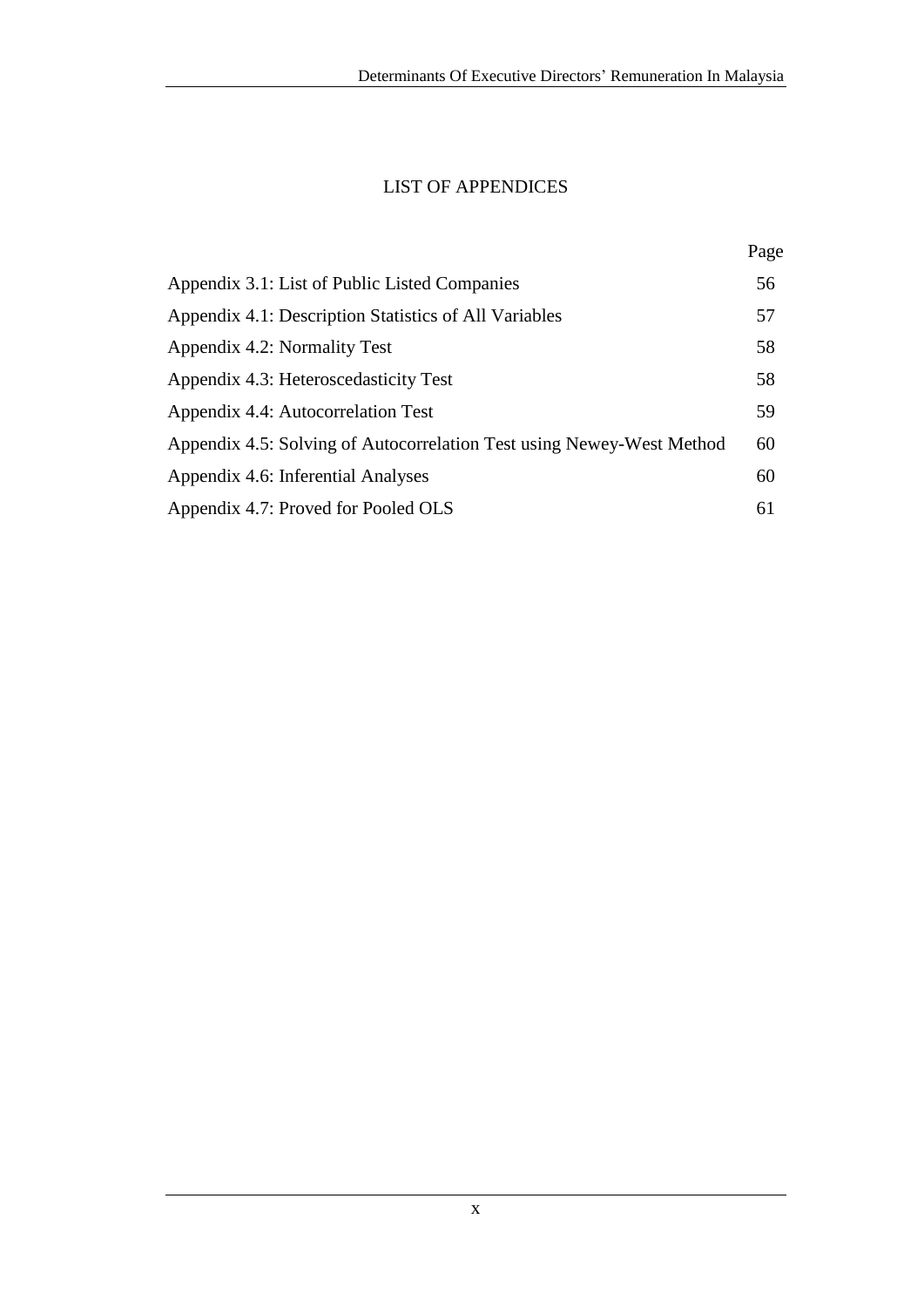### LIST OF ABBREVIATION

| AR          | Autoregressive                          |  |  |
|-------------|-----------------------------------------|--|--|
| <b>BLUE</b> | <b>Best Linear Unbiased Estimator</b>   |  |  |
| <b>BPLM</b> | Breusch-Pagan and Lagrangian Multiplier |  |  |
| <b>CEO</b>  | <b>Chief Executive Officer</b>          |  |  |
| <b>FEM</b>  | <b>Fixed Effect Model</b>               |  |  |
| <b>FRS</b>  | <b>Financial Reporting Standard</b>     |  |  |
| <b>IPO</b>  | Initial Public Offering                 |  |  |
| JB          | Jarque-Bera                             |  |  |
| <b>MCCG</b> | Malaysia Code on Corporate Governance   |  |  |
| <b>REM</b>  | Random Effect Model                     |  |  |
| <b>ROA</b>  | Return On Asset                         |  |  |
| <b>UTAR</b> | Universiti Tunku Abdul Rahman           |  |  |
| <b>VIF</b>  | Variance Inflating Factor               |  |  |
|             |                                         |  |  |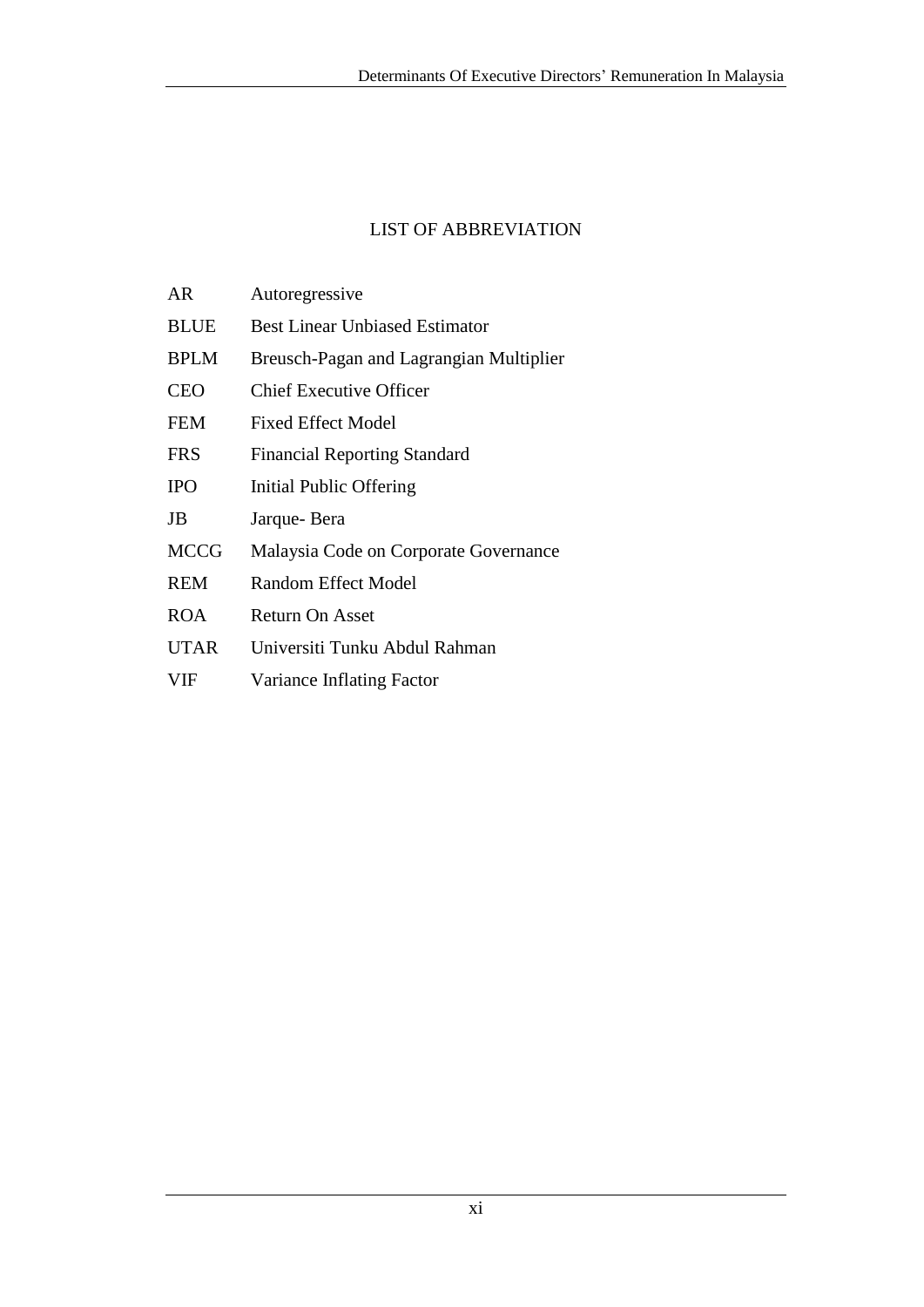#### PREFACE

Many overpaid remuneration for executive directors cases had been reported around the world, so does Malaysia. Attention of academics, regulators, and media were highly attracted on this controversial issue. Remuneration in the forms of base salary, stock options, pension, bonus and other incentives (healthcare, car, etc.) lead to criticism occurs. Their criticisms took many forms of concerns relating the level of executive pay, its relationship with company performance and the failure of executive pay setting (e.g. board of directors, compensation committees) to stop this managerial excess.

As such, this issue become a popular research topic due to the variety of criteria given in the context. Besides that, curiosity was raised about the top executives pay packages around the world. Also, it is considered as a channel for those who held the same position level but received lower remuneration to voice out their dissatisfactions.

In this research, the researchers will examine the relationship between the executive directors' remuneration in Malaysia and the independent variables, namely firm size, leverage, firm performance and firm age. All independent variables are expected to have significant relationship towards the executive directors' remuneration.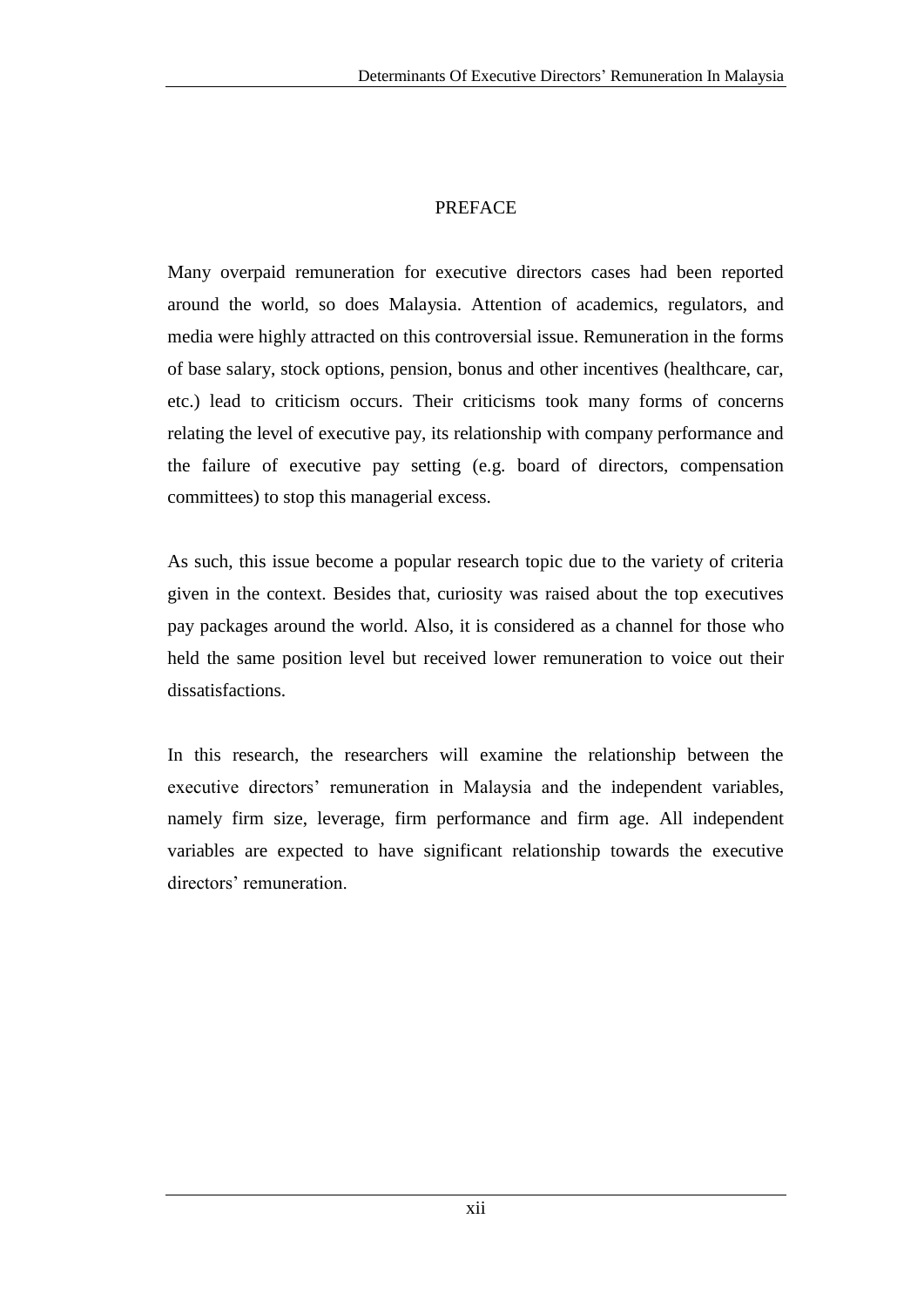#### ABSTRACT

This paper examines the possible factors that will influence the executive remunerations in Malaysia from 2009 to 2013 which consist of annually data of 100 observations. This paper uses the Pooled Ordinary Least Square (OLS) method to capture the effect of independent variables, which are the Firm Size, Firm Age, Firm Performance and Leverage on the dependent variable, which is the Executives Directors' Remuneration. The data of the variables in this study are obtained through secondary sources. A panel data analysis is conducted to acquire the results. The results obtained found that the Firm Size, Firm Performance and the Leverage exhibit a significant relationship towards the Executive Directors' Remuneration. Whereas, Firm Age is found to be insignificant towards the dependent variable in the model which is Executive Directors' Remuneration.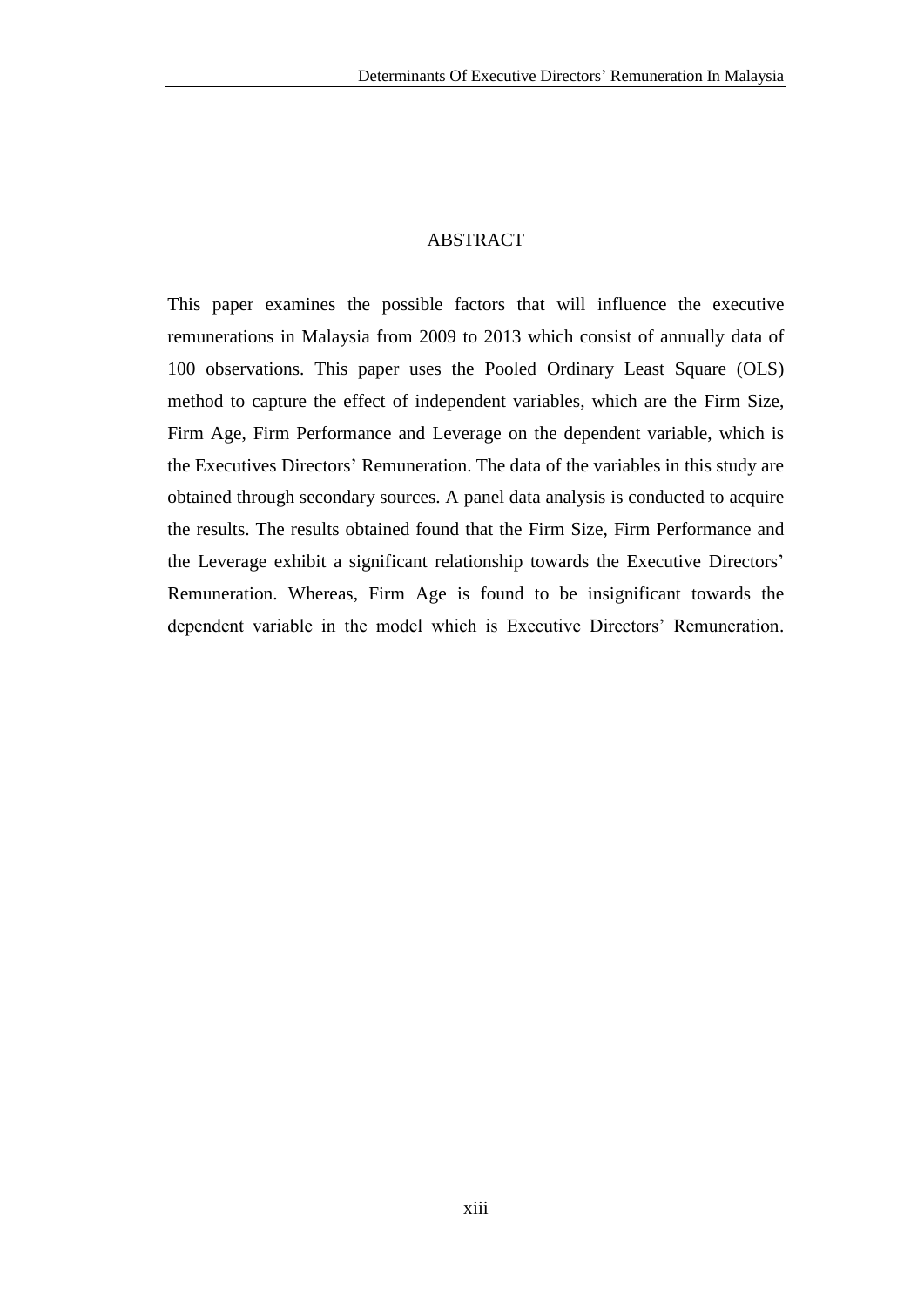# **CHAPTER 1: RESEARCH OVERVIEW**

# **1.0 Introduction**

This research focuses on filling the issues on the remuneration which omitted by other researchers. Remuneration which includes the salaries, bonuses and profits earn from sales which causes executives' being overly paid in rewards. Therefore, this paper aims in determining the factors that affect the executive directors' remuneration. This research uses remuneration as dependent variable and firm size, firm performance, leverage and firm age as independent variables. This chapter includes several parts which are research background, research questions, hypothesis of study, significance of study, and chapter layout.

## **1.1 Research Background**

Public's attentions from developed and developing countries were alerted with the issues of company executives' remuneration. It happened because of these issues had been frequently reported especially after the global financial crisis. Although not every company has outstanding performance, executive directors' still will be able to get sizeable remuneration. Shareholders and publics therefore started to realize that the executives might receive excess remuneration compare to what they deserve to receive. Besides that, the unavailability of obtaining the actual amount of executive directors' remuneration has become one of the trigger factors to public (Yu, 2014).

According to Haron and Akhtaruddin (2013), similar cases did happen in Malaysia. Even though some of the firms experienced financial losses, the company still paying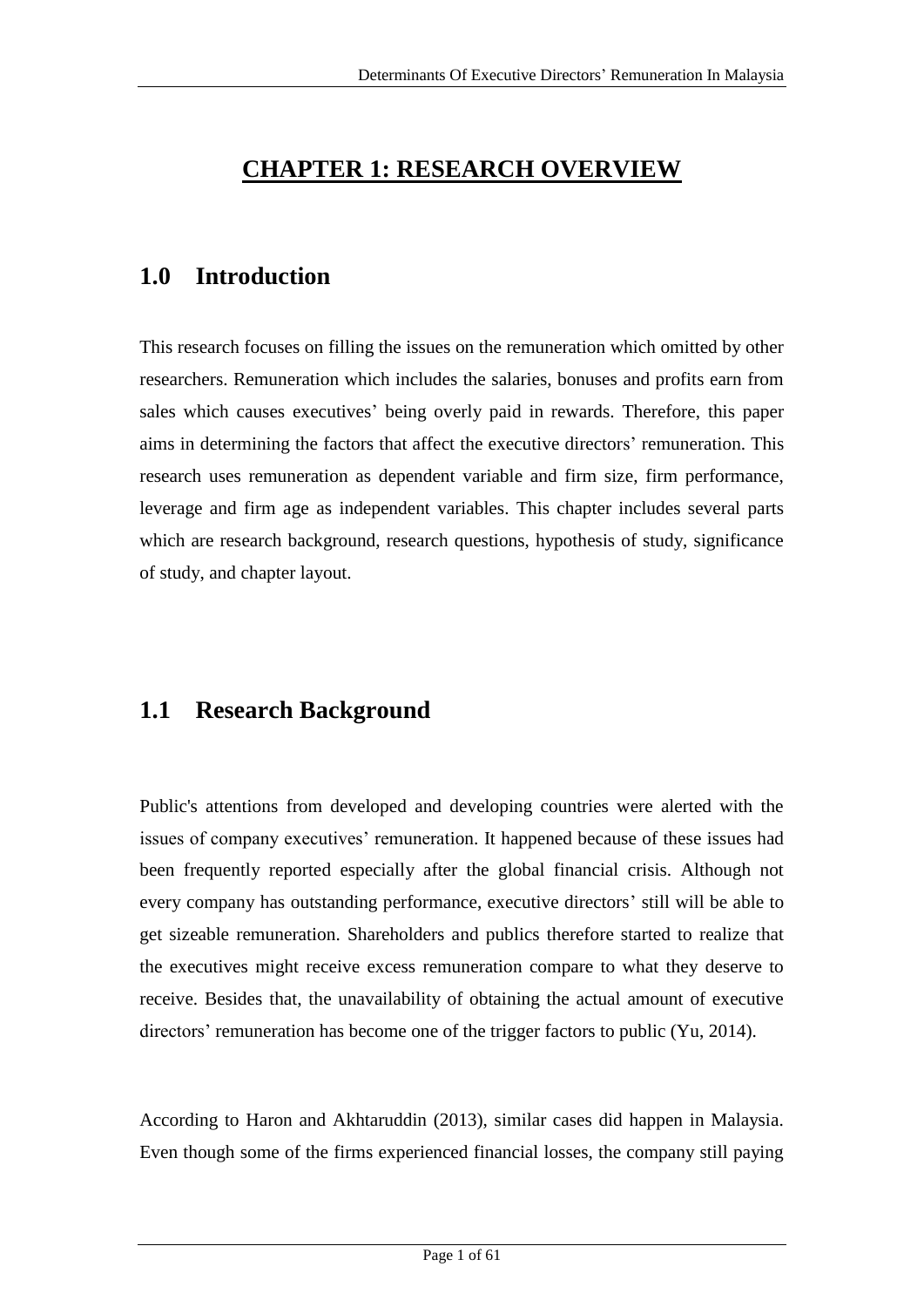ridiculous remunerations which considered overpaid. One of the examples was Mycom's case, for last few years, this company was facing financial losses. Besides that, it was also in PN4 status, defined as companies that suffering financial problems. However, executive directors' remuneration of this company increased by RM2.62 million in between the year of 2002 to 2003. Some other examples of corporate that facing the same condition as Mycom included Kemayan Corporation, Aokam Perdana, Sriwani Holdings and etc. (Haron & Akhtaruddin, 2013).

Malaysia government had made some frameworks and regulatory laws to increase the public confidence. Malak (2015) provided that the introduction of Malaysian Code on Corporate Governance (MCCG) 2000 suggested corporate should disclose the details of director remuneration especially to catch the attention of corporate governance in Malaysia after the financial crisis of 1997-1998. The remuneration policies such as statement of the principal should be included in the principal. It was then followed by another accounting standard to regulate the disclosure. In 2005, 'Share based payment' of Financial Reporting Standard (FRS) 2 required business to disclose the details of remuneration to executive in the form of share as well. Malak (2015) again gave that the mandatory rules for listed companies to disclose executive directors' remuneration were amended by Bursa Malaysia Listing Rules. In 2012, MCCG was reform to increase the transparency of the remuneration policy of a business.

In MCCG 2000, the policy of company executive directors' remuneration should be established in a formal and transparent way when the company fixes the individual director's remuneration. The annual report should consist of the details of remuneration of each director. When it comes to MCCG 2012, other than retaining the formal and transparent remuneration policies, it is also emphasized that appropriate level of remuneration should be provided to attract and retain directors. It should be parallel with the company's business strategy as well as business long-term goal.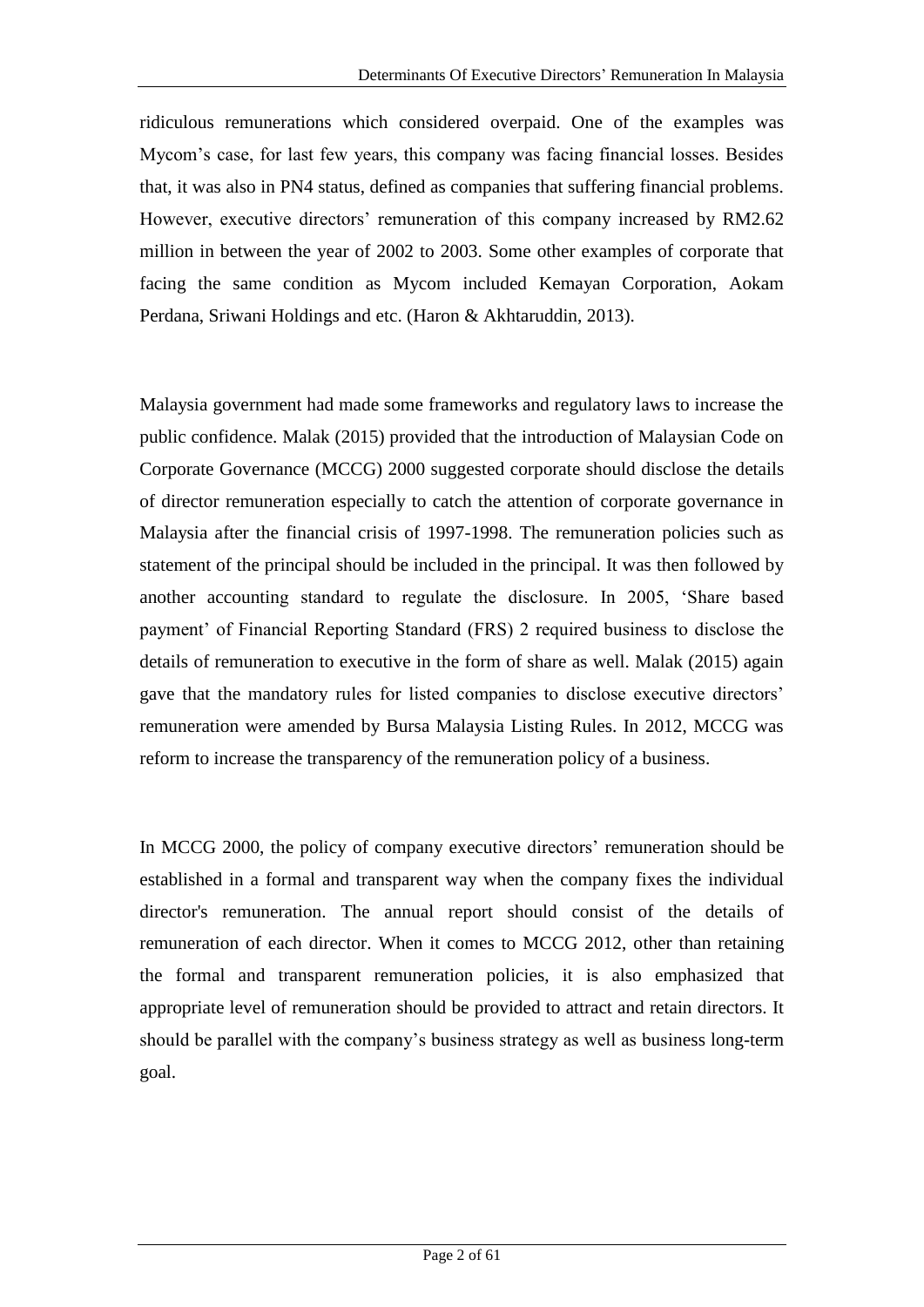## **1.2 Problem Statement**

Main purpose of this research is carried out due to scholars are finding that there have been a spectacular increase in the executives remuneration to a normal worker pay. Besides, due to lack of executive skills available, competition is gaining harder to search for a well-equipped executives (Hussain, Obaid & Khan, 2014).

Furthermore, there are evidences showing that globalisation is the cause of remuneration problems to rise. Globalisation involved the changes to the surrounding relative to time such as the improvement of social thinking. This has caused the gap between the rich and poor to be large apart. Based on the view of corporate, inequality happens when greed is accompanied in the remuneration to executive (Shin, Kang, Hyun & Kim, 2015).

In the world of business, due to greediness, executives somehow spent the profits they earned improperly to gained fame from the people around the world. Thus, businesses are moving to inappropriate direction. Similar things happened in the level of management. When the relationship are good among the management and workers, the pay-out would be different compared to other workers due to the "relationship" they having on each other. In addition, due to the changes in the political state in the country, executives able to start determine and control on their remuneration (Hussain et al., 2014).

Due to globalization, conflict of interest between the management and shareholders which refer to agency problem started to occur where remunerations are hard to predict and unsure whether the pay-out are correctly specified (Malak, 2015; Fong, Misangyi & Tosi, 2010). On the other hand, there are debate on whether companies should held in separate ownership. It is argue that, separate ownership are more easily to handle especially top management as the agency problem are less likely to occur.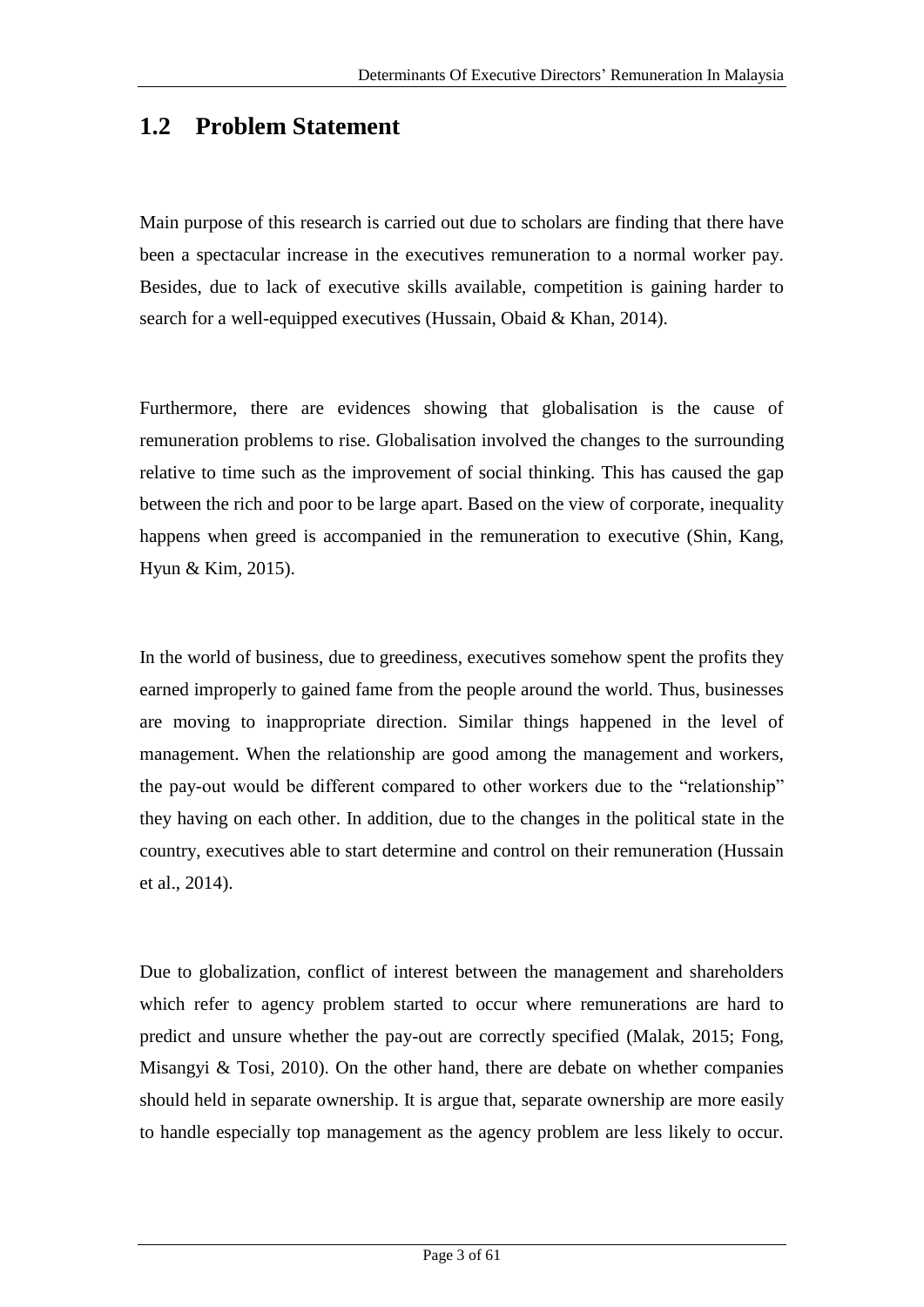However, most of the company ownership is not separated (Lin, Kuo, & Wang, 2013).

According to the problem mentioned above, scholars had suggested that shareholders should request to the company to design a strategy that pay out should be given out similar to shareholder wealth (Haron & Akhtaruddin, 2013). Therefore, according to Lin et al. (2013), managerial power hypothesis was developed to determine the power between the executives and the directors to set appropriate remuneration. However, there are insufficient of evidence to prove that there is an increased in the executives pay-out according to sources obtained in US (Gabaix, Landier & Sauvagnat, 2014). Therefore, this study is to determine how the independent variables influence the executive directors' remuneration.

## **1.3 Research Objectives**

### 1.3.1 General Objective

The general objective of this research is to determine the factors that affect the remuneration of executive directors' at the same time compare the remuneration of different company within Malaysia.

### 1.3.2 Specific Objectives

a) To investigate the relationship between executive directors' remuneration and firm size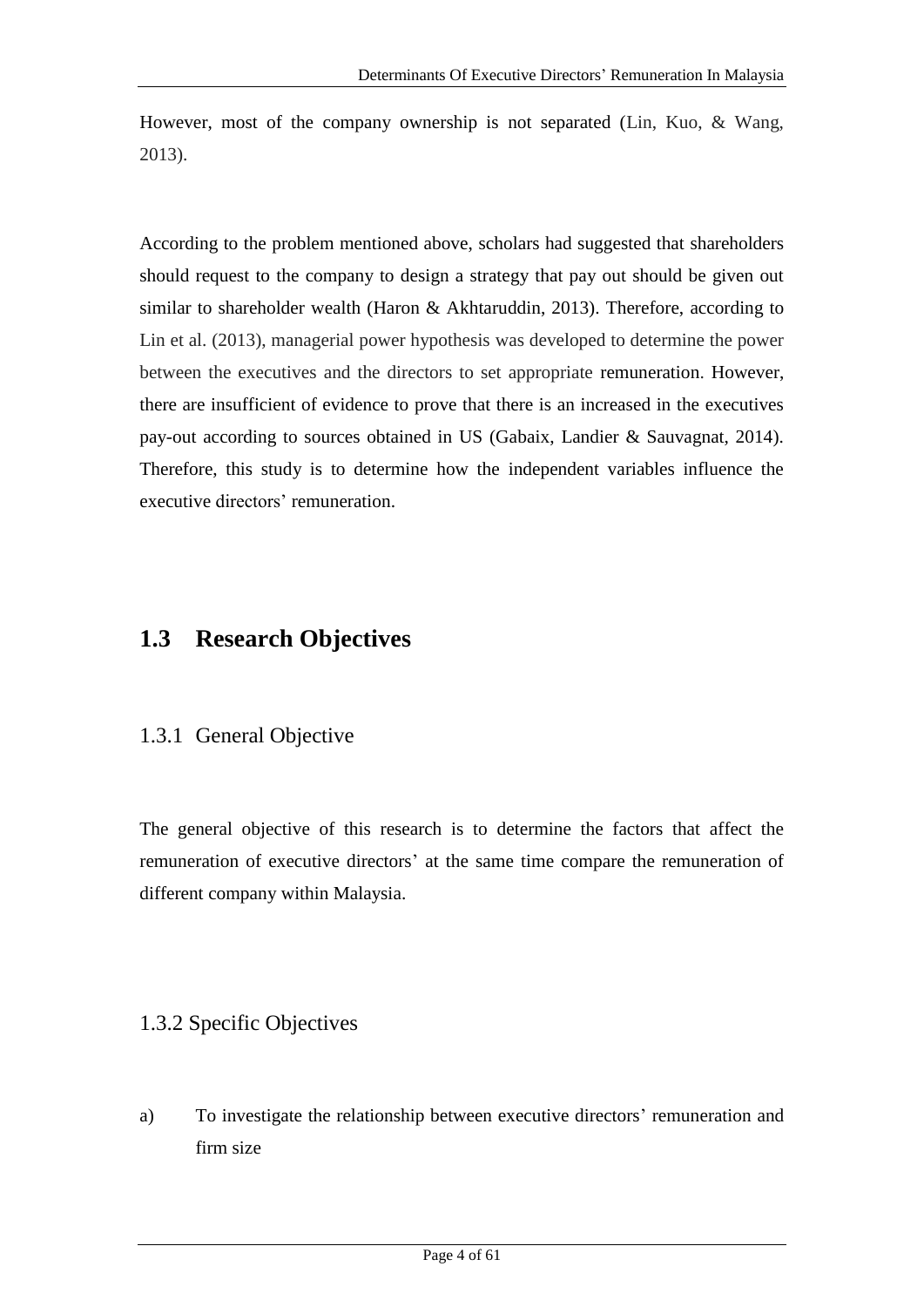- b) To investigate the relationship between executive directors' remuneration and firm performance
- c) To investigate the relationship between executive directors' remuneration and leverage
- d) To investigate the relationship between executive directors' remuneration and firm age

# **1.4 Research Question**

The research questions are:

- (a) Is there a significant relationship between executive directors' remuneration and firm size?
- (b) Is there a significant relationship between executive directors' remuneration and firm performance?
- (c) Is there a significant relationship between executive directors' remuneration and firm's leverage?
- (d) Is there a significant relationship between executive directors' remuneration and firm age?

## **1.5 Hypothesis of the study**

This study examine the relationship between executive directors' remuneration and factors like firm size, firm performance, leverage and firm age in all services other than financial sectors.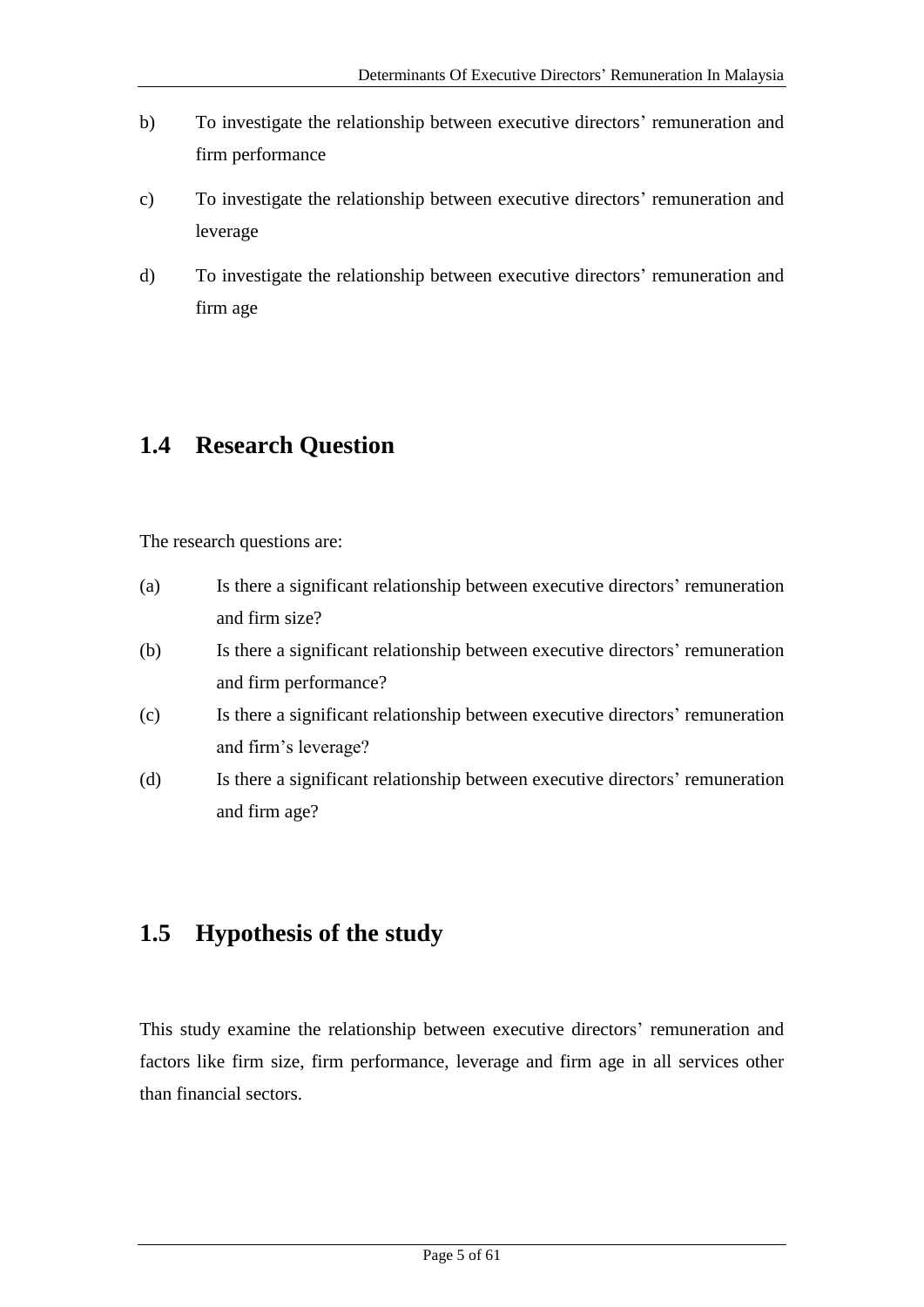#### **First Hypothesis**

 $H_0$ : There is no significant relationship between firm size and executive directors' remuneration

 $H_1$ : There is significant relationship between firm size and executive directors' remuneration

#### **Second Hypothesis**

 $H_0$ : There is no significant relationship between firm performance and executive directors' remuneration

 $H_1$ : There is significant relationship between firm performance and executive directors' remuneration

#### **Third Hypothesis**

 $H_0$ : There is no significant relationship between firm leverage and executive directors' remuneration

 $H_1$ : There is significant relationship between firm leverage and executive directors' remuneration

#### **Fourth Hypothesis**

 $H_0$ : There is no significant relationship between firm age and executive directors' remuneration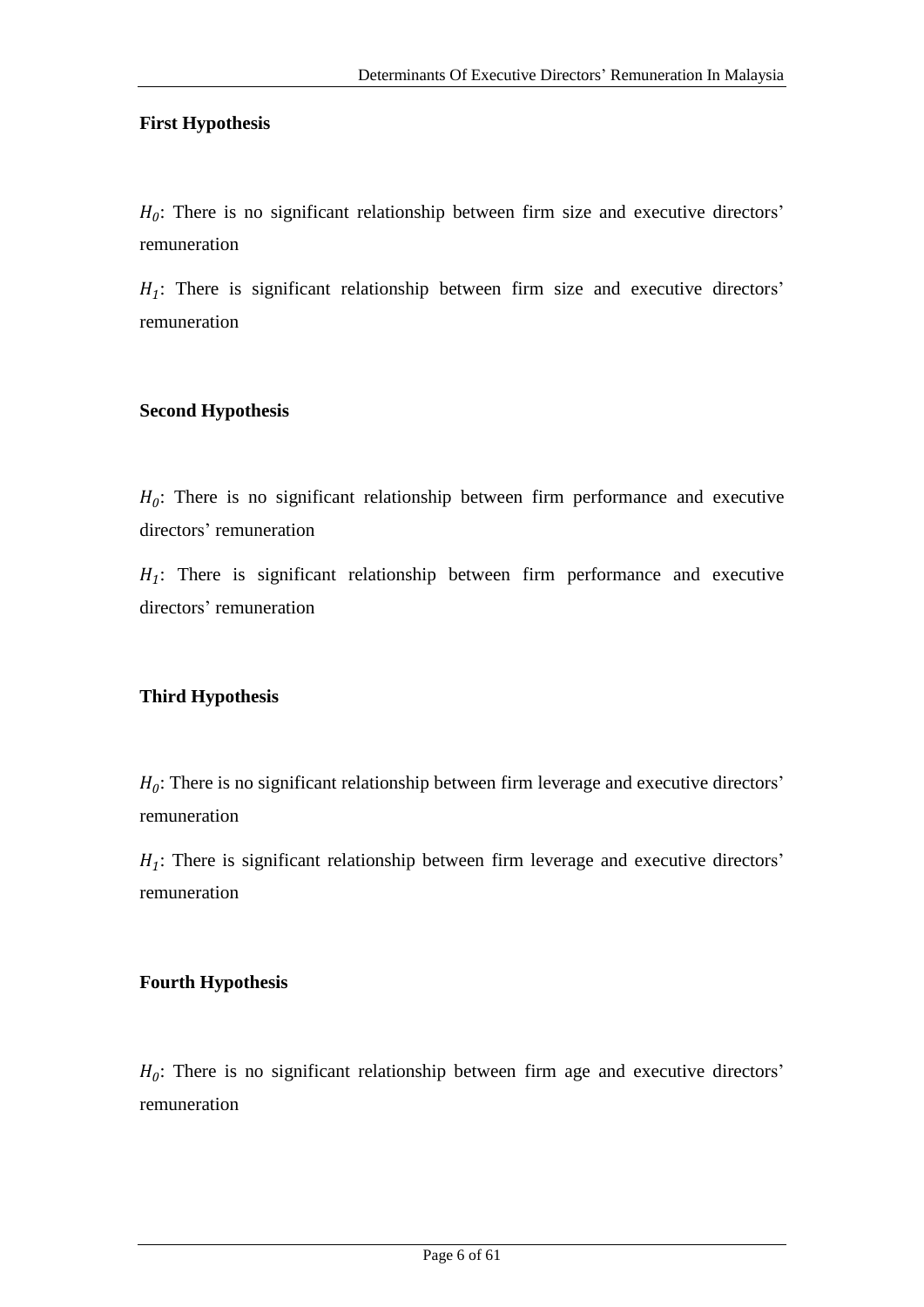$H_1$ : There is significant relationship between firm age and executive directors' remuneration

# **1.6 Significant of the Study**

The significance of this study is to find the factors that will be considered in determining an appropriate level to compensate their directors, since there are arguments on overpay or underpay issues among directors.

According to the shareholder maximization model, the company should maximize the return to shareholders (Moffett, Stonehill, & Eiteman, 2009) in order to attract more capital inflows to their company. Furthermore, the result of this is useful for shareholders to review whether there is overpay or underpay problem in the company they invest. It can be used for the potential investor to decide whether to invest in that company based on the resulted benchmark.

In the company, employee is more motivated if they found that their director is receiving the reasonable salary according to their work. Therefore, it enable those employees to move forward since they knew they might have the opportunity to be promoted. On the other hand, a company not overpaying remuneration to directors may have higher capability to conduct training program for the improvement of employee quality.

Policymakers are able to use this research to act as reference to formulate policies to avoid potential problems happen among the firms in Malaysia.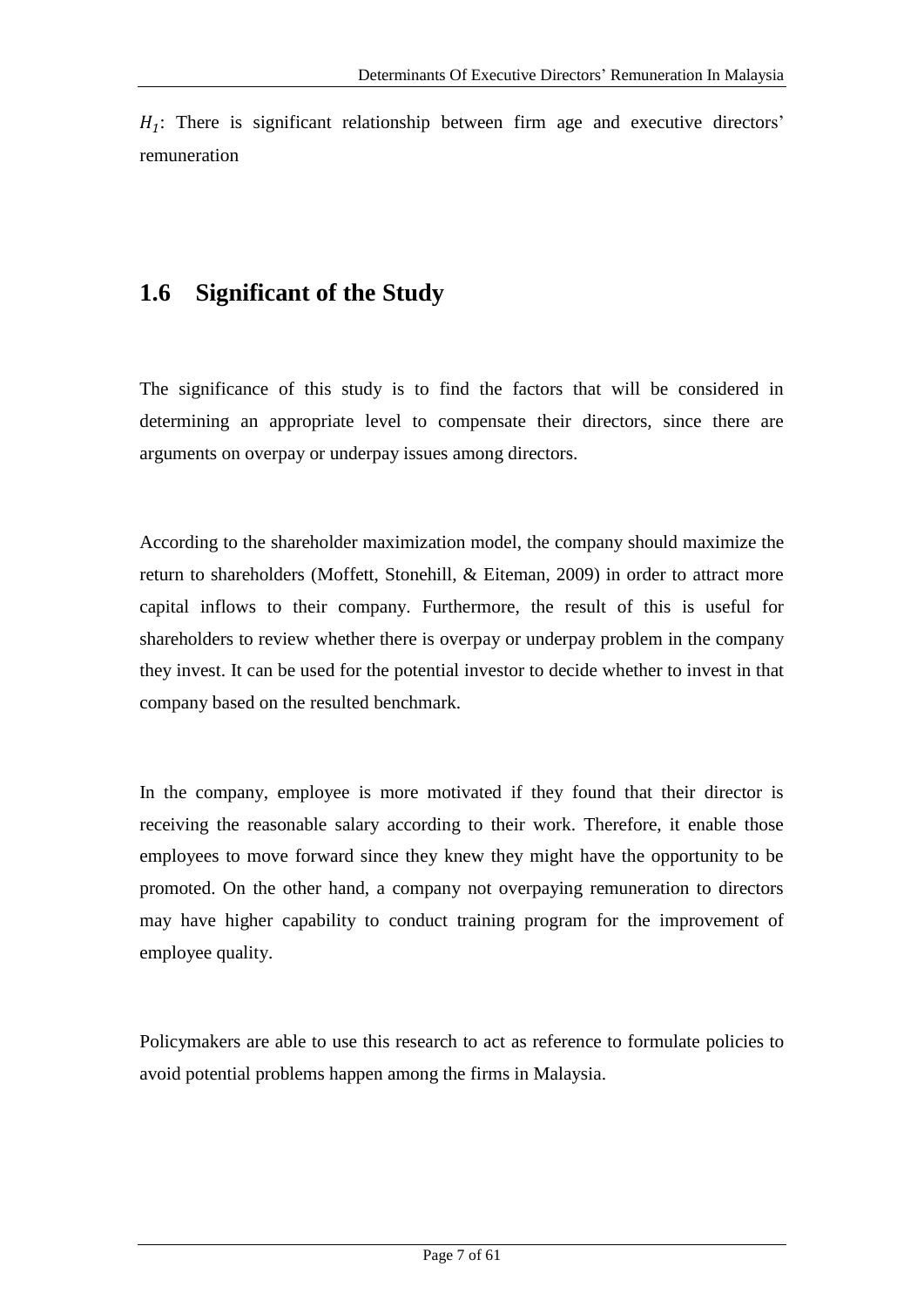# **1.7 Chapter Layout**

Chapter 1 will consists of the introduction of the background of the study as well as the research question and objectives. This will follow by the significance and the hypothesis of the study and conclusion of the chapter.

In chapter 2 will covers the relevant theoretical models and conceptual frameworks. Besides that, it also covers the hypotheses development of each of the variable in this study and follow by the conclusion of the chapter.

Chapter 3 will further develop on the methodologies that examine the independent variables towards the dependent variable. E-Views 6 will be the main tool to carry out the research. In chapter 4, the paper will elaborate on the analysis which relates to the hypotheses in the research.

Chapter 5 will reflect on the discussion, conclusion and implications towards the research carried out. This includes the limitations of study and recommendations for future research.

## **1.8 Conclusion**

This chapter covers the background of the research, problem statements, research objectives, research questions, hypothesis of the study, and significance of the study and chapter layout. In chapter 2, there will be further discussions on the literature review on the variables including firm size, firm performance, leverage and firm age.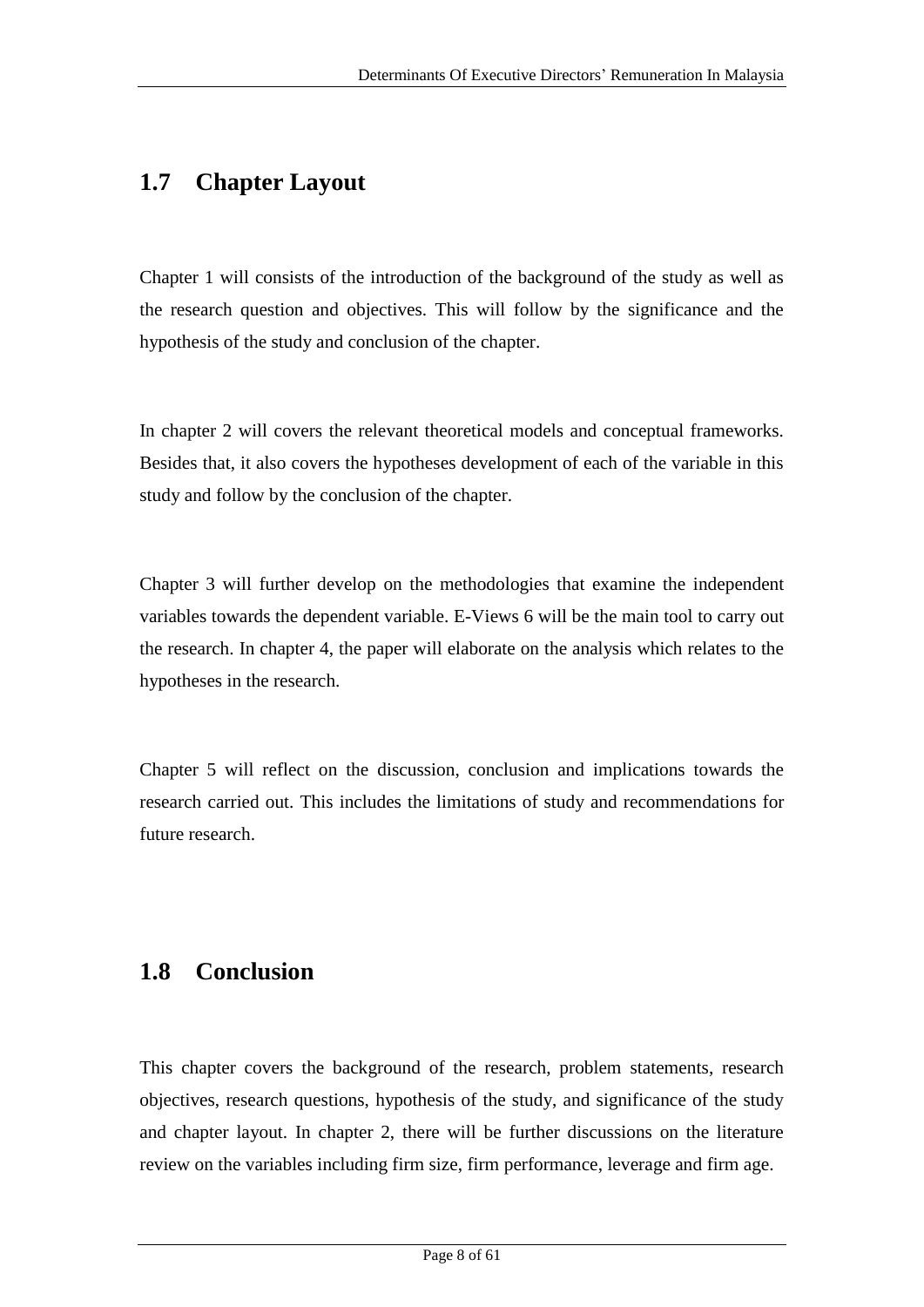# **CHAPTER 2: LITERATURE REVIEW**

## **2.0 Introduction**

The beginning of this chapter reviews the journals that are related to the research topic. After that, a review of relevant theoretical models would be developed. This would be the basic to develop the proposed conceptual framework. The proposed conceptual framework would be presented in a diagram to identify the relationship between the endogenous and exogenous variables. Next, this chapter proceed with the hypotheses development are formulated. Lastly, a conclusion will be presented as a summary of this chapter.

## **2.1 Review of the literature**

In this section of the research will further explain of the variables which are divided into dependent variable and four independent variables. The first review of previous research papers and thus will provide a better understanding towards the variables.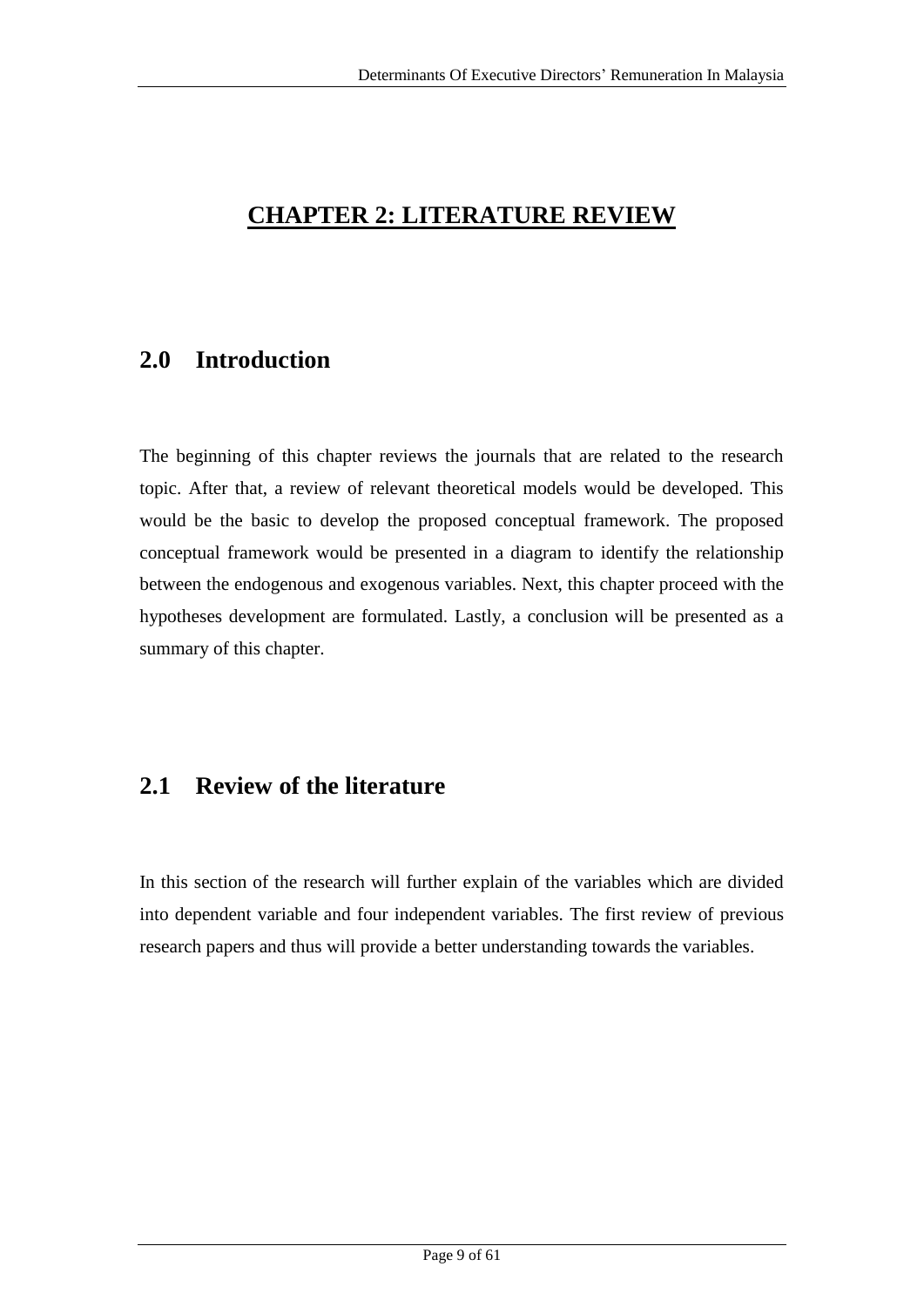## **2.1.1 Executive Directors' Remuneration**

According to Guo (2013), economic-related and uneconomic-related are major components of remuneration scheme. For economic-related, it includes basic salaries, pay-for-skill, pay-for-performance, welfares as well as bonus. Meanwhile, uneconomic- related may be other potential pay that difficult to be measured in monetary form, therefore, the remuneration pay is limited to economic-related pay only. On the other hand, Jaafar and James (2014) provided that remuneration structure composed of salary, basic pays, and benefits offered to next of kin. When all of these components are included into the remuneration policy, it may be able to motivate the directors to work harder for the company. Directors may put their best effort such as creative and high return ideas to enhance the business's performance.

Again, Jaafar and James (2014) claimed that director may see salaries and bonuses as significant part of cash remuneration. It is because of director's wealth status could be measure by cash remuneration. Therefore, remuneration in terms of cash package is welcomed by directors for a few reasons. Firstly, directors may prove their wealth position by purchasing luxurious houses and cars, dining in exclusive places or travelling around the world. This is because of income from cash package may be withdrawn at any point of time. Other than that, a good societal status enables directors to gain respect and positive reputation from others.

Researcher reviewed that when the agents (directors) of a business do not act in the best interest on behalf of the shareholders (principals), it is known as agency problem, therefore the conflict of interest arise (Jaafar & James, 2014).

However, other studies conducted were able to come out with similar solution, which is switching executive directors' remuneration from cash-based to equity-based. When the interest of agents and principals move parallel, the problem of conflict of interest thereby declined. Directors may devote the best effort as now they are sharing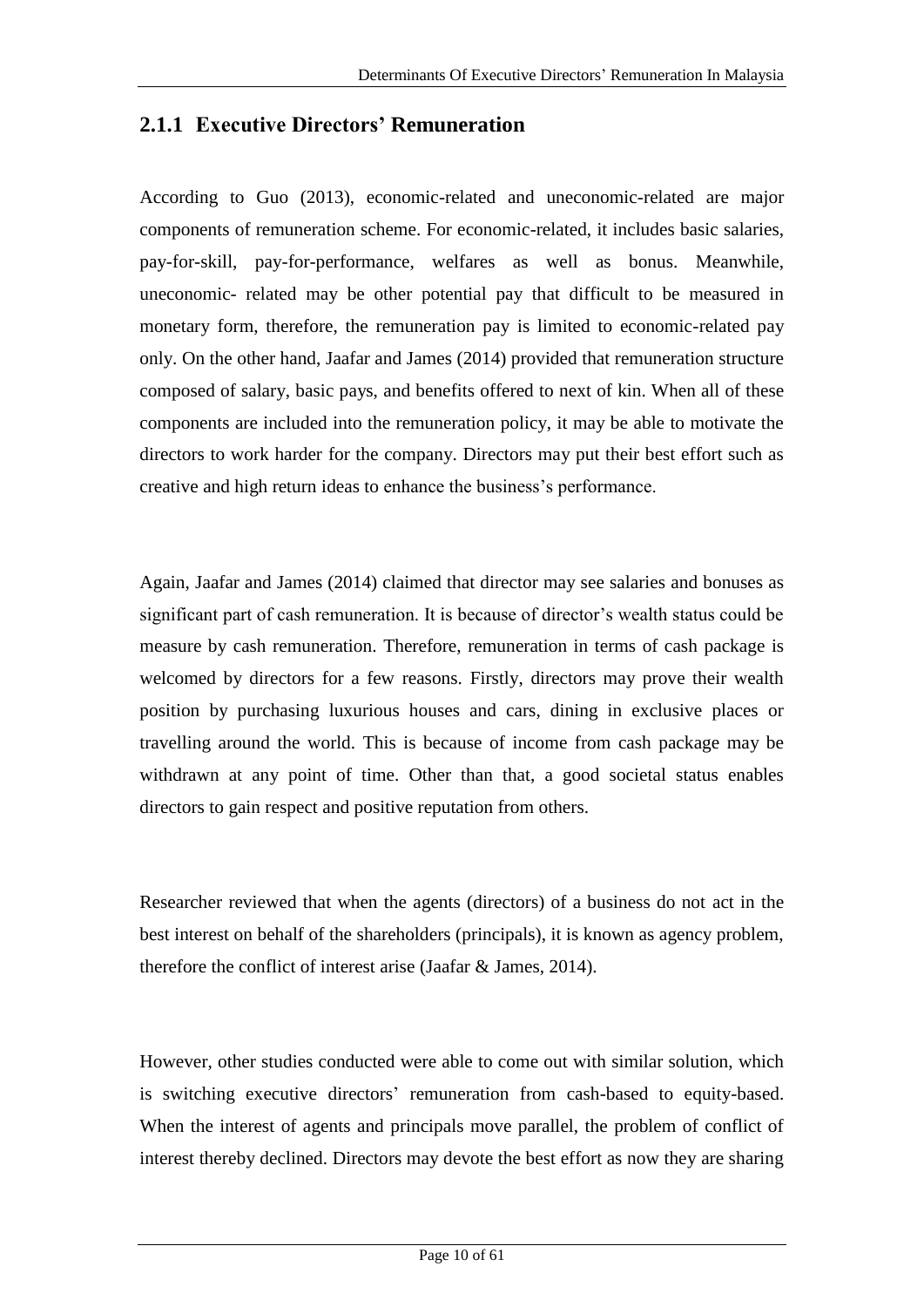the same return and risk as shareholders (Wang et al., 2013; Matolcsy, Shan & Seethamraju, 2012).

## **2.1.2 Firm Size**

Based on our objectives, firm size is present as a significant variable towards executive directors' remuneration. According to Kato and Kubo (2006), it is known as the remuneration is based on the relationship between directors and shareholder value. A research carried out in Japan using 10 years panel data that involves 51 Japanese firms. The remuneration is due to the negative relationship with the remuneration and firm size. They concluded that small firms will have more responsiveness on the remuneration.

In another research said that the pay is based on the company characteristics carried out by Haron and Akhtaruddin (2013) using 120 companies in Malaysia. Company characteristics include the operation state of the company determine the remuneration of the directors. The research said that manager will gain more access to capital market when the firm expand and thus earn more remuneration (Fong, Misangyi, & Tosi, 2010). Due to inequality happens in remuneration, directors are more motivated to maintain the relationship with the shareholders by comparing with each other and take relevant actions to rectify it.

However, in another research using Geometric Brownian Motion as research tools and set firm size to follow it. It is known as company will engage in less agency problems when the firms are large. This is due to the time varying that changes the link between the remuneration and the firm size (He, 2009).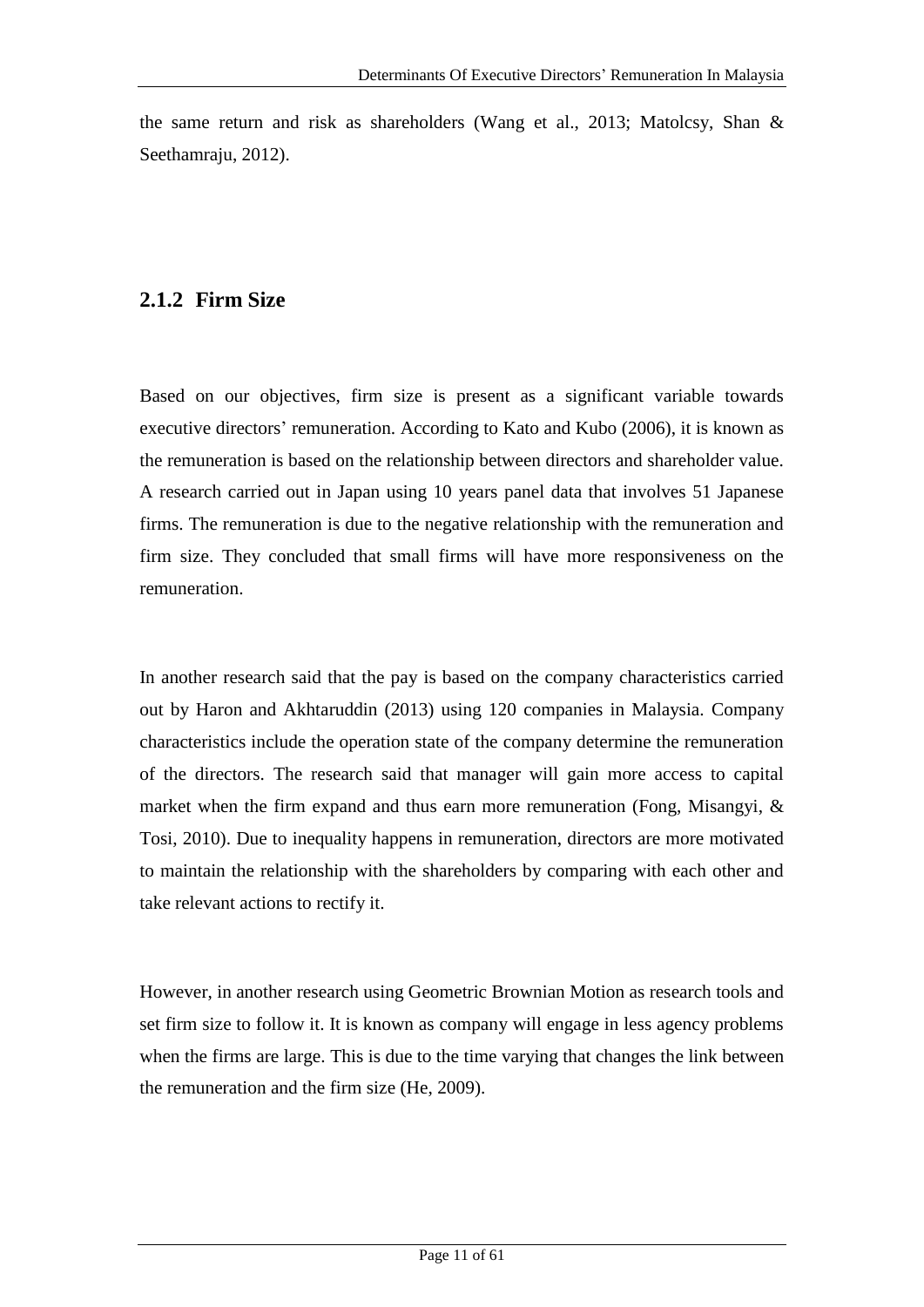Another research by Firth, Tam and Tang (1999) in Hong Kong given that the firm size is insignificant towards remuneration as determinants. However, after reviewing from other research, they have come out a few observations that large companies have positively related relationship due to the absolute profits earned and they may have shareholders that consists of different perspectives and consists of different skills too. They use listed company in Hong Kong and excluded the banking corporation since they have different financial statement.

Hussain et al. (2014) using 2008 to 2010 to carried out the determinants in executive directors' remuneration in Pakistan. They found out that the executive directors' remuneration is directly proportional to firm size. They carried out using panel data and found out that firm size is the main factor that determinants the executive directors' remuneration.

## **2.1.3 Leverage**

According to Haron and Akhtaruddin (2013), a firm leverage level determined by firm's cash flow and capability to meet contractual obligation. Thus, the higher the leverage, the lower will be the executive directors' remuneration. From the study of Haron and Akhtaruddin (2013), they agreed the fact that a firm with high leverage level has to tie up its capital for the long term debt, therefore the cash flow for investments, dividend distributions, and firm's operational expenditures will be reduced. Consequently, the firm will apply the cost reducing strategy to have spare fund to make sure the firm's operation is going smooth.

This research choose leverage as an independent variable due to it is an external corporate governance factor. For example, if a firm's debt holders are actively involved in monitoring firm operation activities which indicated that the firm has a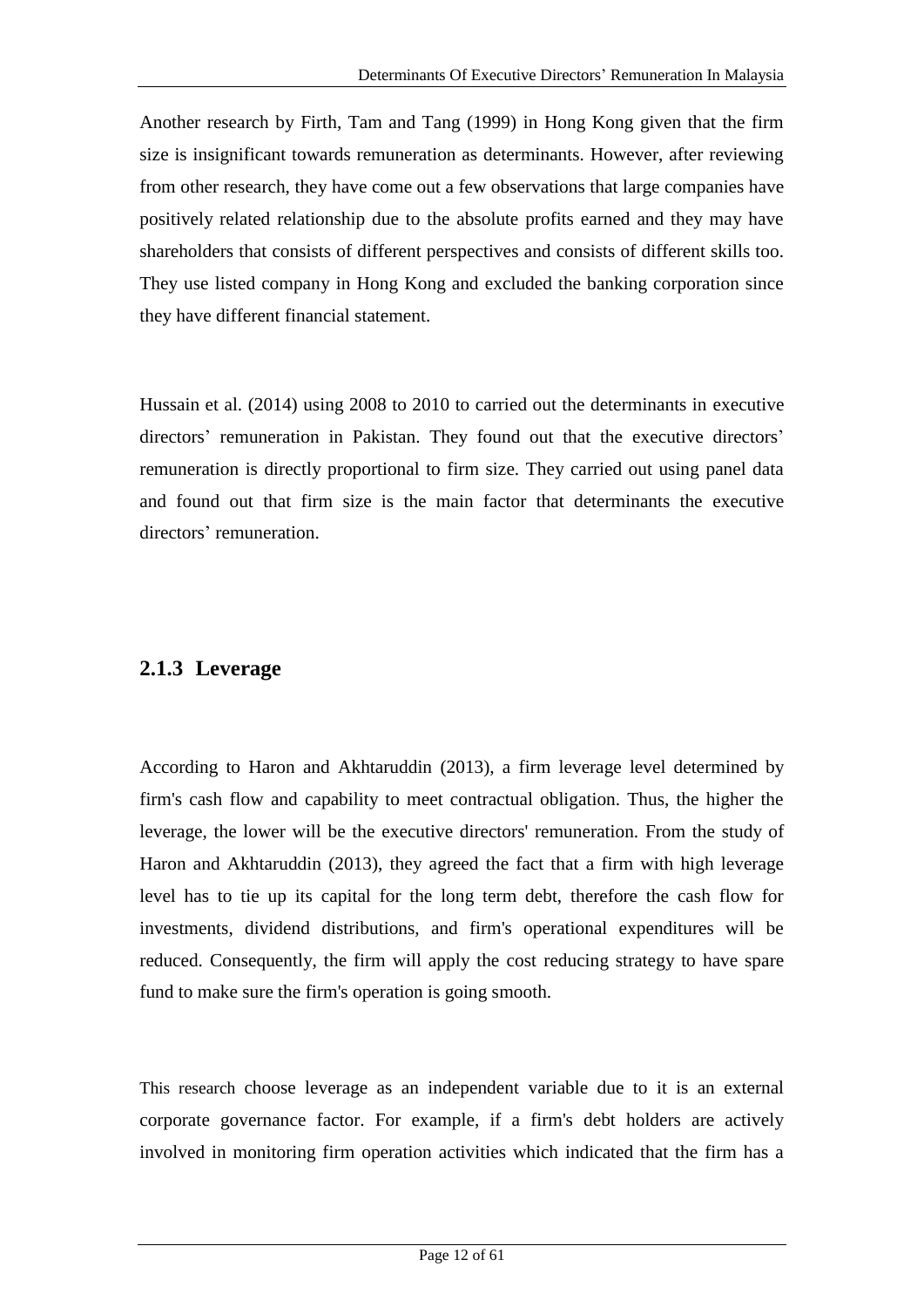high leverage capital structure, this may cause debt holders suffer losses from the investment. Ning, Hu and Garza-Gomez (2012), have the same view to high leveraged firm is increasing the debt holders more aware and monitor to the firm's operation, they may request the firm to provide incentives with long-term equitybased options and stocks to avoid losses from investment in the firm.

From some theoretical studies in corporate finance indicated that leverage of a firm will have a positive relationship with the firm executive directors' remuneration (Shin et al., 2015). It could be justified that companies should compensate executive directors' higher due to the probability of bankruptcy. When firm engage higher debt level, it will cause the company in a risky position. As the company leaders, executive directors are required to dedicate to their performance thus compensation by the company should be higher (Chemmanur, Cheng & Zhang, 2013).

### **2.1.4 Firm Performance**

Different company will have different measure of firm performance due to different industries, which includes accounting-based and marketing-based (Duru & Reeb, 2002). Accounting-based measure of performance use financial ratio to determine the firm performance. However, if it is not reliable, the company might choose to use marketing-based measures of performance instead. Generally, accounting-based is more popular. Both are positively related to the remuneration of executive directors. Moreover, according to Wang, Venezia and Lou (2013) studied on determinants of Chief Executive Officer (CEO) remuneration of 2,448 executive directors from 1997 through 2002. They found that accounting-based measure is more preferable and reliable. Also, the result showed that it moves in the same direction with remuneration (Wang et al., 2013).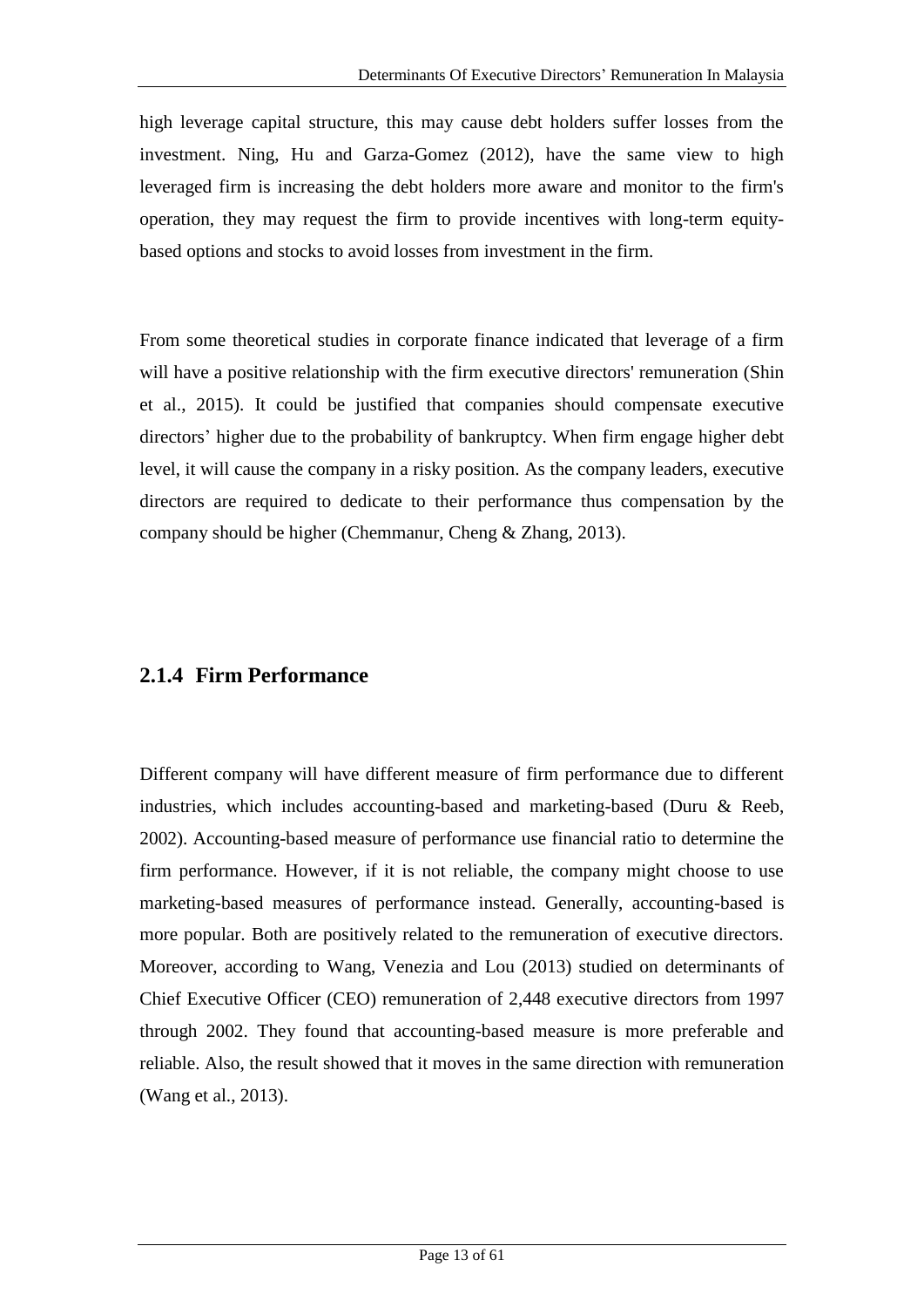According to Vroom (1964), the higher the remuneration of executives; the higher the firm performance will be based on the expectancy theory. Furthermore, the previous studies reported that there is positive relationship between firm performance and executive directors' remuneration. Other than this, a research of beyond pay for performance has been conducted using cross-sectional regression analysis using OLS model. The firm performance of this research used accounting-based measures, return on asset (ROA) to measure their performance and data collected from COMPUSTAT with 222 Fortune 1000 firms from 1992 to 1995 continuously. In addition to this, the result of this research revealed that the existence of governance and ownership variables with risk and diversity add extra benefits to the firm performance. Similarly, Cordeiro and Veliyath (2003) also concluded that the better the performance it is, the greater the executive remuneration will be. They are using ROA as the measurement of firm performance. (Cordeiro & Veliyath, 2003).

In contrast, another research has concluded the different result with those authors. The purpose of that research is to examine the remuneration of outside directors based on 734 directors from 500 Board of Fortune firms between 1994 and 1996. In addition to this, the estimated logit model showed that there is significant and negative relationship between remuneration of outside directors and firm performance (Yermack, 2004).

### **2.1.5 Firm age**

Firm age is the natural logarithm of the number of year since the firm was established (Amzaleg & Mehrez, 2004). It can be measured by the difference between the first year of company Initial Public Offering (IPO) and the current year (Jaafar, Wahab & James, 2012). Jaafar et al. (2012) showed that after public listed firms have gone public, it will announce IPO for public for the sales of company stock in order to raise company capital. Hence, company starts to further develop the business after the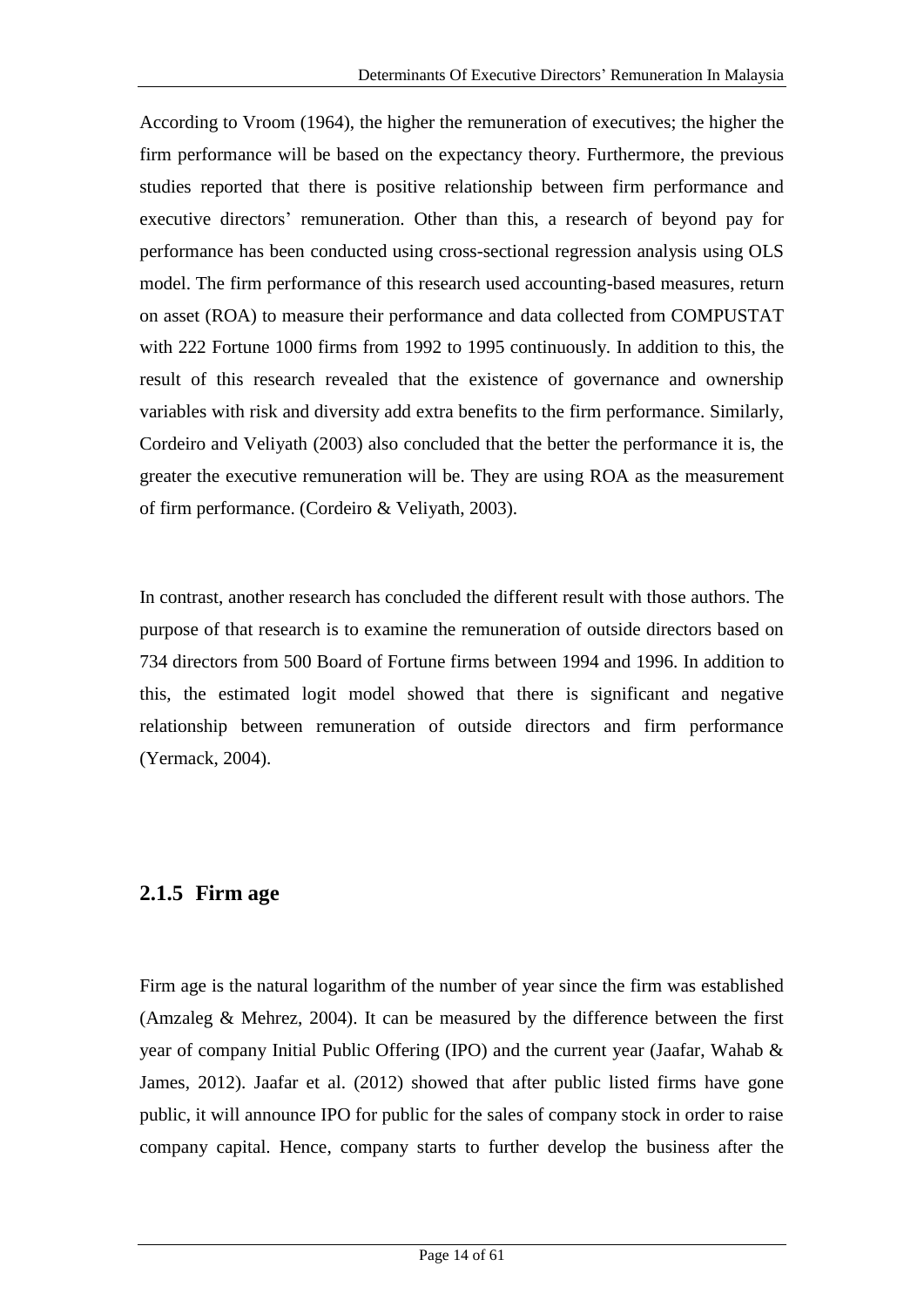capital from the first sales of stock was obtained (Jaafar et al., 2012). Furthermore, firms are necessary to submit and disclose the periodical report of the business activity after company incorporation, which is known as public supervision (Amzaleg & Mehrez, 2004).

Besides that, Albert (2003) stated that number of years that firm goes public may have an impact on the company to access to the debt market due to age is positively correlated to the executive directors' decision to the firm leverage. However, a variety of executive directors' and firm characteristics may be diverse among company and different ages. For example, the growth potential of firm, firm's size, executive directors' age and experiences may systematically be different based on the age of firm. Therefore, firm age is an important variable that must be included in the research in order to control such factors (Chung & Pruitt, 1996).

In addition, an inverse relationship between executive directors' remuneration and the age of firm were found (Chung & Pruitt, 1996; Ghosh, 2003; Abed, Suwaudan & Slimani, 2014). According to Abed et al. (2014), they claimed that the remuneration of executive directors' in new incorporated firms will be much better than in mature ones. Additionally, Abed et al. (2014) explained that the new incorporate firms tend to attract capable and experienced executive manager by paying high remuneration for the firm's future development. In addition, Amzaleg and Mehrez (2004) also mention that there is an inverse correlation between firm age and the executive directors' remuneration because of newly founded companies usually compensate higher to their executive directors'.

On the other hand, Liu (2009) examine that firm age has different impact towards the component of the new executive directors' remuneration package, namely salary and incentive component. Liu (2009) found that firm age is positively correlated with salary, however negatively correlated with stock- based remuneration. It can be justified that firms with different year of incorporation will have different preferences in deciding the mixture of the component in the remuneration package. Hence, Liu (2009) stated that the 10 years younger firms are more preferable to pay 4% higher in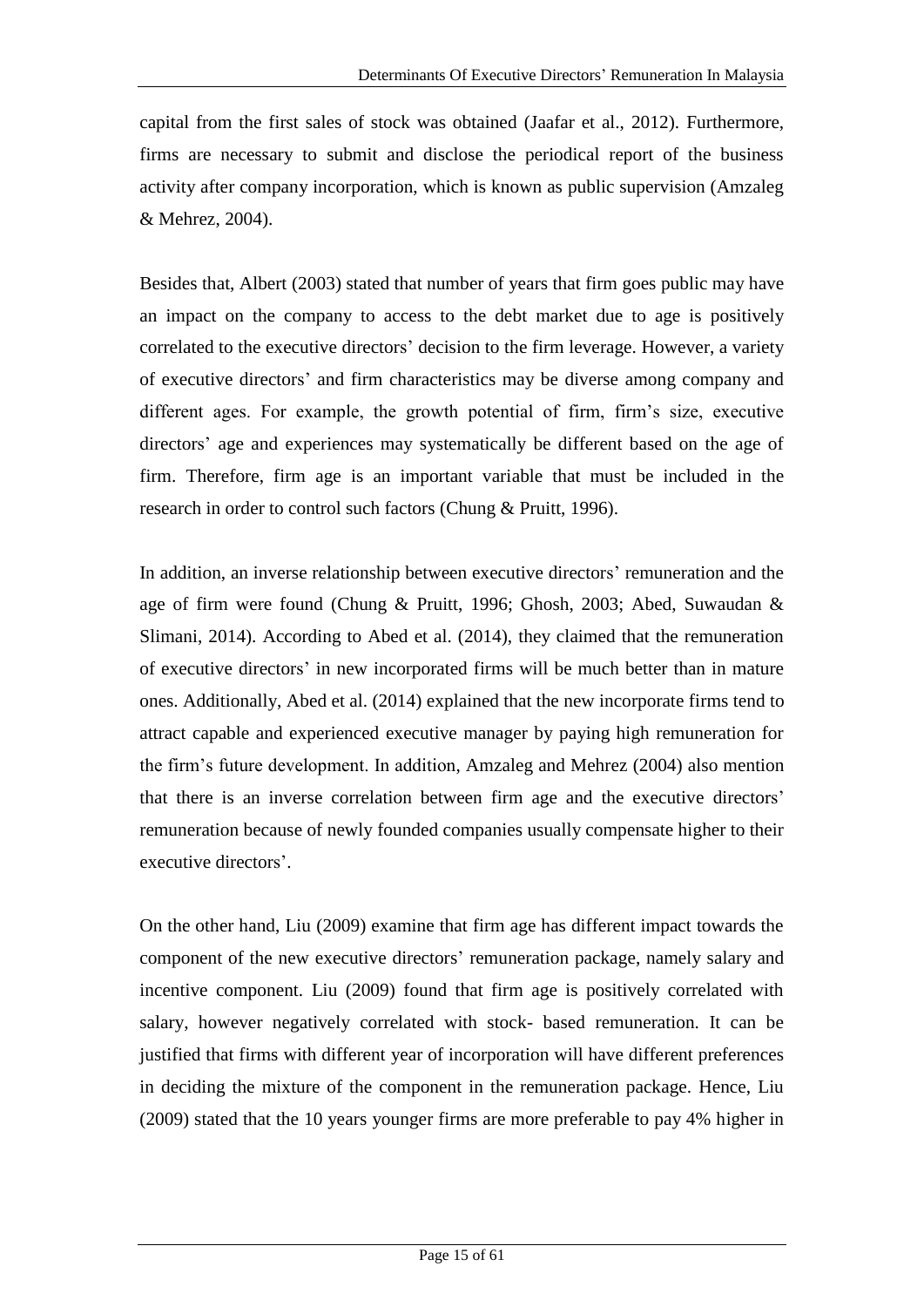stock-based incentives. In contrast, the 10 years older firms will tend to pay 3% more salary to compensate the executive directors'.

## **2.2 Review of Relevant Theoretical Models**

## **2.2.1 Agency Theory**

Jensen and Meckling (1976) defined agency relationship as a contract which involve one or more persons - the principal(s) and another person - the agent to perform tasks or services on their behalf. Agency theory emphasizes on the contract between the agent and the principal also determine the ways which is efficient for the principal. Furthermore, it makes assumptions about information, organizations, and people to find out the most efficient contract. One of the assumptions is that both parties are acting for their own interest to maximize self-welfare, thus the agents are more likely not to act in the best of the principal's interests (Jensen & Meckling, 1976). Therefore, two limitations are encountered in agency theory: moral hazard and adverse selection. Agency cost minimization is the nature of the contract, it seeks low monitoring costs, motivating and ensuring the agent's commitment (Nilakant & Rao, 1994).

Again, Nilakant and Rao (1994) provide that an organization may encounter agency problem due to the ability and time constraint of agents. Hence, the principals are entitled to work on behalf of the agents. It may provide chances for agents to distort and misuse the information and resources. Therefore, principals have the responsibility to oversee agents or establish an effective incentive schemes to motivate them.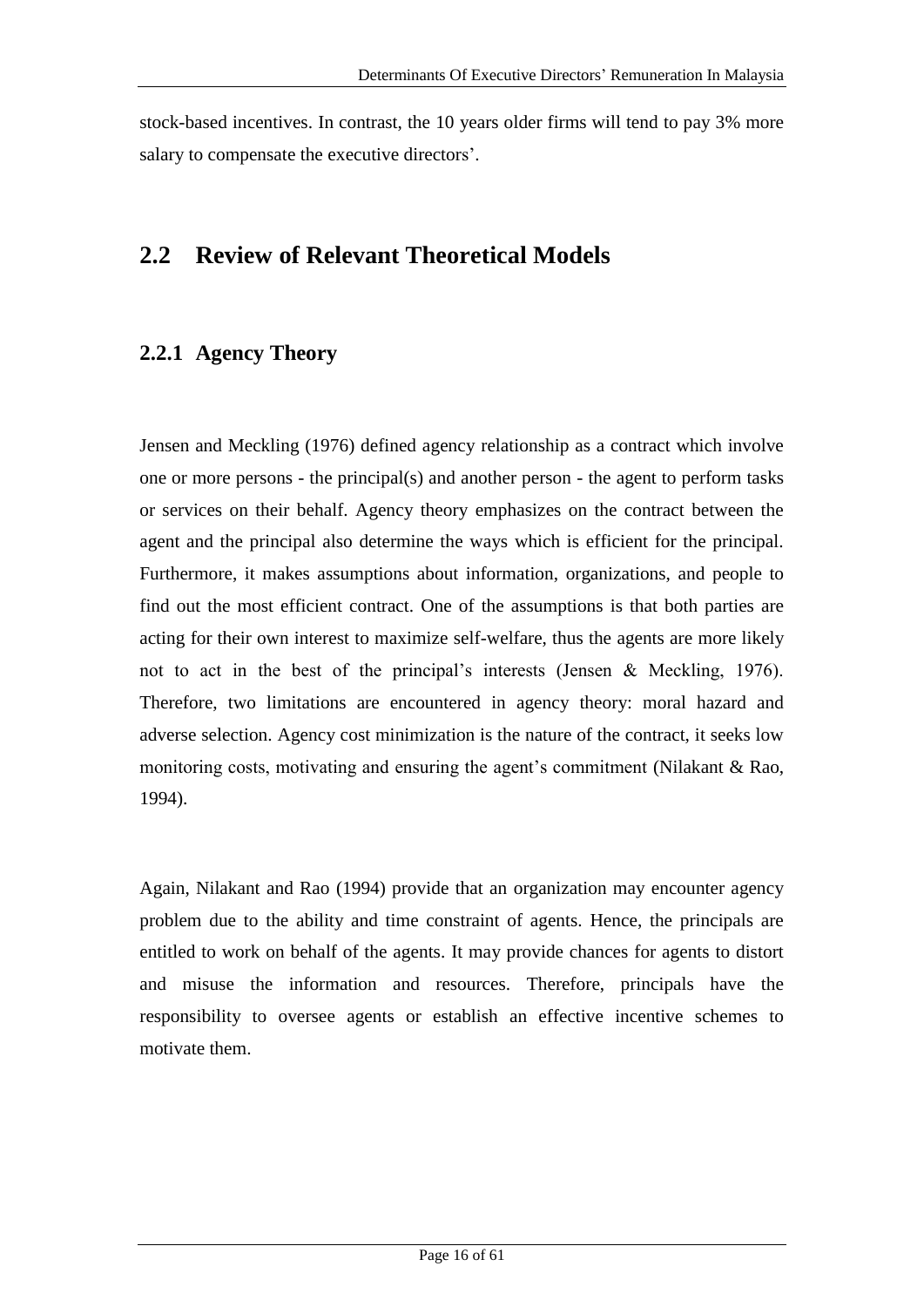There are two sub-theories under agency theory: positivist agency theory and principal-agent research. Positivist agency theory focuses on the issues related the separation of ownership from control and pay attention on how managers disciplined by incentive schemes, external labour markets, and capital market. The principalagent research modifies ex-ante employment contracts and information systems by using existing ownership and allocation of the firms. Most of the organizations more emphasize on positivist agency theory due to non-mathematical formulation (Nilakant & Rao, 1994).

Jensen and Meckling (1976) suggest that the rewards to directors should be based on their work performance so that can avoid agency conflict. However, previous researches showed that the linkage between performance and pay is weak because of the poorness in corporate governance structure. The directors' overpaid issues have raised the consent of shareholders and investors, they requested the company to increase the transparency of the company financial reporting including directors' remunerations (Li, Moshirian, Nguyen & Tan, 2007).

### **2.2.2 Tournament Theory**

In review of theoretical models, it is known that the tournament theory plays important roles in developing the conceptual framework. Tournament theory defines as the competition among the employees to race to the top and achieve higher pay. According to Shin et al. (2015) employees are competing for the incentives thus this has bring opportunity to junior employees to obtain the promotion by working harder. Besides that, using this theory can help company to keep sustainable employees without any problems occur and can bring benefit to the company. Other than that, size of the incentives would encourage the number of job levels increase. However, Ghosh and Aggarwal (2011) found that large gap would exists in the executive directors' salary. Disparity happens because employees are competing with each other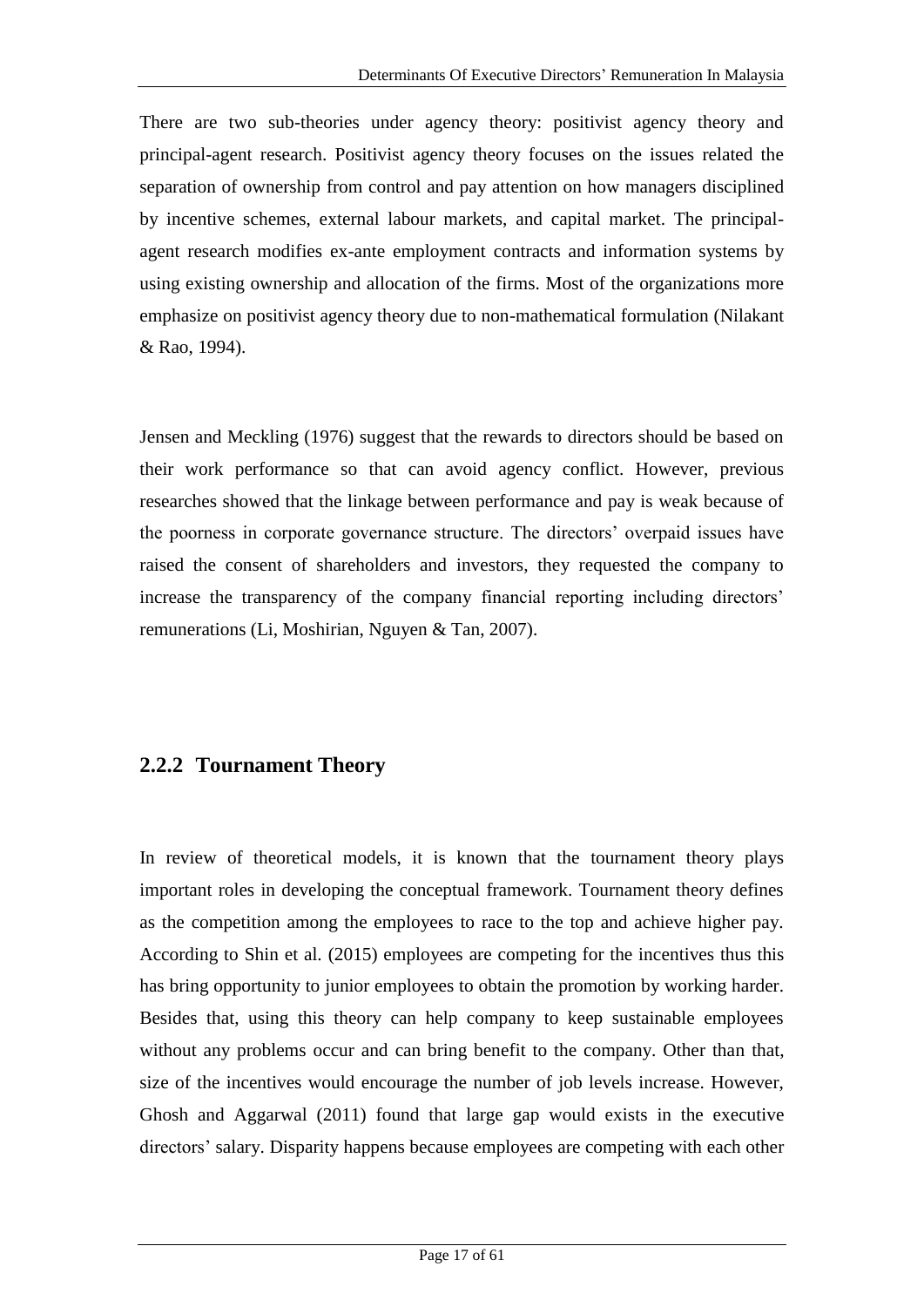due to the ranking order and most of the prizes gave are fixed. Therefore, it has a higher chances of people to work even harder to achieve the price.

# **2.3 Proposed Theoretical/Conceptual Framework**

Figure 2.1: Relationship between Dependent Variable and Independent Variables



# **2.4 Hypotheses Development**

## **2.4.1 Firm Size**

- $H_0$ : Firm size will not influence executive directors' remuneration
- $H_I$ : Firm size will influence executive directors' remuneration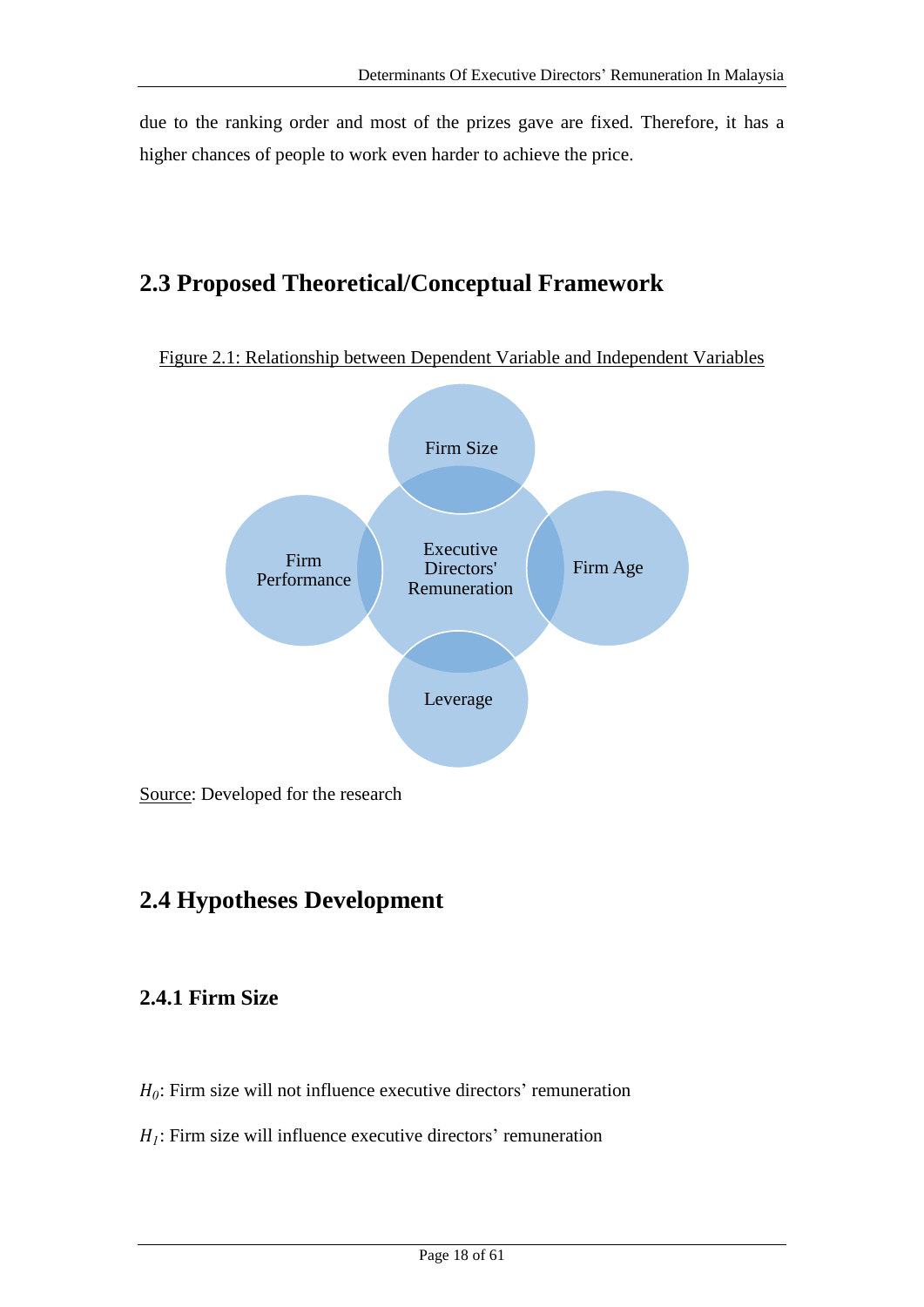Based on Hussain et al. (2014) it is stated that firm size is a major determinant for Pakistan and thus it has positive relationship with the executive directors' remuneration and this is further supported by Haron and Akhtaruddin (2013) too.

## **2.4.2 Leverage**

- $H_0$ : Leverage will not influence executive directors' remuneration
- $H_I$ : Leverage will influence executive directors' remuneration

Haron and Akhtaruddin (2013) discovered that leverage has relatively significant impact towards executive directors' remuneration. Furthermore, Shin et al. (2015) have signified that the relationship between leverage and executive directors' remuneration is positive.

## **2.4.3 Firm Performance**

- $H_0$ : Firm performance will not influence executive directors' remuneration
- $H_I$ : Firm performance will influence executive directors' remuneration

According to Lin et al. (2013), it has concluded that there is positive relationship between firm performance and executive directors' remuneration. Besides that, Cordeiro and Veliyath (2003) showed that firm performance has significant relationship towards executive directors' remuneration.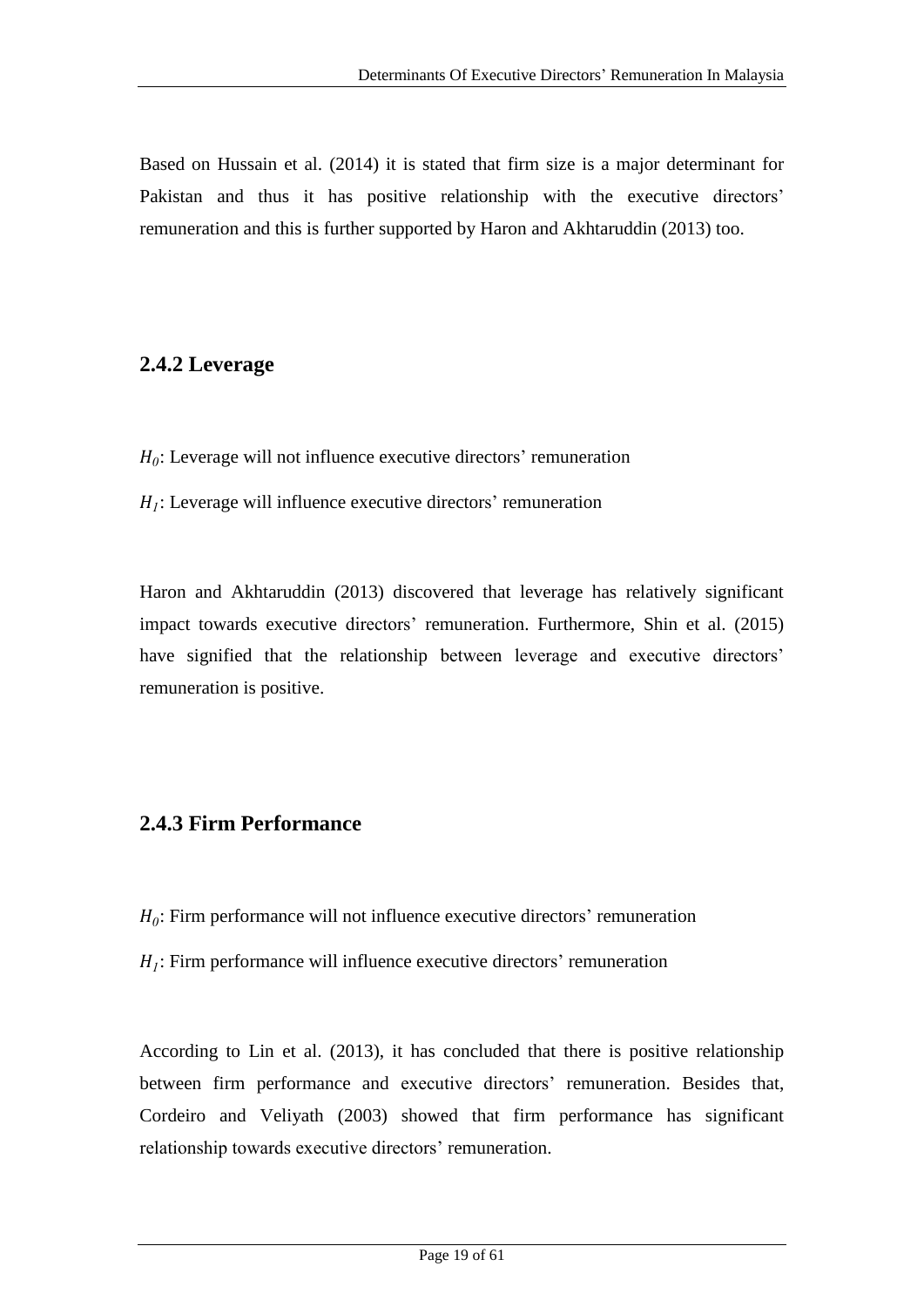## **2.4.4 Firm Age**

- $H_0$ : Firm age will not influence executive directors' remuneration
- $H_I$ : Firm age will influence executive directors' remuneration

According to Abed et al. (2014), it was stated that there is a negative relationship between the firm age and the remuneration of executive directors'. Besides that, Liu (2009) claim that firm age and executive directors' remuneration are significantly correlated.

# **2.5 Conclusion**

In chapter 2 gives a broader view of the research by reviewing of past researchers towards the research done. In addition, the research also highlights the models, concepts and theories used and thus a proposed framework is out which serves as main purpose of the study. Besides that, the research also conduct hypotheses development in each of the variable based on the literature that obtained. Thus, chapter 3 will further discuss the method and data collection to conduct this research.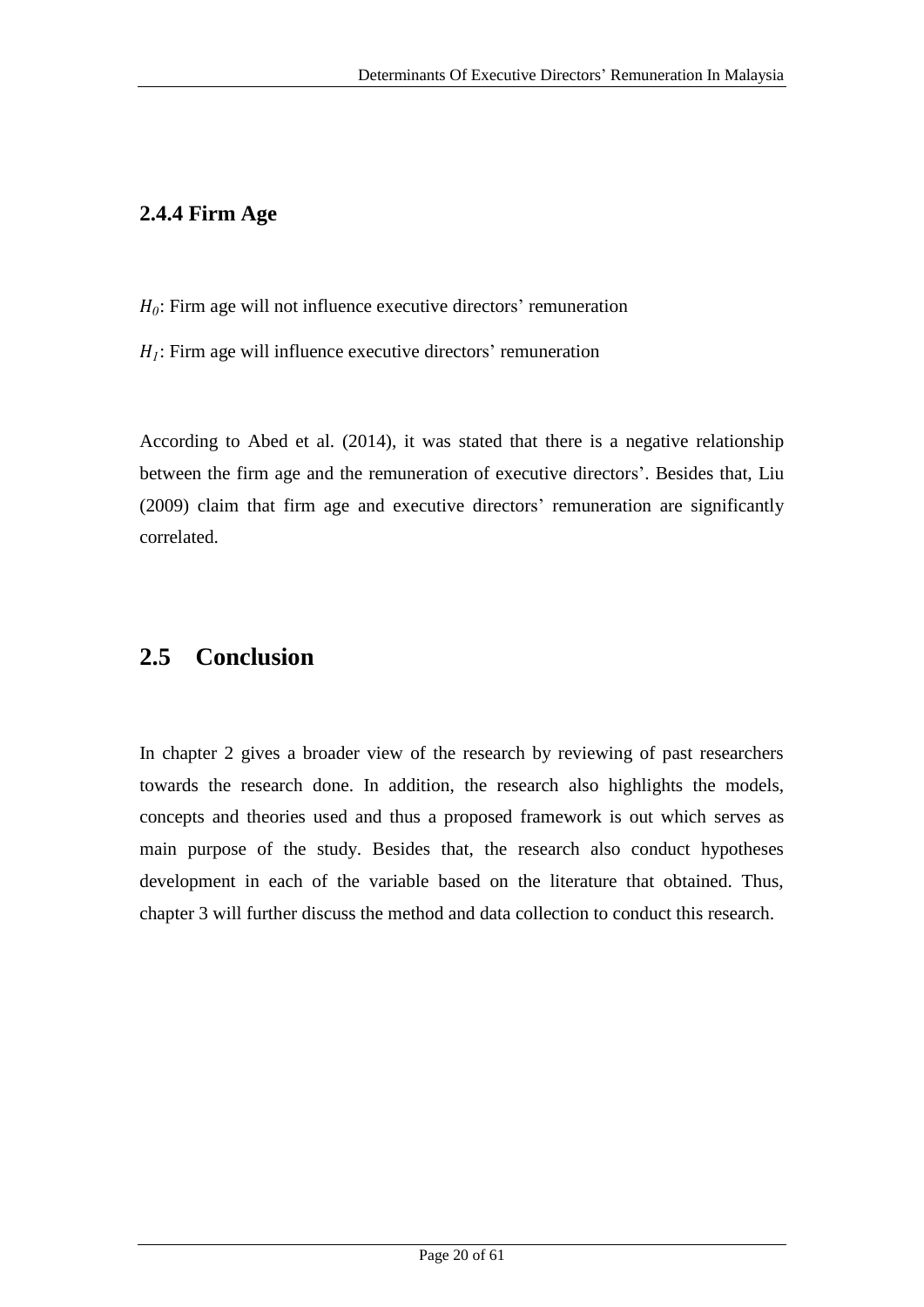# **CHAPTER 3: METHODOLOGY**

# **3.0 Introduction**

In this chapter, the methodology that occupied in this research will be presented under this section. The executive directors' remuneration will be investigated by using four independent variables including firm performance, firm size, leverage and firm age. All observations are in the form of annual data which are collected from 2009 to 2013 and the total observations are 100. The data are collected from Datastream and company's annual report in Bursa Malaysia. The statistical results of this research are obtained from E-View 6 and Stata 11. Lastly, research design, data collection methods, data processing and selected methodology will be discussed under this section as the sub-topics.

# **3.1 Research Design**

Quantitative research has been adopted to examine the effect of independent variables towards executive directors' remuneration in the forms of numerical. This research is to use statistical method to identify relationship between the regressor and regressand. In this research, Pooled OLS model is chosen to be the model to investigate the relationship between firm size, firm performance, leverage and firm age towards executive directors' remuneration due to the error terms and independent variable is correlated. Stata 11 and E-View 6 are selected to examine and assist in this quantitative research.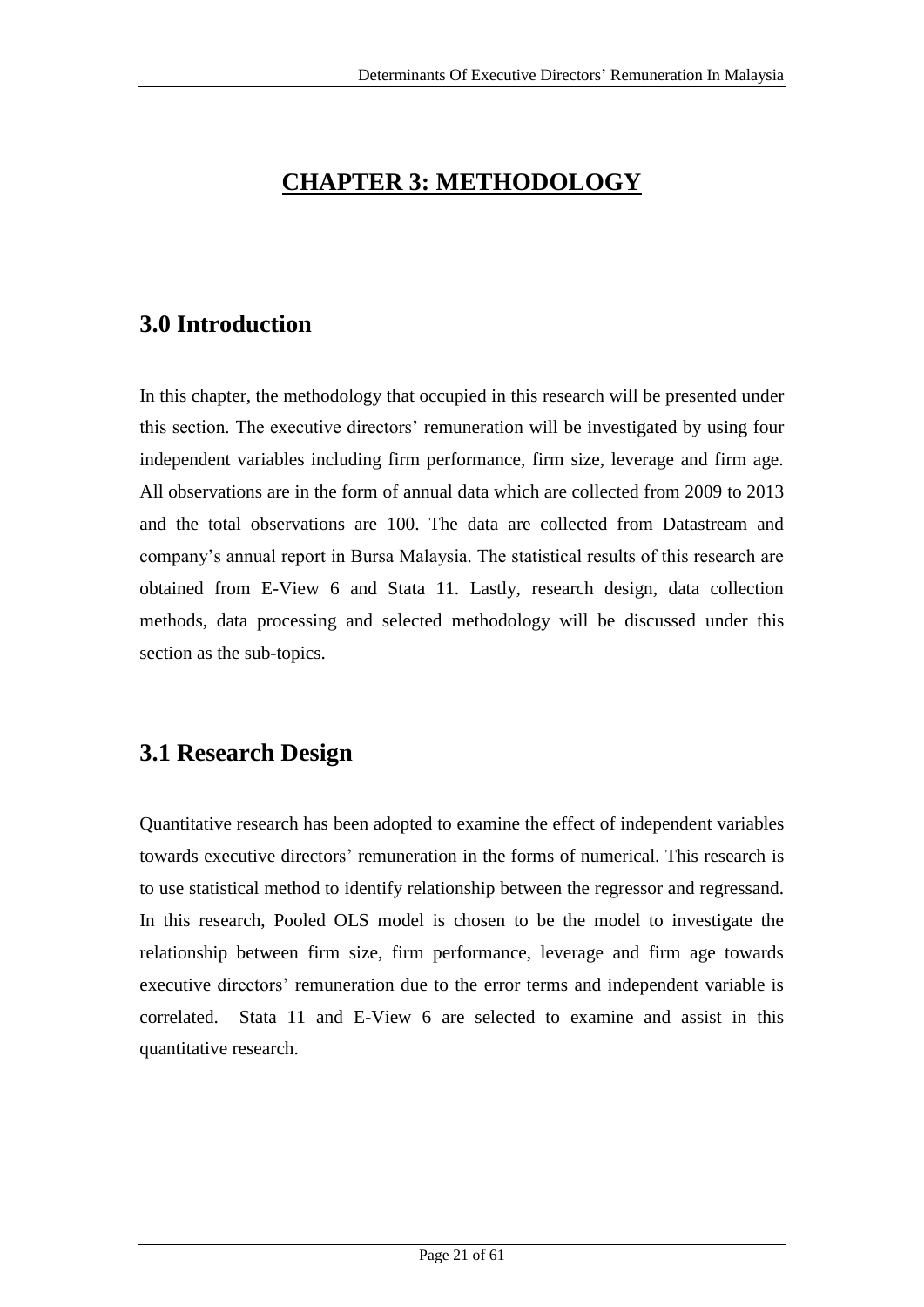# **3.2 Data Collection Method**

The data is collected primarily from one source which is the company annual report in Bursa Malaysia. Secondary data has been employed to be the panel data of this research in order to obtain more accurate result based on previous studies. By using secondary data, the process of conducting this research is more efficient and less complicated compare to primary data. These variables involved total of 100 observations. The data of independent variables are manually collected from the annual report of company in Bursa Malaysia official website and also Datastream.

| Independent<br><b>Variables</b>         | <b>Proxy</b> | <b>Explanation</b>                                                         | <b>Units of</b><br><b>Measurement</b> | <b>Source</b>                          |
|-----------------------------------------|--------------|----------------------------------------------------------------------------|---------------------------------------|----------------------------------------|
| Firm Size                               | <b>SIZE</b>  | Sum of total<br>assets                                                     | Percent %                             | Annual<br>Report                       |
| Firm<br>Performance                     | <b>PERF</b>  | Net profit after<br>taxes divided by<br>total assets                       | Percent %                             | Annual<br>Report<br>$\&$<br>Datastream |
| Leverage                                | <b>LEV</b>   | Total debt                                                                 | Percent %                             | Annual<br>Report                       |
| Firm Age                                | Age          | Number of year<br>the company<br>listed                                    | Year                                  | Annual<br>Report                       |
| <b>Dependent</b><br><b>Variables</b>    | <b>Proxy</b> | <b>Explanation</b>                                                         | <b>Units of</b><br><b>Measurement</b> | <b>Source</b>                          |
| Executive<br>Directors'<br>Remuneration | ER           | Total<br>remuneration<br>divide by<br>number of<br>executive<br>directors' | Log (Ringgit)                         | Annual<br>Report                       |

Table 3.1 List of Independent Variable and Dependent Variable

Source: Developed for the research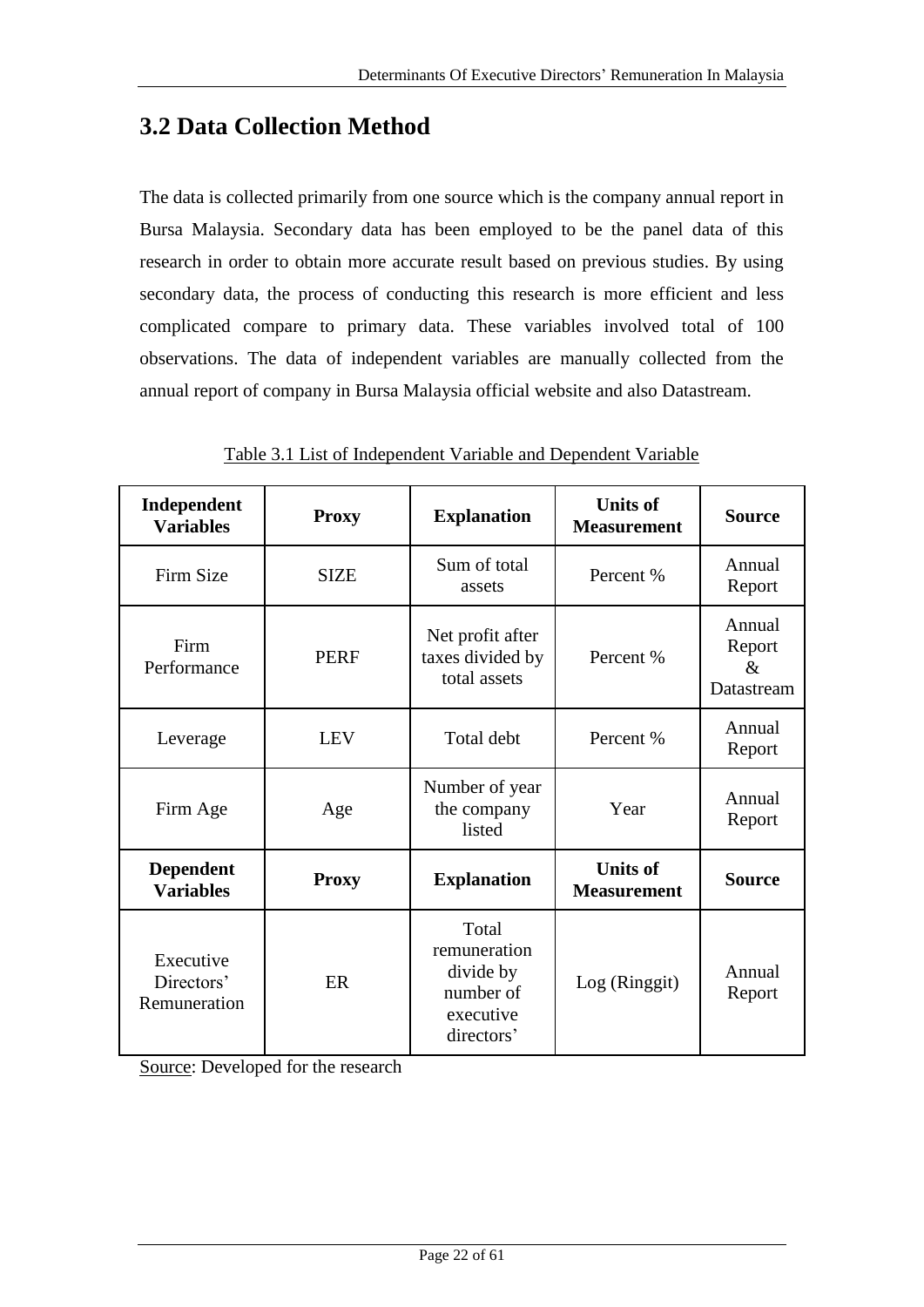## **3.3 Sample Design**

### **3.3.1 Target Population**

The target population in this research is in Malaysia while the samples are randomly choose from Bursa Malaysia public listed firm. The total assets, return on assets, total debts and number of year the company being listed are used to investigate the relationship between firm size, firm performance, leverage and firm age towards executive directors' remuneration. The public listed firm in Bursa Malaysia consists of large number of company and it has been classified based on industry. By using this classification in this research, banking and financial service industry is excluded because the financial disclosure and structure for this industry are different from others.

Public listed company is financially stable and its development was subsequently big. The disclosure of information on this type of companies are more accessible compare to non-listed companies, since it is regulated by Bursa Malaysia, so that they had to comply certain regulations. By using the annual report to be the sources of data, it is less likely to obtain inaccurate information. The information that wishes to be obtained is available in annual report as well as Datastream for every company such as total asset, total debt and net profit after taxes and number of year listed in Bursa Malaysia. As a conclusion, it enables this research to be run efficiently and accurately.

### **3.3.2 Sampling Size**

This research is using the annual report from 2009 to 2013 and also Datastream. There are a total of 100 observations. The chosen public listed companies to be conducted in this research are shown in Appendix 3.1.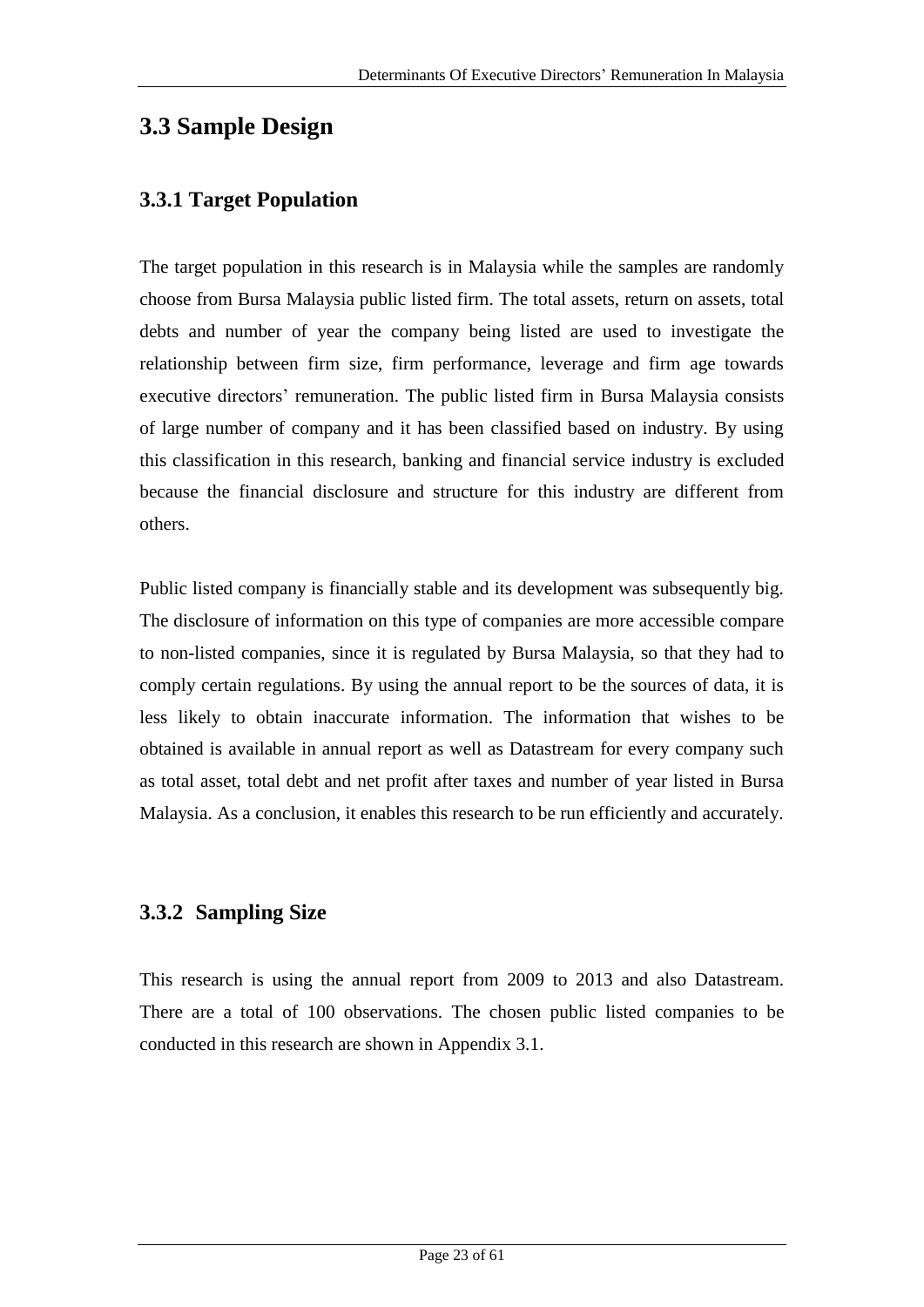#### **3.4 Data Processing**

First, the data is abstracted from two sources which are Datastream and annual report of public listed companies in Bursa Malaysia. There are four independent variables to be investigated which including firm size, firm performance, leverage and firm age are calculated and computed manually based on the data available in the annual report and Datastream. Next, the data are to be presented in the form of panel data. In addition, banking and financial industries has been filtered. The filtration system has filtered down companies that yet to be listed in year 2009. After obtaining the comprehensive data, this research used Stata 11 and E-Views 6 to run the filtered data. The generated result will soon be discussed in the following section.

#### **3.5 Data Analysis**

The purpose to conduct this study is to investigate the responsiveness of those regressor includes firm size, firm performance, leverage and firm age towards the executive directors' remuneration from 2009 to 2013. Stata 11 and E-Views 6 have been adopted to run the estimated panel data regression model and examine the diagnostic checking for econometric problems. This panel data regression model is as shown as below:

$$
REM_{it} = B_0 + B_1 SIZE_{it} + B_2 PERF_{it} + B_3 LEV_{it} + B_4 AGE_{IT} + \mu_{it}
$$

Panel data set in the behaviour of entities are observed across time. These entities could be states, companies, individuals, countries, etc. Panel data enables to detect and measure effects that unable to be observed in pure cross-section or pure time series data. There are three main techniques under panel data: Pooled OLS, Fixed Effects and Random Effects.

Pooled OLS model assumes that the regression coefficients are constant for all of the variables which is no distinction between variables. Moreover, the independent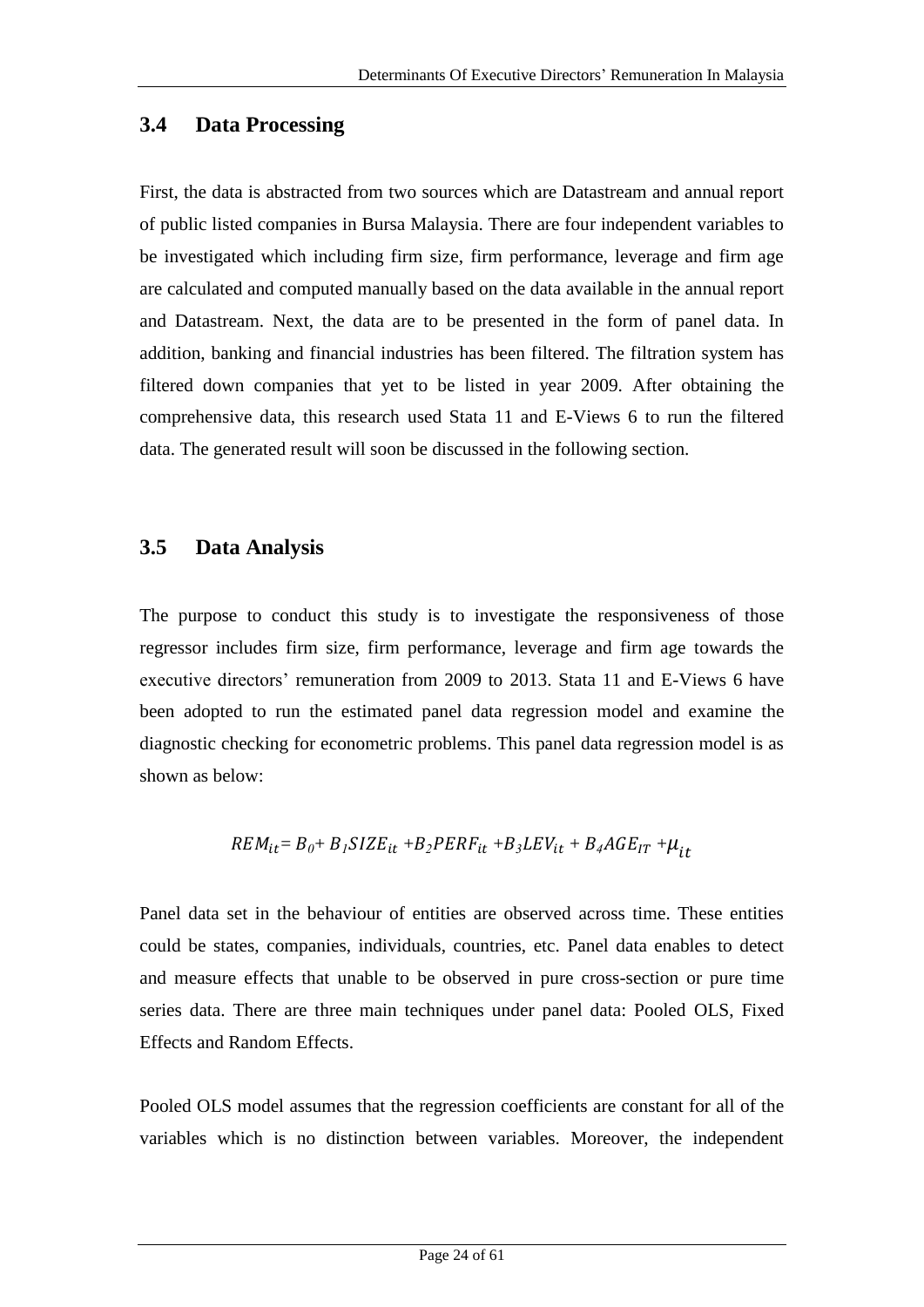variables are assumed non-stochastic. The slope and intercept are constant in the model. It is assumed that the characteristics between companies are same and no time invariant.

Fixed Effects model assumes that intercept within the individual may impact or bias the independent variable or outcome variables, and need to control for this. This is the rationale behind the assumption of the correlation between entity's error term and predictor variables. Fixed effects model removes the effect of those time-invariant characteristics so researchers can assess the net effect of the independent variable on the outcome variable.

Random Effects assumes that the entity's error term is not correlated with the independent variables which allows for time-invariant variables to play a role as explanatory variables. The variation across entities is assumed to be random and uncorrelated with the predictor or independent variables included in the model.

### **3.5.1 Scale of Measurement**

#### **3.5.1.1 Normality Test**

Normality test was carried out to find out if the regression model is a best fit model. The assumption of normality is that the sample means distribution among the independent sample is normal. Jarque-Bera (JB) test is used to test if the error term of estimated model is normally distributed so that the model used in the research was best-fitted.

#### **3.5.1.2 Hausman Test**

As mentioned earlier, there are fixed effects model (FEM) and random effects model (REM) of panel data. In order to test which panel regression model should be used, the Hausman test has been carried out. Hausman test is a test for model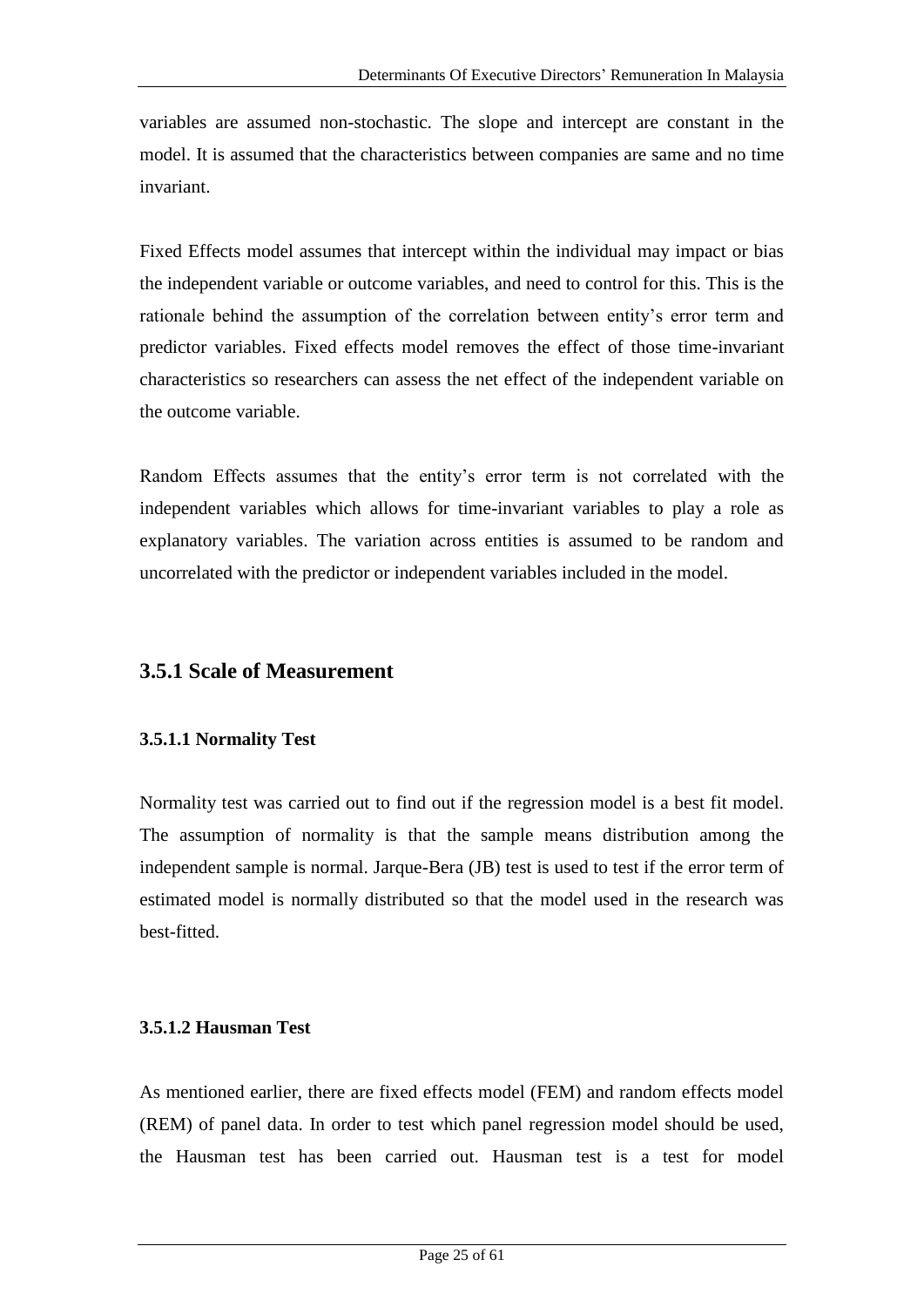misspecification based on the comparison of two different estimators of model parameters. There are two properties should be included in the estimators comparison that (1) the null hypothesis is the model specification is correct and estimators are consistent and efficient (REM), whereas (2) the model is wrongly specified and the estimators are inconsistent and inefficient (FEM).

#### **3.5.1.3 Multicollinearity**

Multicollinearity is to test whether independent variables of the model are correlated with each other. If those independent variables are highly correlated with each other, high degree of multicollinearity will exist. In this case, there will be trouble for the regression model in examining the explained variable is affected by which explanatory variable. If the independent variables are correlated, the effect of one variable may duplicate. Therefore, the coefficients of variables are wrongly estimated. This problem may in fact affect the actual standard error smaller than the standard error. As a result, the conclusion draw for the model will also be wrong.

Even though the estimators still Best Linear Unbiased Estimator (BLUE), but the confidence interval will be larger and t ratio for coefficients will become insignificant. There are three ways to detect this problem, namely variance-inflating factor (VIF), wider confidence intervals, insignificant  $t$  ratios and high  $R^2$ but few significant  $t$ ratios. In this research, variance-inflating factor is adopted to test for the multicollinearity. As a result, Variance-inflation factor has been applied to test for multicollinearity problem. When VIF is more than 10 meaning that there is serious multicollinearity problem, if less than 10 means there is not serious case and if equal to 1 means there is no multicollinearity problem.

#### **3.5.1.4 Heteroscedasticity**

Heteroscedasticity happens where the disturbances for population is not constant. In other words, when the variance of error term is not constant in the regression model,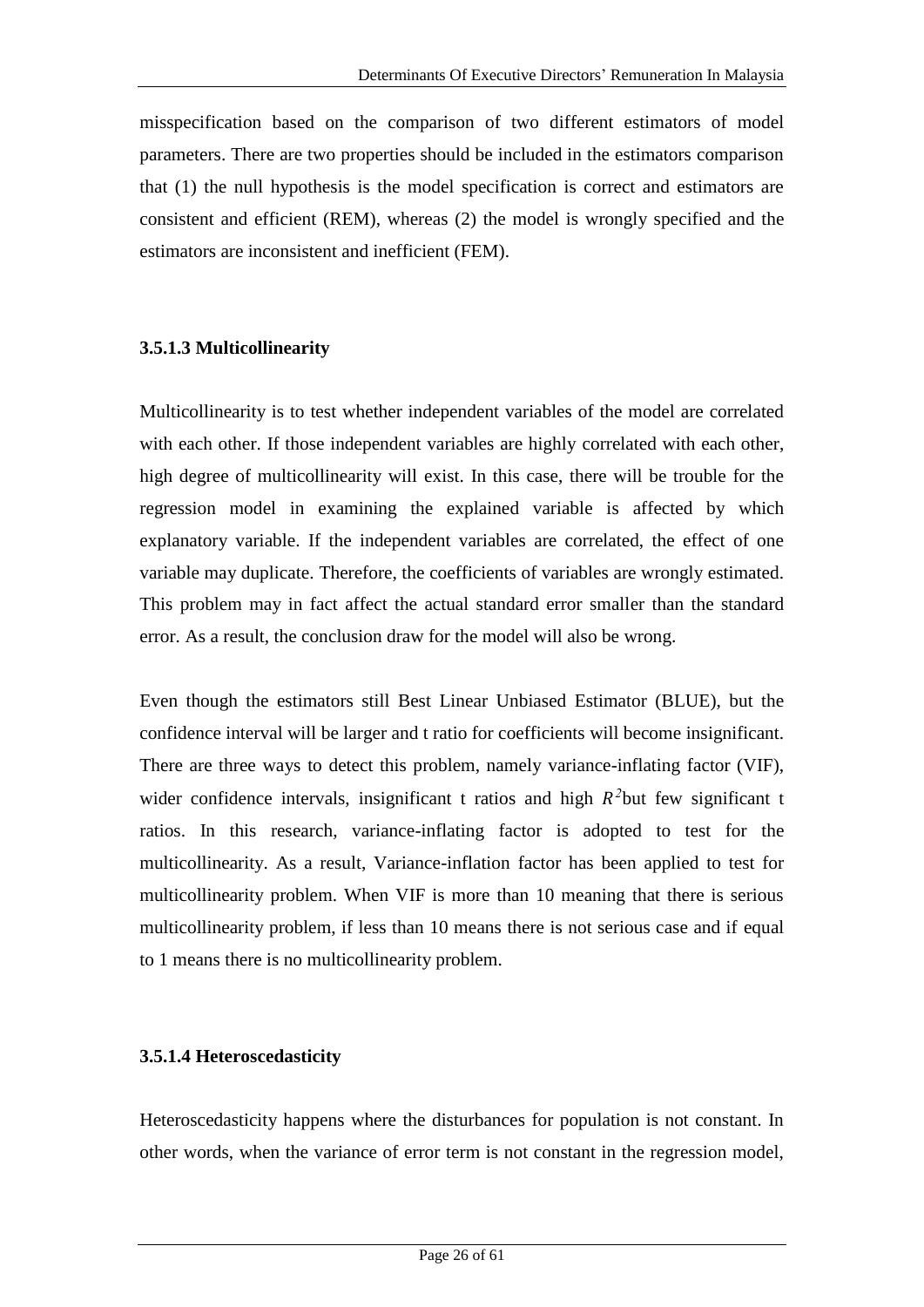then it might suffer from this problem. If the heteroscedasticity problem is exist in the regression model, then the result may provide misleading information. Therefore, the t test and F test ends up become not reliable since the variance of model is not the minimum and the estimator is bias.

In other to detect whether the regression model occurs heteroscedasticity, two methods have been promoted to use which are formal method and informal method. Formal method is also refer to the graphical method, applicable to small sample size, not more than 30, because it can gives an accurate detection regarding this problem. In addition to this, informal method can be classified into Park Test, Glejser Test, Spearman's Rank Correlation Test, Goldfeld-Quandt Test, Breusch-Pagan-Godfrey Test and White's Heteroscedasticity Test. When the White Test is used, the normality assumption is not necessary to be relied on, therefore it is more easy to use. Therefore, Breusch-Pagan-Godfrey Test is applied in this research for detecting the heteroscedasticity.

#### **3.5.1.5 Autocorrelation**

Autocorrelation is to test whether the error terms of the model is correlated. In other words, it can be refer as the correlation between members of series of observation ordered in time. However, if the model suffers from this problem, the estimators will still unbiased, linear and normally distributed, but it might not have the minimum variance. Therefore, it could resulted the *t*, *F* and  $\sigma^2$  become invalid and unreliable. When the autocorrelation problem is being ignored, the residual variance will underestimate the true variance ( $O^2$ ) and also overestimate the  $R^2$ . As a result, the t test and F test will be invalid for the estimation of statistical significance of the model and each estimator.

There are several ways to estimate this problem which consists of graphical method, the runs test, Durbin-Watson d test, Durbin-Watson h test and Breusch-Godfrey. Normally, graphical method applies when the sample size is less than 30 since it may provide more concise result than the others method, while Durbin-Watson h test only can detect the lower autoregressive (AR) schemes. Whereas, Breusch-Godfrey LM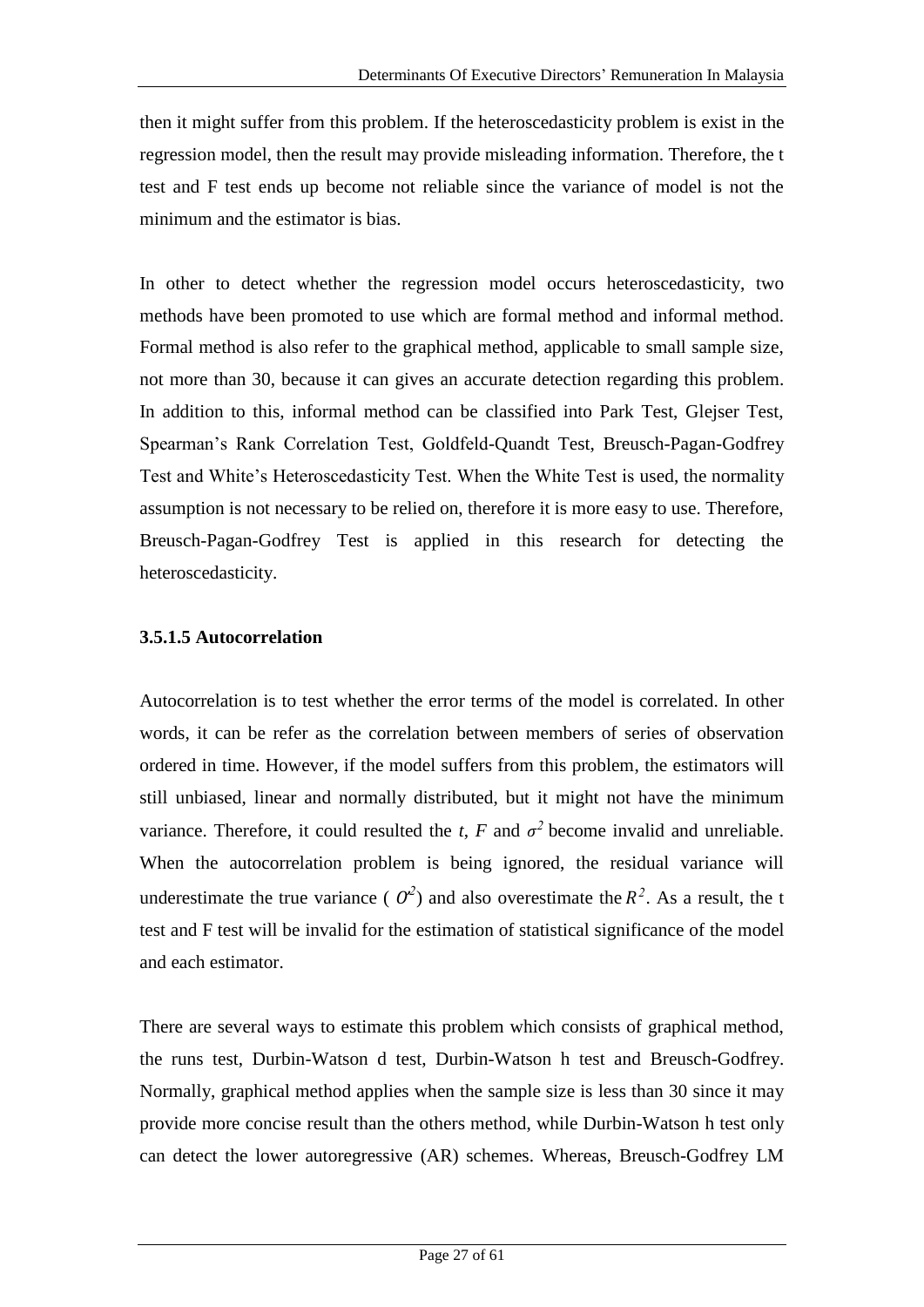test can be take into account of higher series of autocorrelation. In this research Breusch-Godfrey LM test was also used for the detection of autocorrelation problem due to the inconclusive outcomes provided by Durbin-Watson test.

## **3.7 Conclusion**

This chapter highlights the research design and several other items includes how the data is being collected. This study mainly uses secondary data and includes the description on the sampling data which covers the area of studies. In data processing, the studies describes how the data is being obtained from various sources, extracting the right information using respective companies' annual reports. Meanwhile, several diagnostic checking methods were briefly discussed in the data analysis part.

Appropriate method was being used to identify the econometrics problem presents in the research model. In chapter 4, the research would further discuss the results obtained from the test using different software to show better understanding on the exact result. Besides that, it will use several diagnostic checking tests to identify the errors in the results.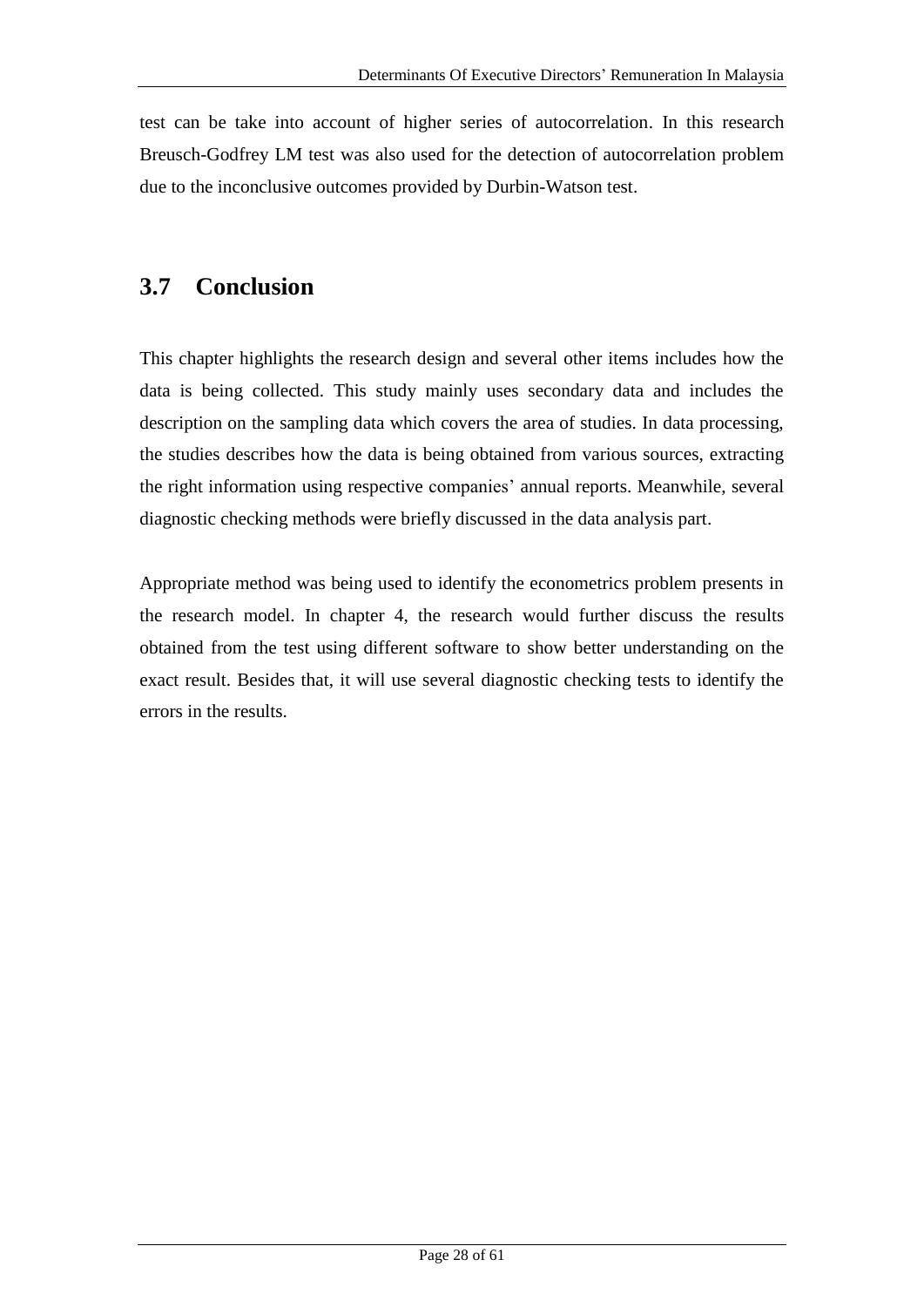## **CHAPTER 4: DATA ANALYSIS**

## **4.0 Introduction**

This chapter presents the panel data analysis on the model of 20 listed companies on Main Board Bursa Malaysia across a period of 5 years from year 2009 to year 2013. This study was carried out by using Pooled OLS model to analyse the relationship of independent variables and dependent variable. Also, the research focuses on discussion of diagnostic checking of the model. To ensure the study exempt from econometric problem, E-Views 6 was used to identify whether the model encounters Multicollinearity, Heteroscedasticity and Serial-correlation. Moreover, Hausman test, Breusch-Pagan and Lagrangian Multiplier (BPLM) test and Normality test were conducted to make sure this research are carried out appropriately. The data will be presented in table and graph form followed by explanation.

## **4.1 Descriptive Analysis**

| Sample Firms: N=20<br>No. of Obs. $=100$ | Mean      | <b>Standard</b><br>Deviation | Min         | Max       |
|------------------------------------------|-----------|------------------------------|-------------|-----------|
| <b>REM</b>                               | 5.592182  | 0.4047483                    | 4.687529    | 6.734677  |
| <b>PERFORM</b>                           | 0.1019974 | 0.088989                     | $-0.694862$ | 0.3366986 |
| <b>LEVERAGE</b>                          | 7.59426   | 1.934209                     |             | 10.47643  |
| <b>SIZE</b>                              | 9.075316  | 0.7046509                    | 7.97499     | 10.72932  |
| AGE                                      | 1.315508  | 0.2243642                    | 0.7782      | 1.6902    |

Table 4.1 Summary Descriptive Statistics of All Variables

Source: Developed for the research

Notes: 1. the sample firms' panel data for five years period result, from year 2009 to year 2013, N= 20 companies, number of observation for 5 years= 100 2. REM= Remuneration;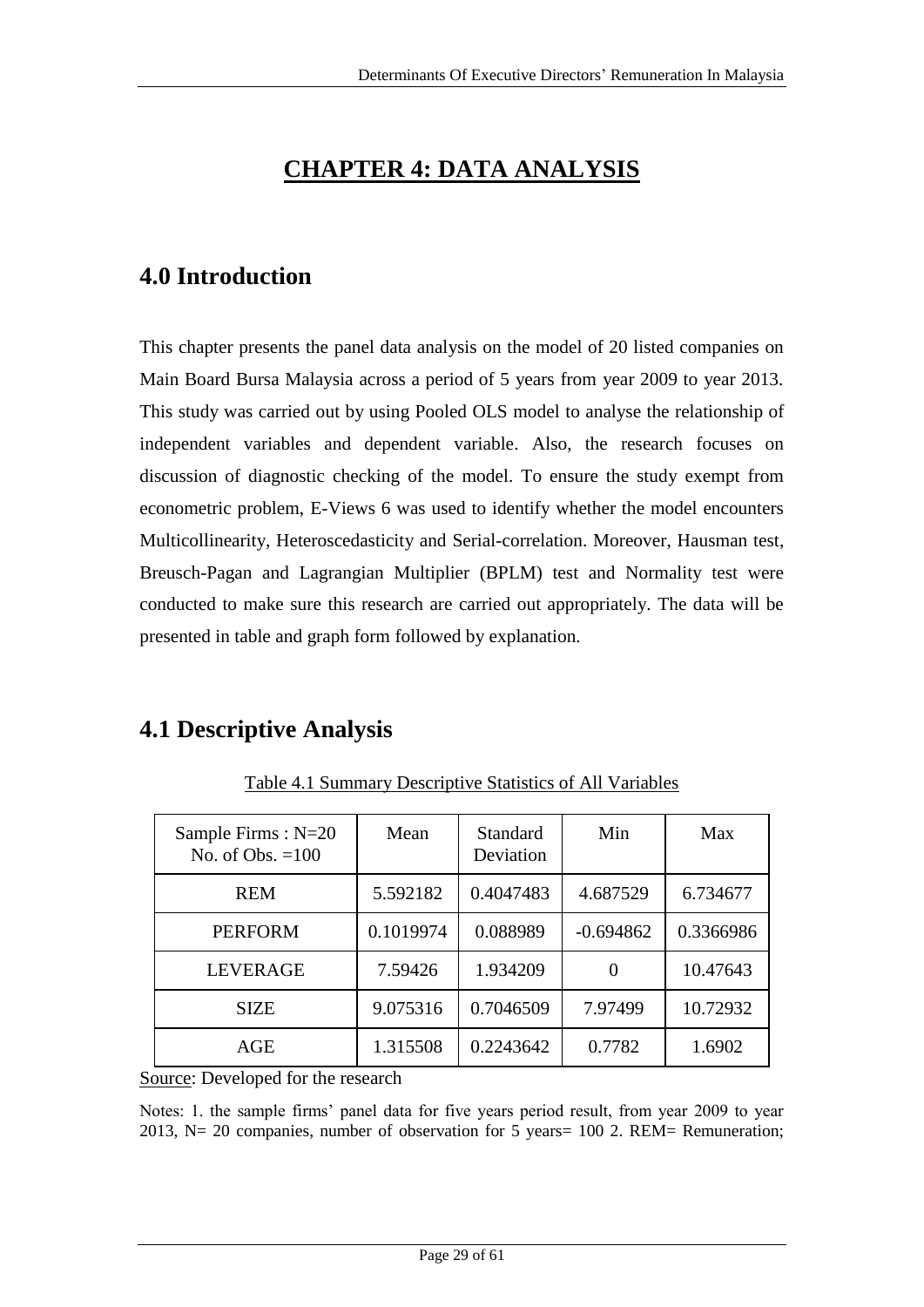PERFORM= Firm Performance; LEVERAGE= Firm Leverage; SIZE= Firm Size; AGE= Firm Age

Table 4.1 shows a summary of the statistics of the dependent and independent variables after conduct the testing using 20 companies across 5 years. Descriptive statistics are to show how the variables react to each other based on the data collected from each sources. It provides a clear view of how the variables perform in the model.

### **4.2 Scale Measurements**

The research was carried out using secondary data which collected from Datastream and companies' annual report. Besides that, it also uses annual reports of 20 companies from year 2009 to 2013 mainly from Bursa Malaysia and respective companies' website.

### **4.2.1 Normality Test**

|  | Table 4.2 Normality test |  |
|--|--------------------------|--|
|  |                          |  |

| <b>Jarque-Bera Statistics</b> | <b>Decision</b>             |
|-------------------------------|-----------------------------|
| 1.680014                      | <b>Normally Distributed</b> |

Normality test of the model in this research was carried out using E-Views 6 instead of Stata 11. The reason is that Stata 11 only able to provide data in the form of table. Whereas, E-Views 6 able to provide in diagram as it provides a clearer and better understanding to readers. The result of normality test present in table form is show in Appendix 4.2. The p-value in this test is 0.431707, which is more than the significant level. Therefore, this model is normally distributed. Below are the null  $(H<sub>0</sub>)$  and alternative  $(H_1)$  hypothesis and steps that will guide to the decision making:

H0: The error terms are normally distributed.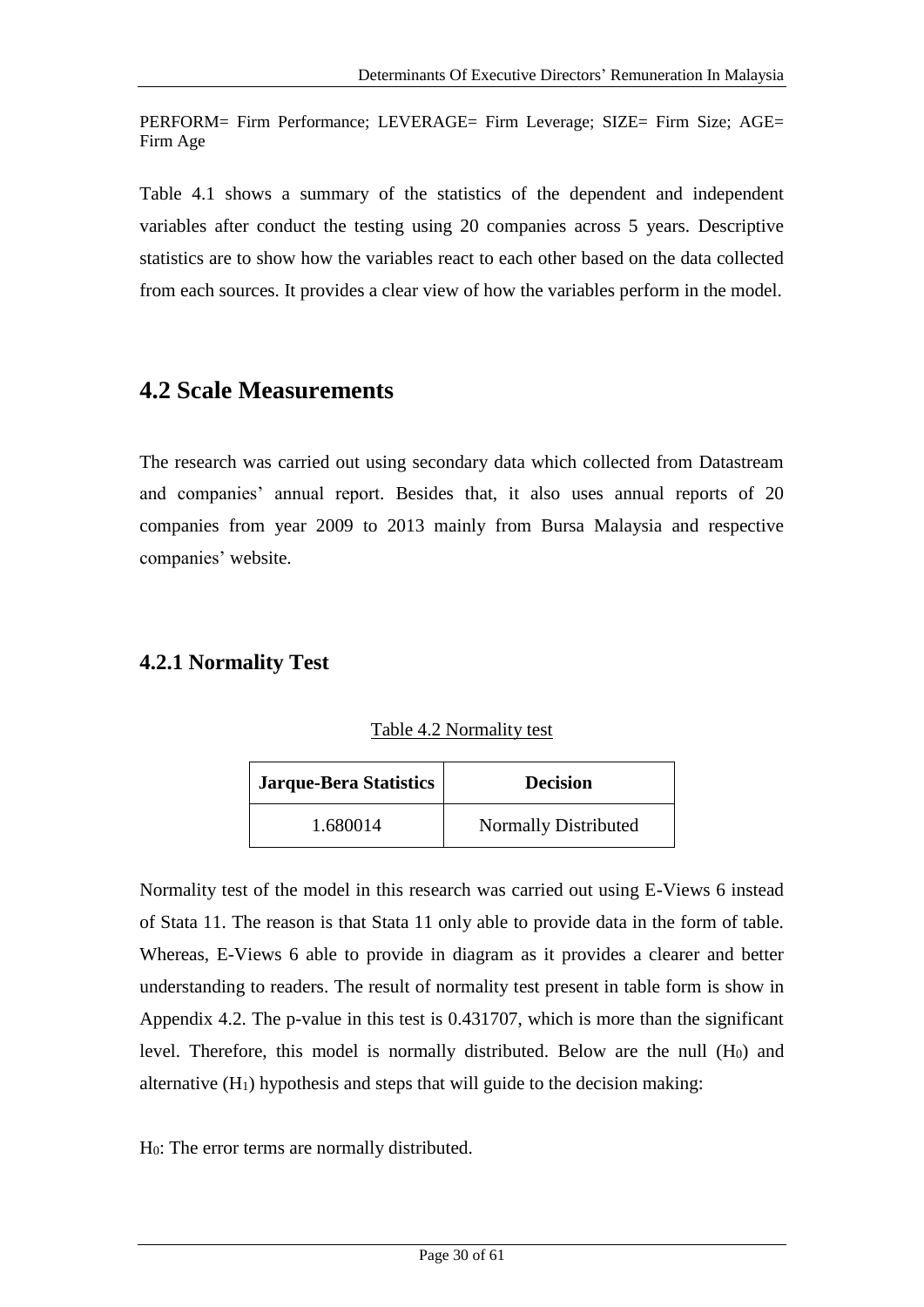H1: The error terms are not normally distributed.

Significance level,  $\alpha$  = 0.10

Decision Rule: Reject  $H_0$  if probability value is less than significance level, otherwise do not reject H0.

P-value: 0.431707

Decision making: Do not reject  $H_0$  as the probability value (0.431707) is greater than the significance level (0.10).

Conclusion: There is no sufficient evidence to conclude that the errors term is not normally distributed.

Based on the diagnostics checking using the JB test, it provides a conclusion stating that the model is normally distributed. According to Gujarati and Porter (2009), diagnostic checking only can be carried out when the model must fulfil the eight requirements in the multiple linear regression model and normality is one of the eight requirements.

## **4.2.2 Breusch and Pagan Lagrange Multiplier Test and Hausman Test**

#### Table 4.3 Result of Panel Data Analysis

#### Dependent Variable: Remuneration

|           | Pooled OLS           | Random Effect    | <b>Fixed Effect</b> |
|-----------|----------------------|------------------|---------------------|
| Constant  | 3.466796<br>(0.000)  | 3.466796 (0.000) | 3.51554 (0.000)     |
| Firm Age  | 0.0085196<br>(0.964) | 0.0085196(0.964) | $-0.0088603(0.964)$ |
| Firm Size | 0.1774376<br>(0.011) | 0.1774376(0.010) | 0.1749516(0.014)    |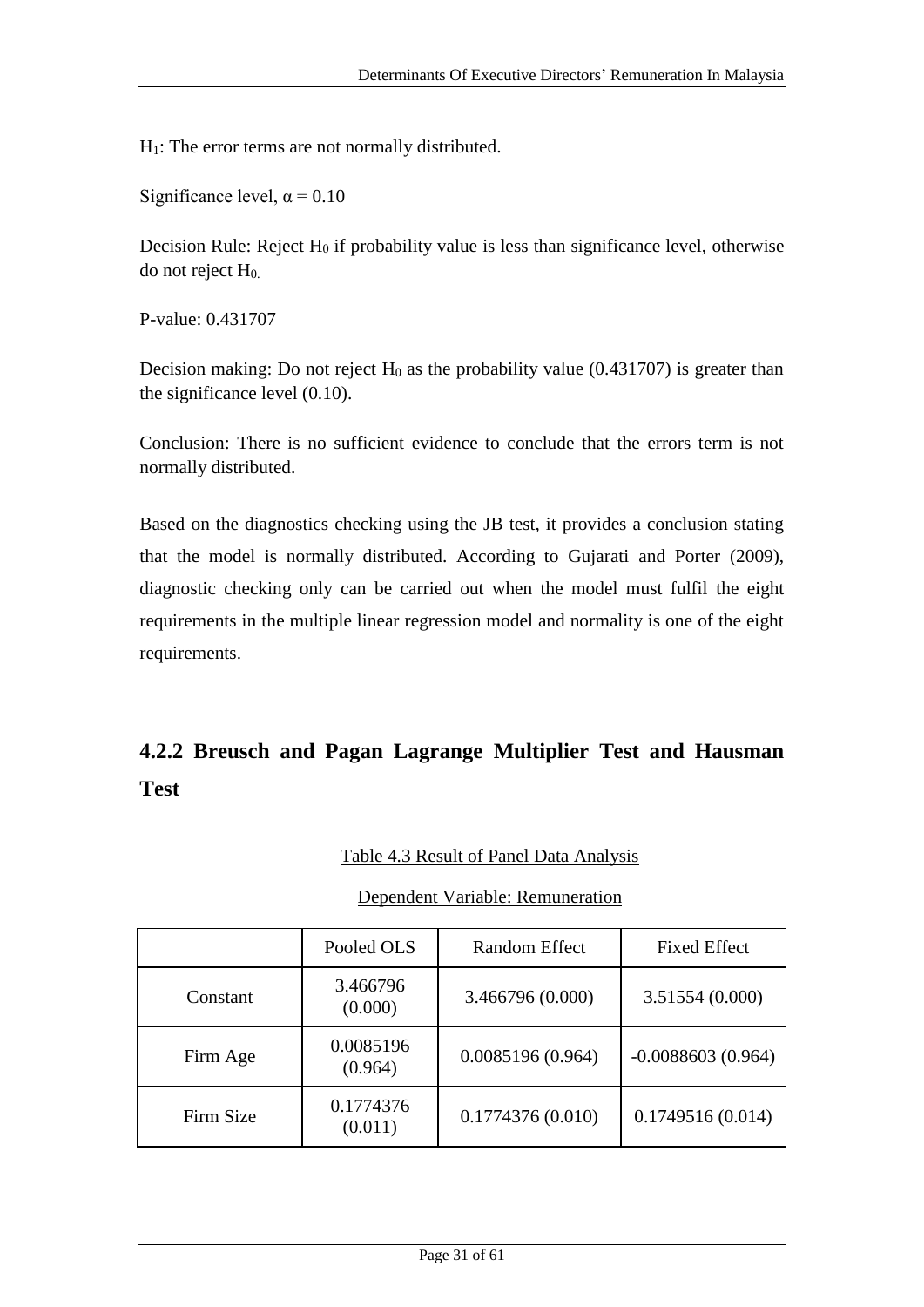| Leverage                 | 0.655226<br>(0.055)  | 0.544115(0.052)   | 0.0544599(0.061) |
|--------------------------|----------------------|-------------------|------------------|
| Firm Performance         | 0.8888021<br>(0.099) | 0.8888021 (0.096) | 0.8526469(0.122) |
| Breusch-Pagan LM<br>test | 1.91(0.1671)         |                   |                  |
| Hausman Test             | 0.32(0.9884)         |                   |                  |
| Observation              | 100<br>100           |                   | 100              |

Source: Developed for the research

Gujarati and Porter (2009) stated that BPLM test is a test for the regression model to determine it is a random effects model or pooled model. Under the null hypothesis, BPLM uses chi-square distribution with zero variance to indicate whether there are significant towards the variables present in the model.

In the following section, Hausman test will be used to determine whether to choose Random Effect Model or Fixed Effect Model on the unique errors are correlated with independent variables. The following table conclude the summary of each panel model.

By using BPLM Test with 10% significant level, the result is to compare whether to use Pooled OLS or Random Effect model. By using p-value to measure if the model is significant based on the result constructed earlier. It shows that the value standing at 0.1671. In decision making, the null hypothesis should not reject when the p-value is more than the significant level. In this case, the result stated that, Pooled OLS must be used for the panel data model.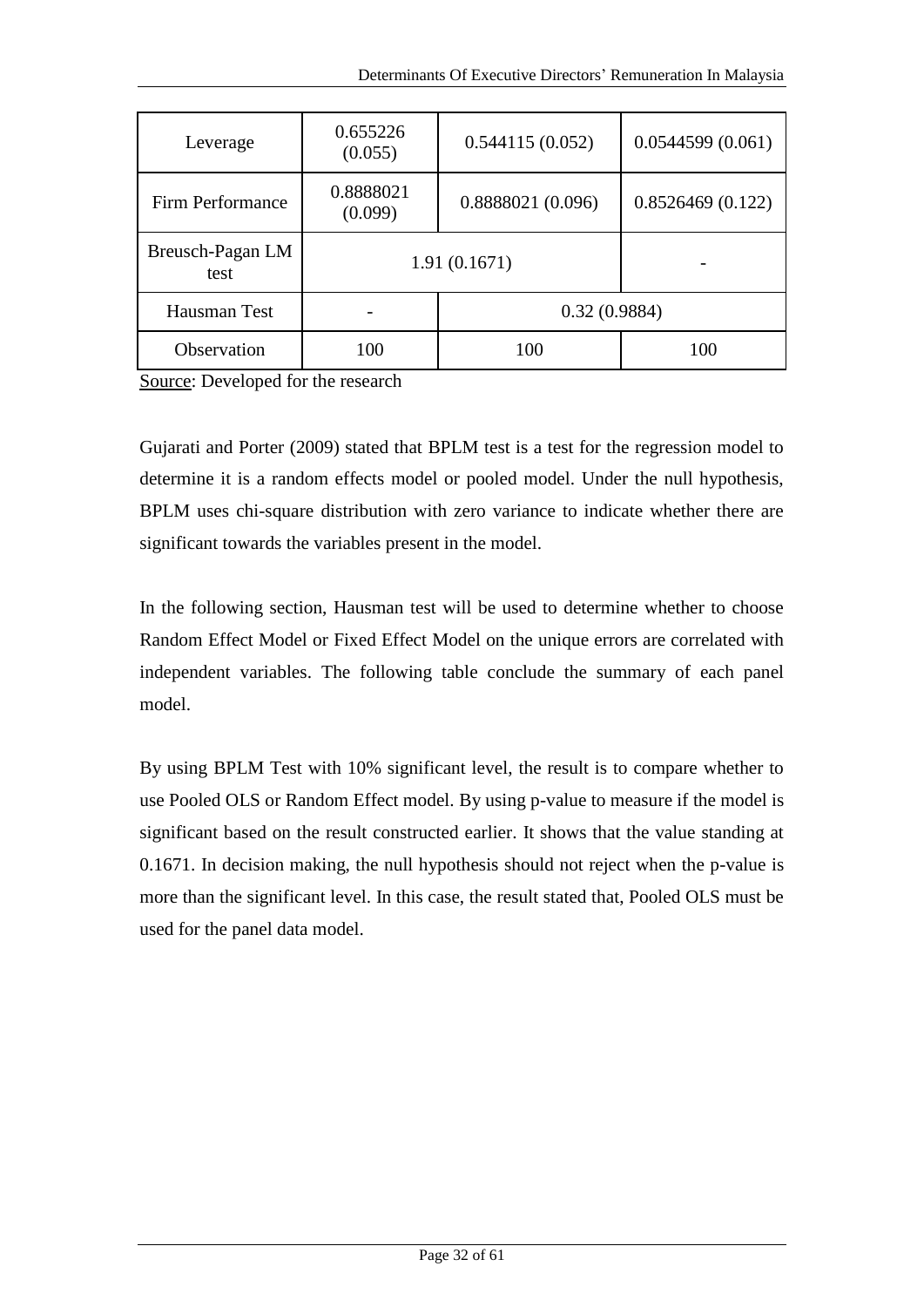### **4.2.3 Multicollinearity**

| Variable        | VIF  | 1/VIF    |
|-----------------|------|----------|
| <b>PERFORM</b>  | 1.63 | 0.614904 |
| <b>LEVERAGE</b> | 2.12 | 0.471152 |
| <b>SIZE</b>     | 1.68 | 0.595134 |
| AGE             | 1.31 | 0.760830 |
| Mean VIF        | 1.69 |          |

Table 4.4: VIF in all variables

Adapted from: STATA 11 Result

Based on table 4.4, it shows that the VIF among all variables are less than 10. It is consider that there are no serious multicollinearity problems present in this model. According to Gujarati and Porter (2009), a serious multicollinearity present only when VIF is equal to or more than 10. Thus, the results conclude that the independent variables are not interrelated with each other.

#### **4.2.4 Heteroscedasticity**

According to chapter 3, heteroscedasticity is use to identify if the error term is equally spread. This research can be carried out by using White's General Heteroscedasticity Test. Based on appendix 4.3, using the p-value would be much easier to illustrate by comparing with the significant level. The p-value from the result is 0.0000. When pvalue is smaller than the significant level, result will reject the null hypothesis stating that the model suffer from heteroscedasticity.

When one model faces heteroscedasticity, the OLS estimators would assume to be remained unbiased and consistent. However, the estimators of OLS would not be efficient. Thus, this would cause variance and standard error to be underestimated.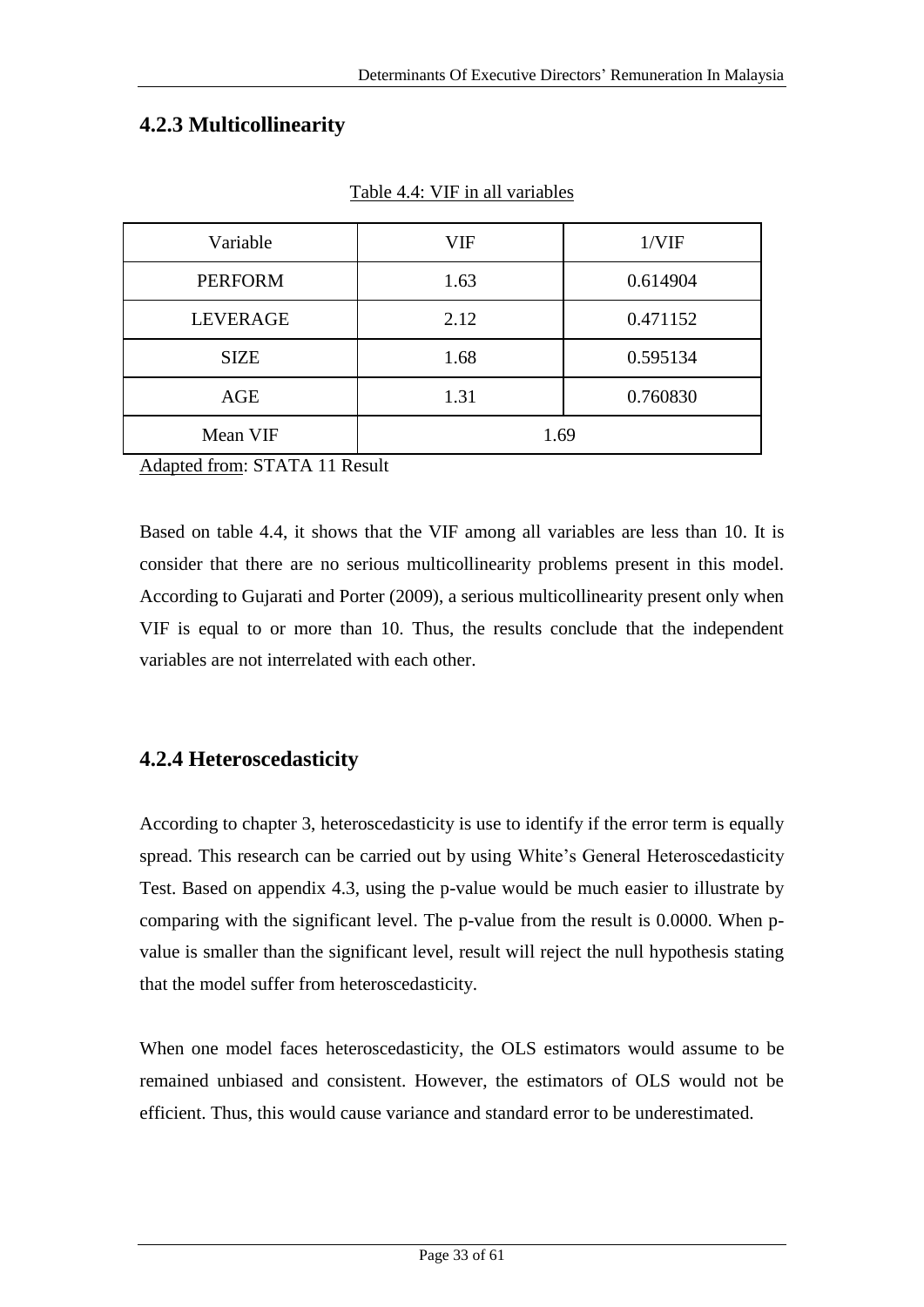### **4.2.5 Autocorrelation**

Autocorrelation can be defined as the error term of the model is correlated with other error term and between time intervals. It can be identified using Breusch-Godfrey Serial Correlation Lagrangian Multiplier test. The reason of using this because it allowed the present of lagged dependent variable in the regression. Besides that, the advantage of using this method is that it able to detect a higher order of AR outline. According to appendix 4.5, this research would use the p-value value as it provides clearer understanding. The research has Chi-Square value of 0.0000. It stated that the p-value is less than the significant level. Therefore, this model is suffering from autocorrelation.

Newey-West method can be used to overcome both autocorrelation and heteroscedasticity problem since this research consists of large observations. After running the test, the model no longer suffer from both autocorrelation and heteroscedasticity problem where the standard error of OLS estimator are being corrected, namely Newey-West standard errors.

## **4.3 Inferential Analyses**

### **4.3.1 R-Square, Adjusted R-Square and F-test**

In the model, the R-square value stated at 0.1956. R-square can be explained as how strong the independent variables able to explained the dependent variables. Therefore, there is only 19.56% of the dependent variable able to be explained by the independent variables. Although one model that has a high R-square indicates that the dependent variable would well explained by the independent variable, however, in panel data, R-square value is not convincing. It is due to the characteristics of diversity of cross-sectional units in panel data. Therefore, low R-square is this model did not provide a good implications toward the study. The same situation goes for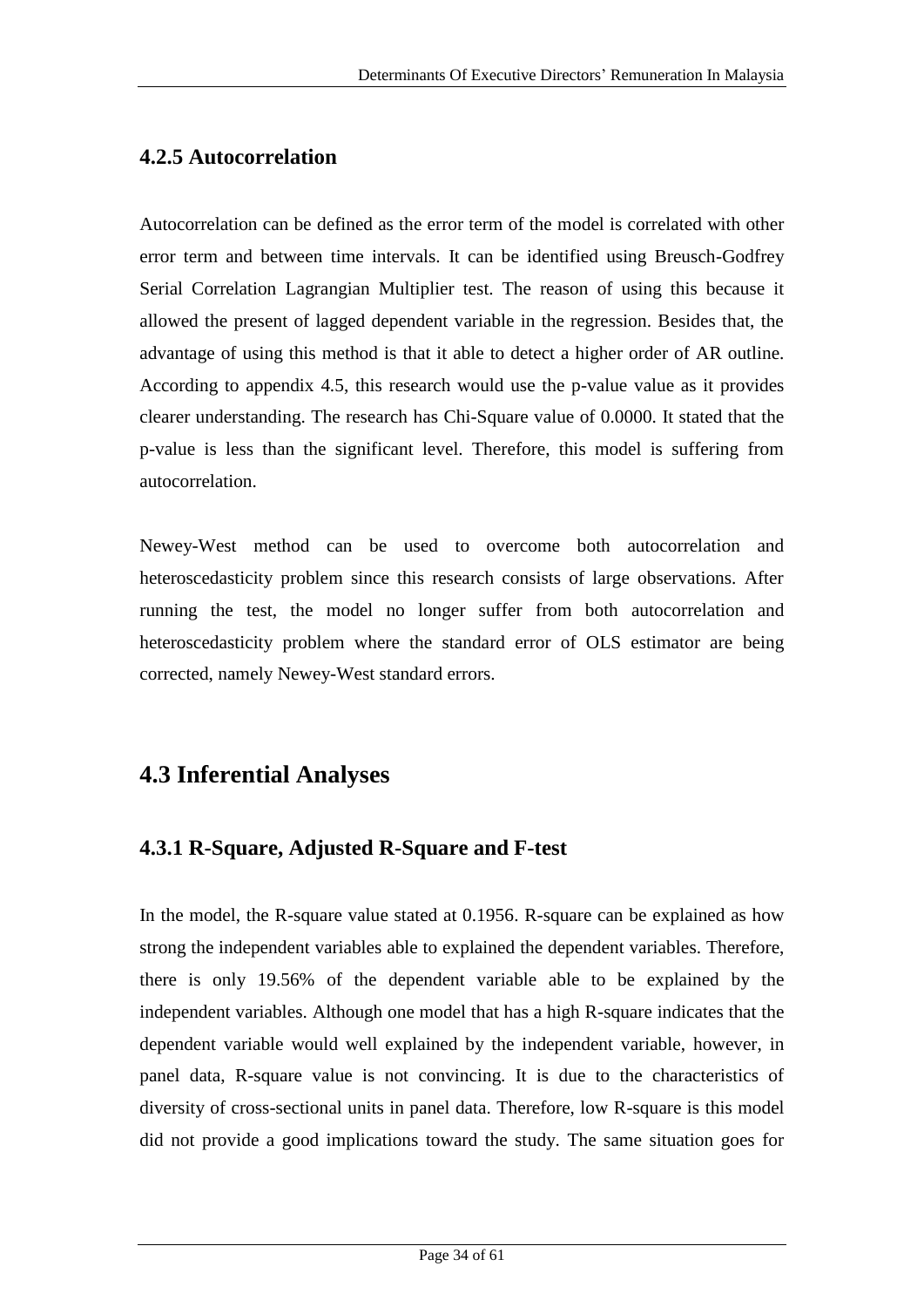adjusted R-Square. The adjusted R-square is 0.1617. It could be interpreted as 16.71% of executive directors' remuneration could be explained by firm size, firm performance, leverage and firm age after degree of freedom was taken into account.

Due to the limitations of R-square and adjusted R-square in panel data, F-test is more reliable to identify the overall significance of the regression model. In this study, the overall regression is significant because of the p-value of the F-statistics (0.0003) is lower that the significant level at 10%. Hence, the regression model in the study is significant although it has low R-square and adjusted R-square.

F-test can be used to identify the overall significance of a model. In this study, the overall regression is significant because of the p-value of the F-statistics (0.0003) is lower than significant level. Therefore, the overall regression is significant although the R-squares is low due to the diversity of the cross-sectional units.

#### **4.3.2 Hypotheses Testing**

| $REM_{it}$ | C           | $+PERFORM_{it}$ | $+ AGE_{it}$ | $+LEVERAGE_{ir}$ | $+SIZE_{it}$  | $+\varepsilon_{it}$ |
|------------|-------------|-----------------|--------------|------------------|---------------|---------------------|
| Coef       | 3.466796    | 0.8888021*      | 0.0085196    | $0.0544115*$     | $0.1774376**$ |                     |
| <b>SE</b>  | (0.5490729) | (0.5337336)     | (0.1903124)  | (0.0280531)      | (0.0685146)   |                     |
| t.         | 1.67        | 0.04            | 1.94         | 2.59             | 6.31          |                     |
| P-Value    |             | 0.099           | 0.964        | 0.055            | 0.011         |                     |

Notes: \*\*\* significant at 1%; \*\*significant at 5%; \* significant at 10%

| $REM_{it}$         | : Executive Directors' Remuneration |
|--------------------|-------------------------------------|
|                    | $PERFORM_{it}$ : Firm Performance   |
| $AGE_{it}$         | $:$ Firm Age                        |
|                    | $LEVERAGE_{it}$ : Firm Leverage     |
| $SIZE_{it}$        | : Firm Size                         |
| $\varepsilon_{it}$ | : Error Term                        |
| Coef               | : Coefficient                       |
| <b>SE</b>          | : Standard Error                    |
| T                  | : T-statistics                      |

P : Probability Value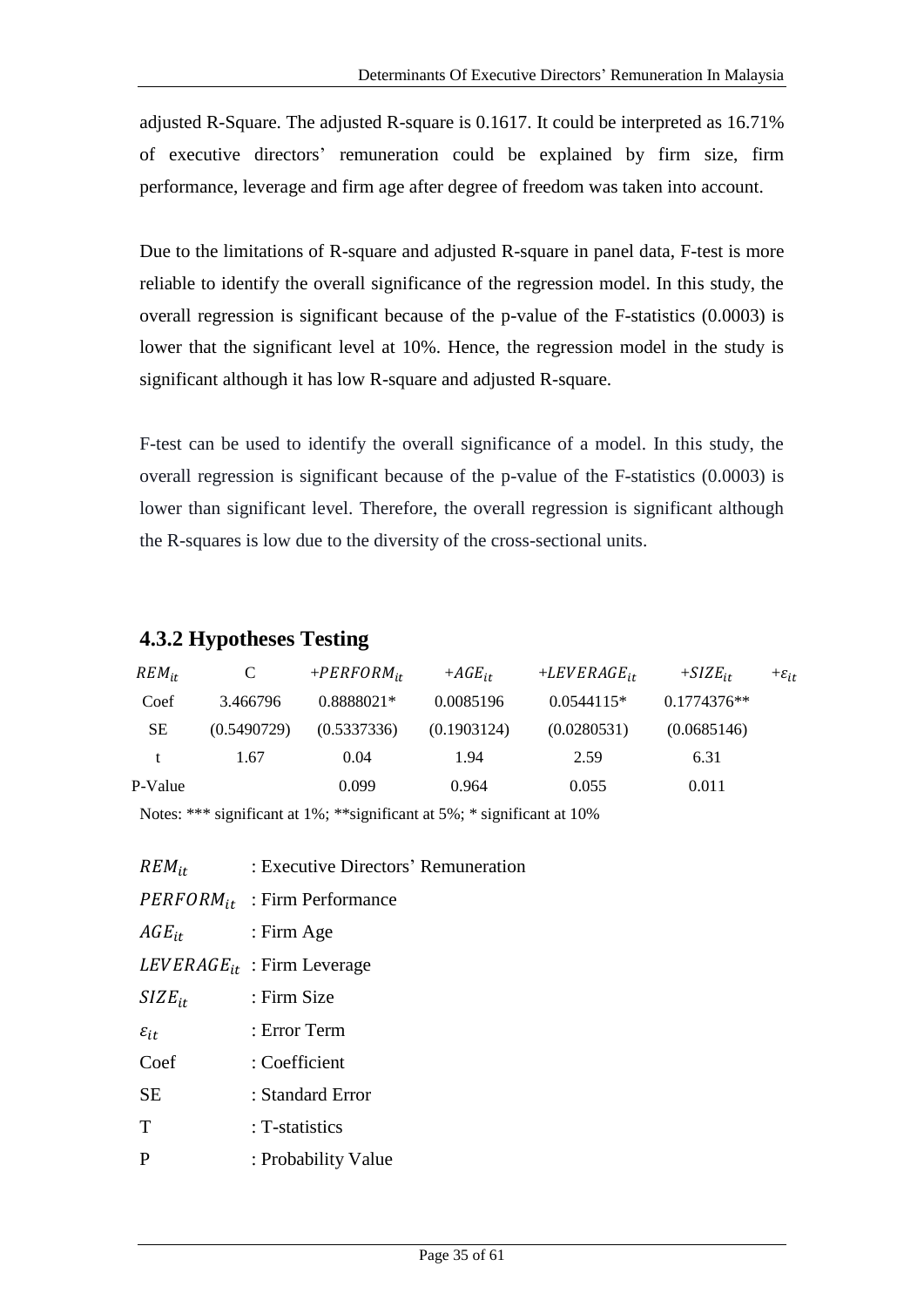The value above are extracted from Appendix 4.6. This section will show the relationship of independent variables towards the dependent variable. P-value would be used. Decision rule would be reject the null hypothesis  $(H_0)$  when the p-value is less than the significance level.

#### **4.3.2.1 Firm Performance**

For firm performance (PERFORM) variable, the coefficient is 0.8888021. This means that when there a 1% increase in the firm performance, the remuneration will increase 88.88% by holding other variables constant. Based on the decision rule,  $(H_0)$  is rejected because the p-value (0.099) is less than  $\alpha$  (0.10). It means that firm performance is significant in determine the remuneration of the executive directors' in Malaysia at 10% significance level.

#### **4.3.2.2 Firm Age**

For firm age (AGE) variable, the coefficient is 0.0085196. This means that when there is an increase of 1 year in the firm age, the remuneration will increase 0.85196% by holding other variables constant. Based on the decision rule,  $(H_0)$  is rejected because the p-value (0.964) is more than  $\alpha$  (0.10). It means that firm performance is insignificant in determine the remuneration of the executive directors' in Malaysia at 10% significance level.

#### **4.3.2.3 Leverage**

For leverage (LEVERAGE) variable, the coefficient is 0.655226. This means that when there an increase of 1% in firm debt, the remuneration will increase 65.55% by holding other variables constant. Based on the decision rule,  $(H_0)$  is rejected because the p-value (0.055) is less than  $\alpha$  (0.10). It means that firm performance is significant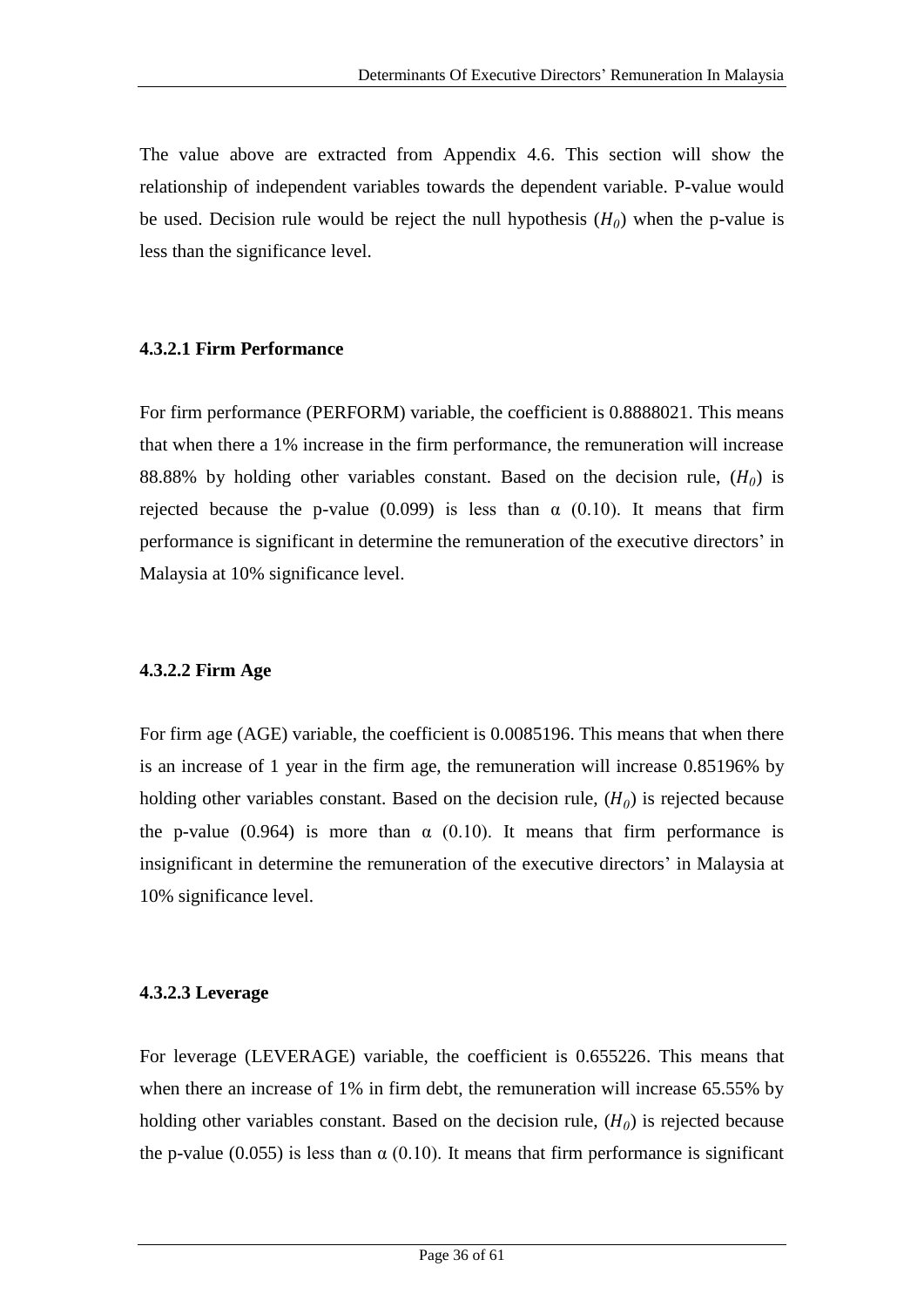in determine the remuneration of the executive directors' in Malaysia at 10% significance level.

#### **4.3.2.4 Firm Size**

For firm size (SIZE) variable, the coefficient is 0.1774376. This means that when there an increase of 1% of in firm size, the remuneration will increase 17.74376% by holding other variables constant. Based on the decision rule,  $(H_0)$  is rejected because the p-value (0.011) is less than  $\alpha$  (0.05). It means that firm performance is significant in determine the remuneration of the executive directors' in Malaysia at 5% significance level.

## **4.4 Conclusion**

In this section, this study shows the results based on the data obtained from different sources. Besides that, it also carries out the method to identify the model for the research such as econometric problems in the model itself and the method to solve the problem. Next chapter will reflect the limitations faced while the research has been carried out and a discussion on the major findings will be further elaborate. In addition, future research would be recommended to different areas of the studies.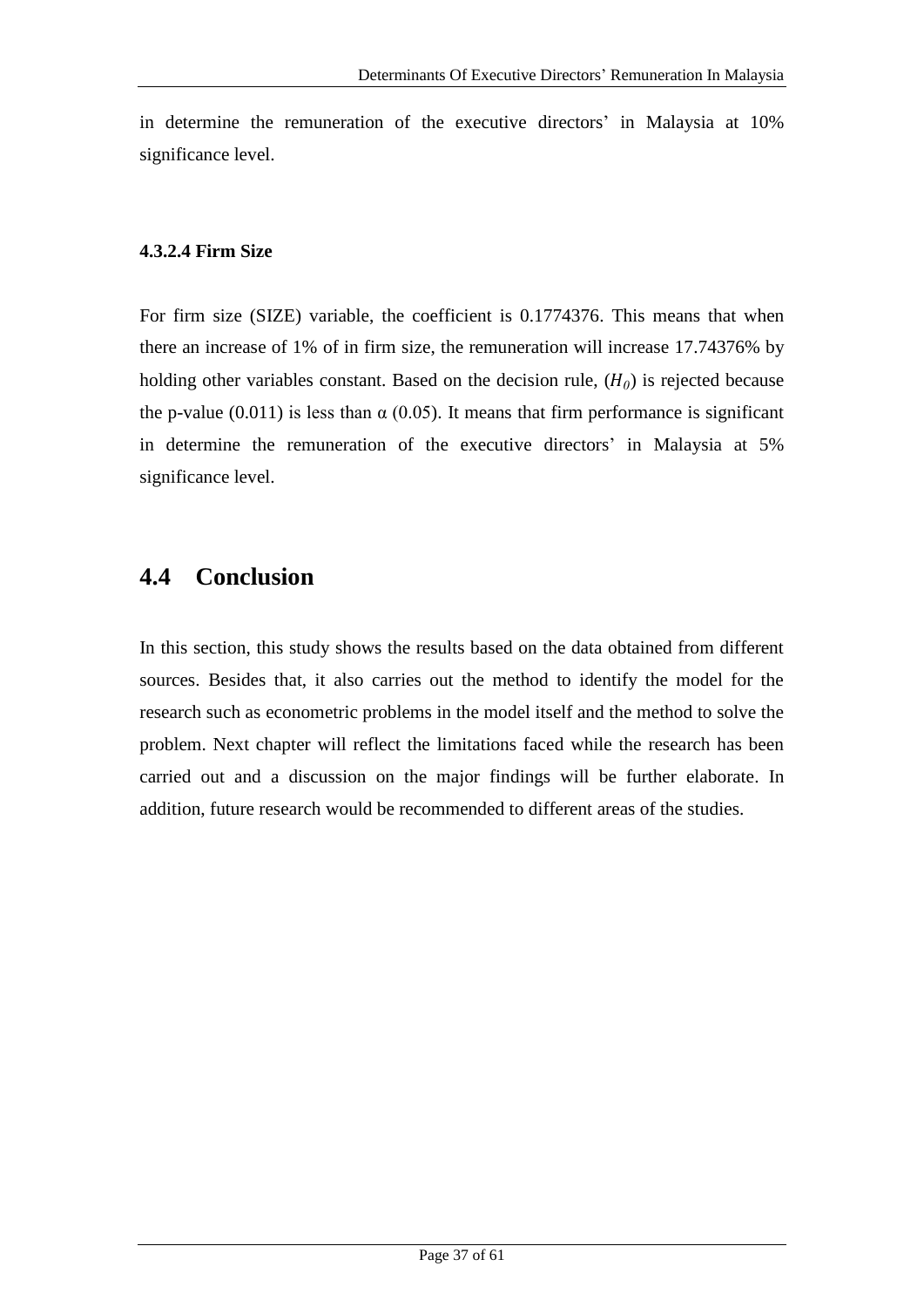# **CHAPTER 5: DISCUSSION, CONCLUSION AND IMPLICATION**

## **5.0 Introduction**

In this research, the relationship between executive directors' remuneration and firm size, firm leverage, firm performance, and firm age is investigated and empirically tested in order to determine the independent variables significance result. Moreover, a summary and discussion of the major findings, the implications of this research will also be discussed, as well as the limitations of the study. Lastly, some recommendations for future research will be suggested.

## **5.1 Summary of Statistical Analysis**

| <b>Test for Econometric Problem</b> | <b>Explanation for the Results Obtained</b>                                                                   |
|-------------------------------------|---------------------------------------------------------------------------------------------------------------|
| Normality                           | Absent. The regression model does not have<br>normality problem.                                              |
| Multicollinearity                   | Absent. There is no serious multicollinearity<br>problem occurred among each of the independent<br>variables. |
| Heteroscedasticity                  | Absent. The regression model does not consists of<br>heteroscedasticity problem.                              |

Table 5.1 Summary of Diagnostic Checking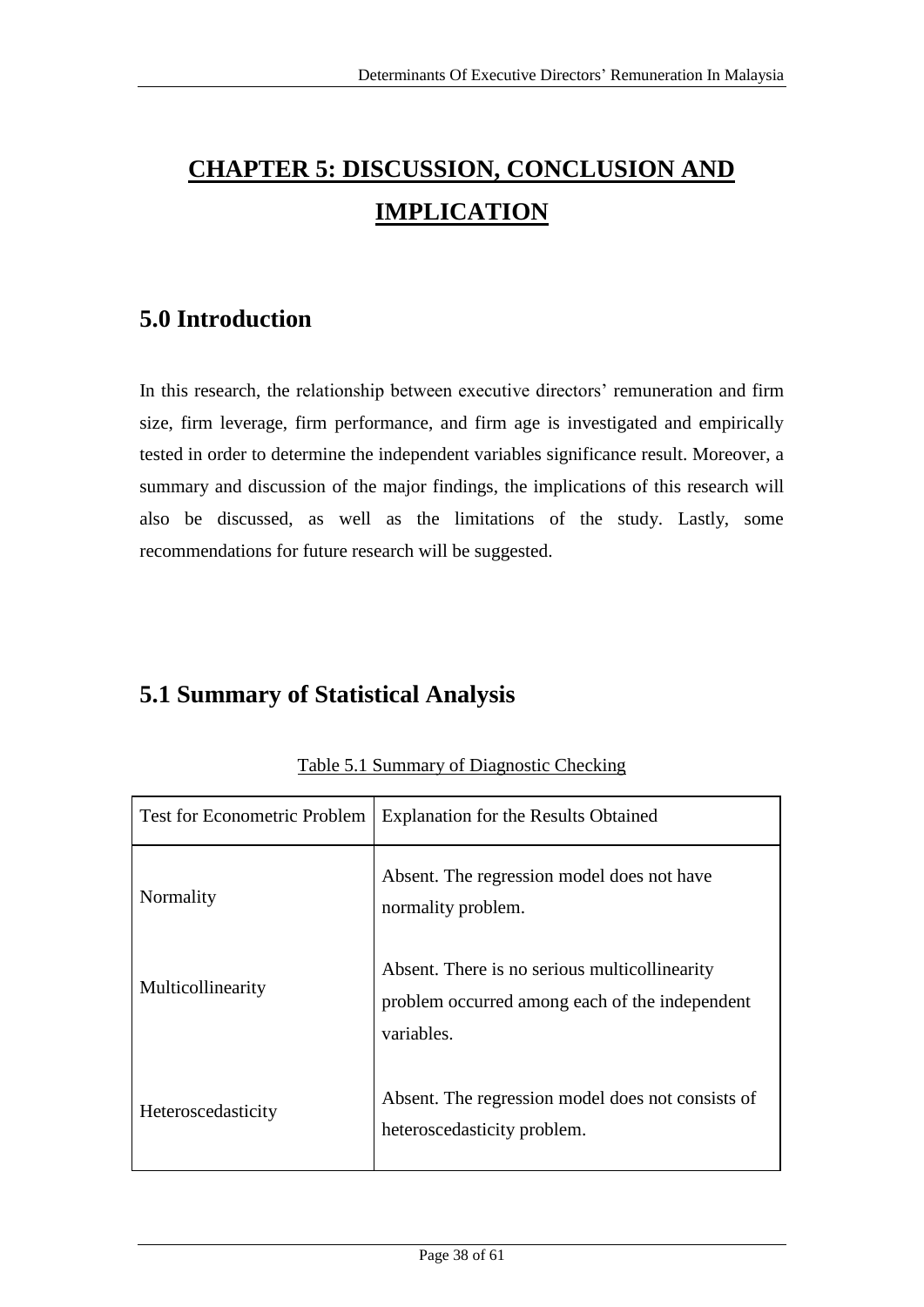| Autocorrelation | Absent. The regression model does not consists of |
|-----------------|---------------------------------------------------|
|                 | autocorrelation problem.                          |
|                 |                                                   |

The table 5.1 summarizes all the diagnostic checking results and it shown that the regression model was normally distributed and did not consist of multicollinearity problem. In other words, the model was the best fit and correctly specifies also it is normally distributed in terms of error terms. Besides, there are no highly correlation between all the independent variables. Both heteroscedasticity and autocorrelation problems were discovered and solved in the model by using Newey-West Standard error. This indicated that the error terms in the regression model was not correlated with different variances in every error terms.

## **5.2 Discussion of Major Findings**

| Independent<br>Variable | <b>Hypotheses Testing</b>                                                                                                                         | Conclusion                                                                            |
|-------------------------|---------------------------------------------------------------------------------------------------------------------------------------------------|---------------------------------------------------------------------------------------|
| Firm Size               | $H_0$ : Firm size will not influence<br>executive directors' remuneration<br>$Hl$ : Firm size will influence executive<br>directors' remuneration | Reject $H_0$ :<br>Firm size will<br>influence executive<br>directors'<br>remuneration |
| Leverage                | $H_0$ : Leverage will not influence<br>executive directors' remuneration<br>$H1$ : Leverage will influence executive                              | Reject $H_0$ :<br>Leverage will<br>influence executive<br>directors'                  |

Table 5.2 Summary of Independent Variables towards Dependent Variable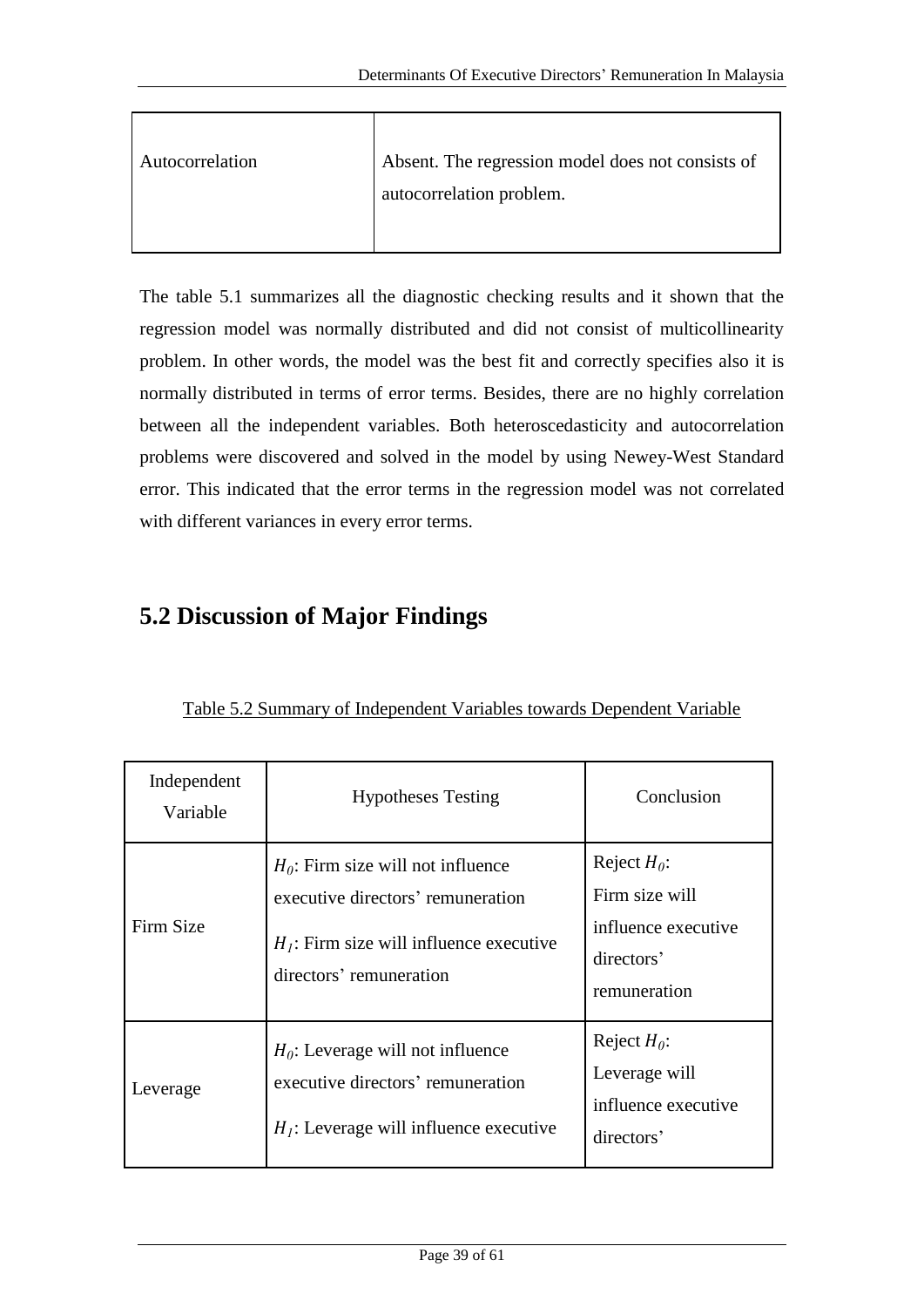|                     | directors' remuneration                                                                                                                                         | remuneration                                                                                         |
|---------------------|-----------------------------------------------------------------------------------------------------------------------------------------------------------------|------------------------------------------------------------------------------------------------------|
| Firm<br>Performance | $H_0$ : Firm performance will not influence<br>executive directors' remuneration<br>$H1$ : Firm performance will influence<br>executive directors' remuneration | Reject $H_0$ :<br>Firm performance will<br>influence executive<br>directors'<br>remuneration         |
| Firm age            | $H_0$ : Firm age will not influence<br>executive directors' remuneration<br>$H1$ : Firm age will influence executive<br>directors' remuneration                 | Do not reject $H_0$ :<br>Firm age will not<br>influence the<br>executive directors'<br>remuneration. |

Source: Developed for the research

The table above shows summary of the hypothesis testing results which all the independent variables include firm size, firm age, leverage and firm performance.

### **5.2.1 Firm Size**

The first independent variable which is firm size exhibit a positively sign and shows significant relationship with the remuneration. The result obtained is consistent with Hussain et al. (2014) and Haron and Akhtaruddin (2013). The reason behind is companies pay more remuneration because an executive directors' perform well in the company sales and bring good reputation for the companies. Besides, searching for an experience executive directors' to maintain the company's performance and help in the growth of the company is difficult.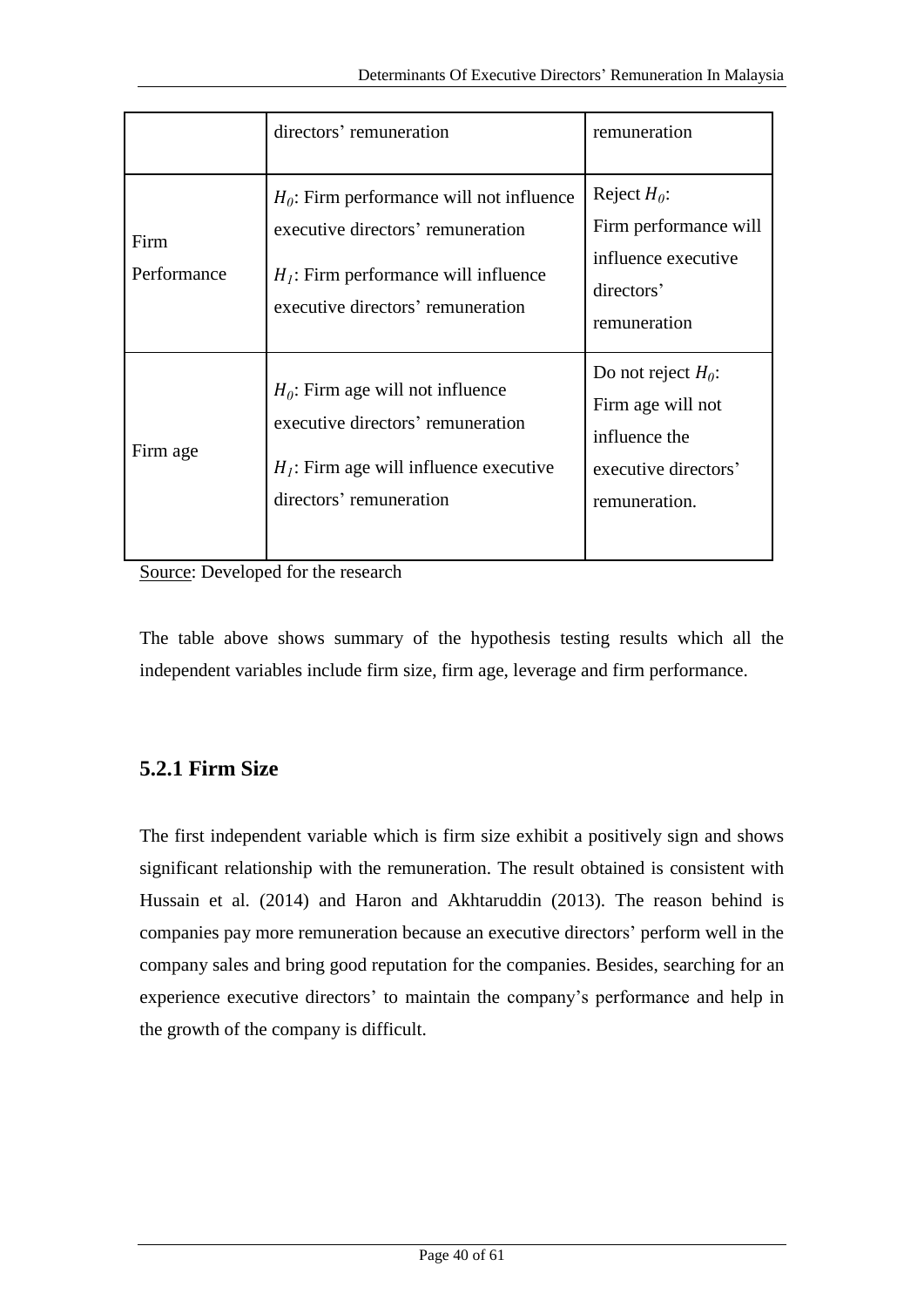### **5.2.2 Leverage**

Leverage pose a positively sign and significant towards the remuneration of the executive directors'. Based on Shin et al. (2015) and Chemmanur et al. (2013), the result obtain is consistent with the authors. Reason leverage affect the remuneration is due to company expose to risk more frequently as it engage more financial obligation. Therefore, this would cause company to have high risk to go on default thus lead to company liquidation.

### **5.2.3 Firm Performance**

The result in the table shows that firm performance has a significant positive relationship with executive directors' remuneration. In other words, this could be interpreted as the performance of a company may critically affect the executive directors' remuneration. The better the firms perform, the higher the remunerations executive directors receive. This result was consistent to the findings of studies conducted by Cordeiro and Veliyath (2003) and Vroom (1964). The probably reason for such findings is that when the firm has good performance and outstanding profit is achieved, it is expected that the executive directors will receive higher remuneration. This is because a firm should appreciate the dedication and leadership of executive directors.

However, this research obtained a contrary result compared to the study carried out by Ozkan (2007) that based on a sample of UK large companies throughout the year of 2003 to 2004. Unlike the findings in this research project, Ozkan's study found that there is no significant relationship between firm performance and executive directors' remuneration.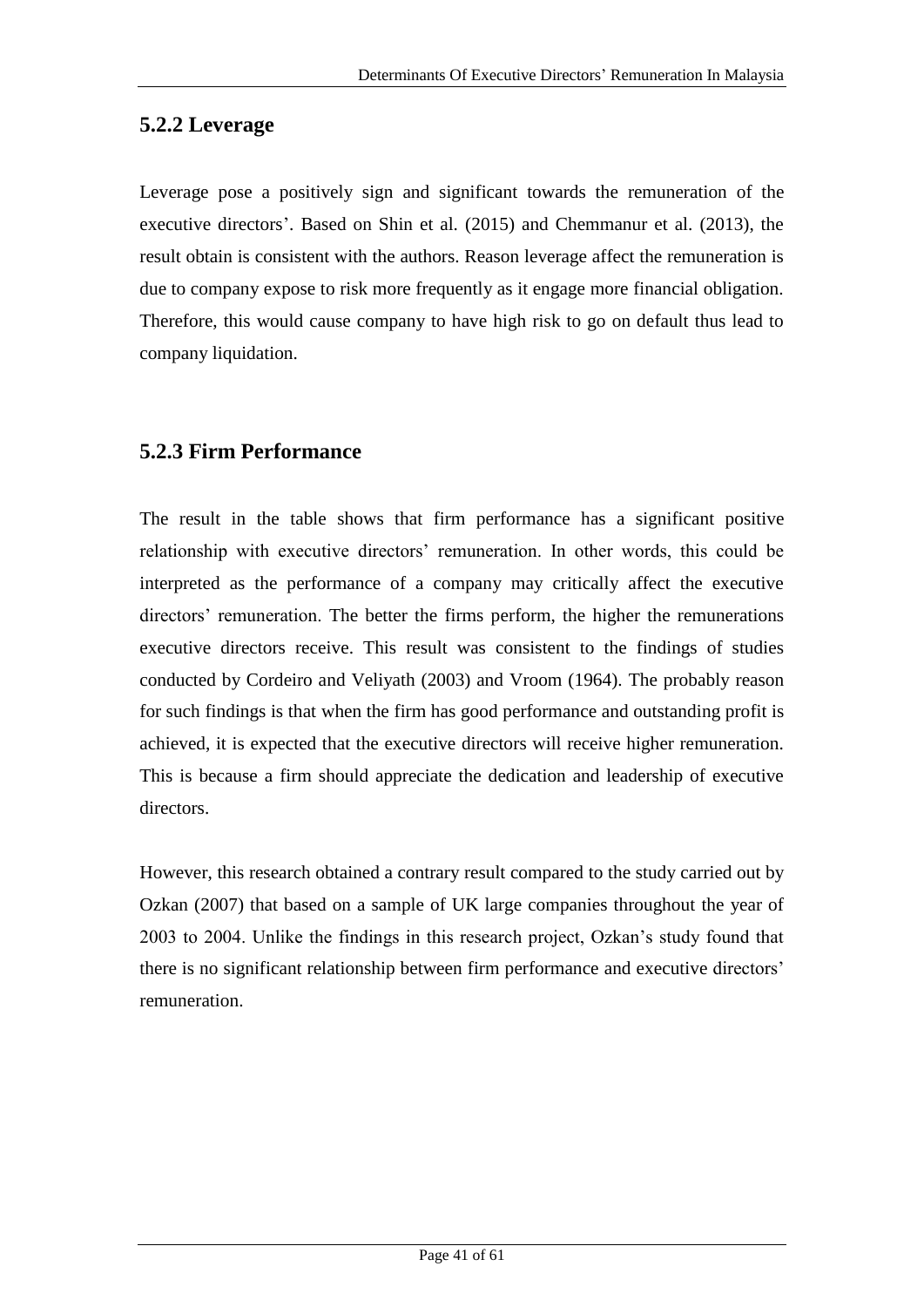### **5.2.4 Firm Age**

As shown in the table above, firm age is found to be an insignificant variable to determine executive directors' remuneration. This result is align with the research carried out by Ghosh (2006) that used panel data and based on a sample of 462 manufacturing companies from year 1997 to 2002. In Ghosh's research, it was found that firm age was an insignificant variable.

However, this result isn't align with the findings from the studies conducted by Abed et al (2014) and Lee and Chen (2011). Both of this studies found that firm age is significant and negatively correlated with executive directors' remuneration.

## **5.3 Implications of the Study**

This study is very beneficial to several parties, namely investors or public society corporate, as well as the government.

### **5.3.1 Investors or Public Society**

This research may act as guidance for investors to make investment decisions. Upon they are searching for potential company to invest, some studies of companies should be thoroughly done. One of the independent variable in this research, firm performance, which is measured by ROA, is found to be significantly related to executive directors' remuneration. Investors should have made a comparison with the leading company of certain industry. By making ROA as a benchmark, investors may take the return of company as an indicator to determine the appropriate level of executive directors' remuneration. With given level of profit, if abnormal amount of remuneration paid to executive is found, investors should carry out a deep research of the company. According to Haron and Akhtaruddin (2013), executive directors' receive over pay although the company isn't making any profit.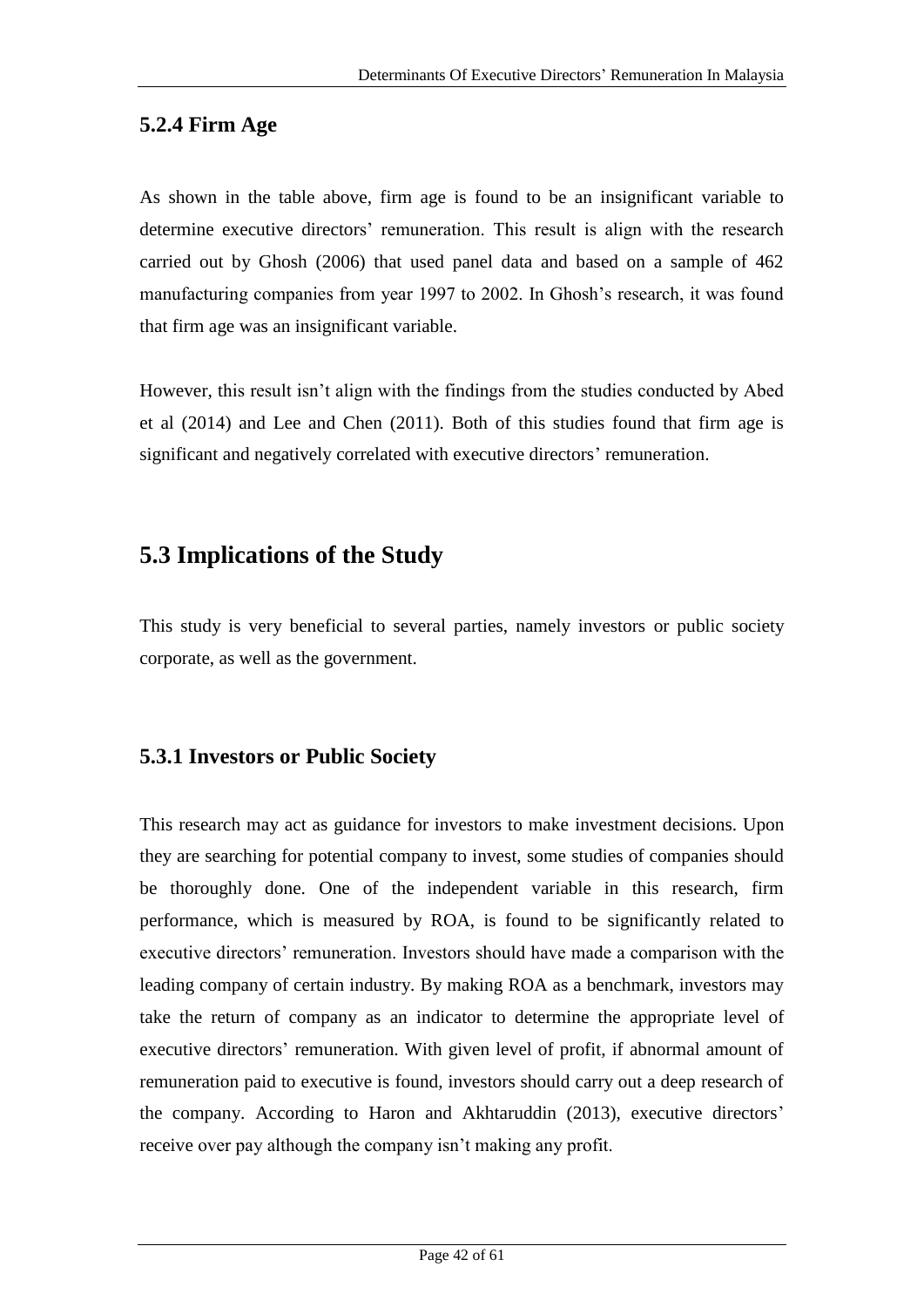Besides that, public society able to use this information to serve as the latest news to the public. This could help public to get latest news regarding the company engage in operations management, financial problems. Positive news may increase investors' confidence. When investors have high confidence towards the company, it is more likely that the company will perform well in the future.

#### **5.3.2 Corporate management**

The implication of this study towards the corporate management is act as a reference to the corporate management to decide the appropriate amount for remuneration. Without this implication, corporate management may misuse the remuneration by misjudging the skills of the executive directors' compensation. This is due to executive directors' may not perform the exact skills to the company performance.

Besides, it may act as guidelines for the company operation. Independent variables in this research able to act as an indicator to determine the influential level of executive directors' remuneration in the practical world. Other than that, by using the variable intercepts also able to assist companies to understand thoroughly the factors that determine the executive directors' remuneration.

#### **5.3.3 Regulator**

This research may provide some useful guidelines to the regulator as well. Regulators such as Bursa Malaysia must enforce the rules and regulations of disclosure especially those factors that are found to be significantly affect the executive directors' remuneration. To handle the case of executive directors' are being overpaid efficiently, regulator should further enforce the disclosure of firms' profits, total assets, debt which were found to be closely related executive directors' remuneration. As such, publics, investors and employees are well protected if executive directors' remuneration is disclosed thoroughly.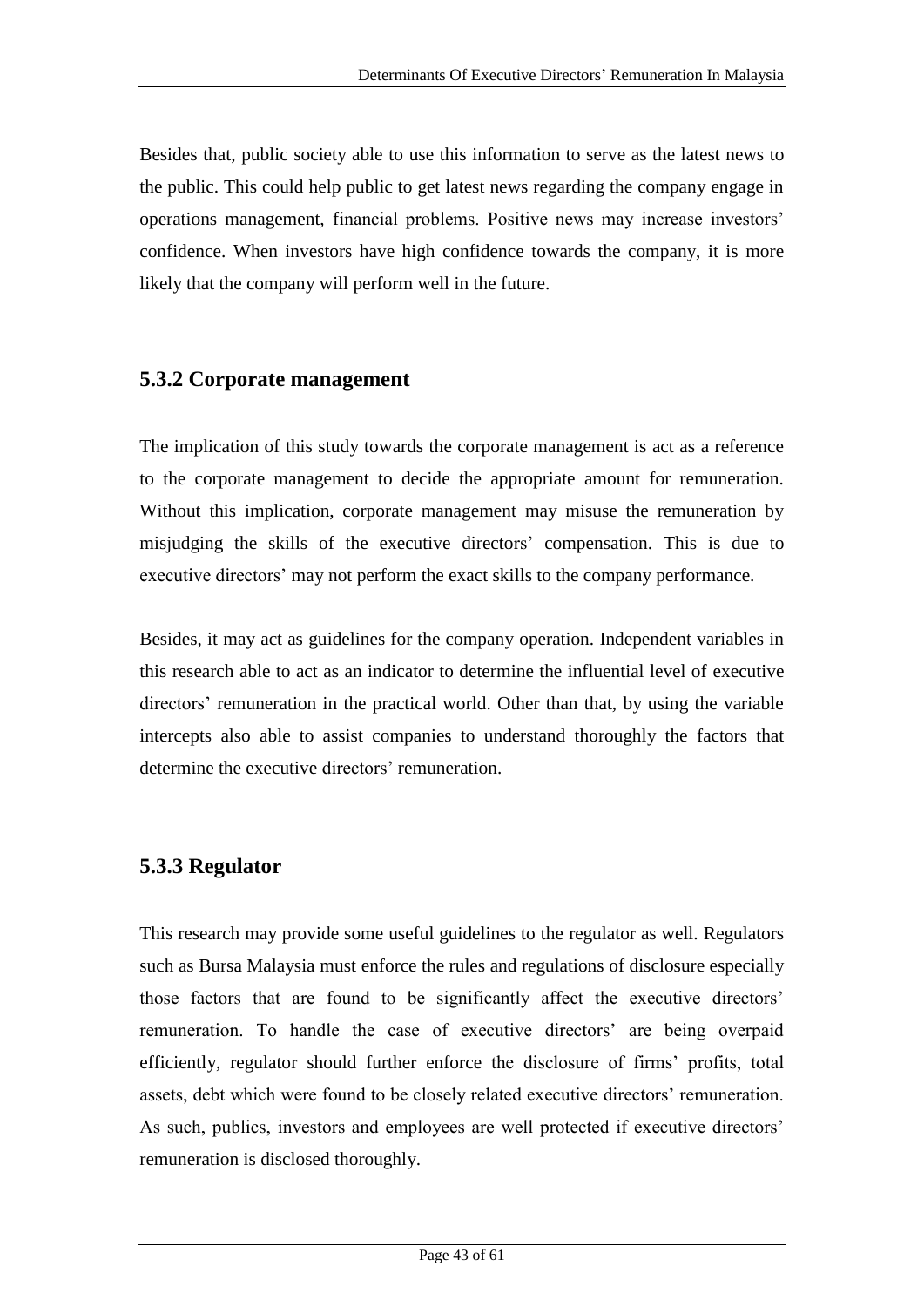Also, regulator should investigate the remuneration received by executive directors. If abnormally high remuneration was being paid, regulator may take appropriate action towards the executive directors. As the overpaid cases were frequently reported, heavier actions should be taken if any overpaid case is found in the future. This is because every stakeholder of our company should be treated equally.

## **5.4 Limitation of the Study**

While completing this study, some of the limitations have been encountered. This study uses 10 companies' annual reports as main sources and sample size. In order to increase the accuracy of overall research, more sample size is required. Therefore, 20 companies and 5 years of annual reports are being used instead of 10 companies and 10 years. The reason behind is the computation of the ratios and data extraction would be very complicated. Other than that, this study used the total of directors' remuneration rather than splitting into executive and non-executive directors' due to lack of data.

According to Tavakolian (2012), researcher found that even though the women remuneration is gradually increased in recent years, but it is still proved that women remuneration is lower than men remuneration. However, this research doesn't take this into account.

Furthermore, this study focuses on Malaysian context. According to Guest (2008), this research found that the board structure is different between countries due to the institutional settings. Therefore, it is not suitable for comparison purposes between companies that located in other countries as they contain different legal system for companies. Besides that, due to the individual characteristics of different industry, banking and financial service are excluded in this research.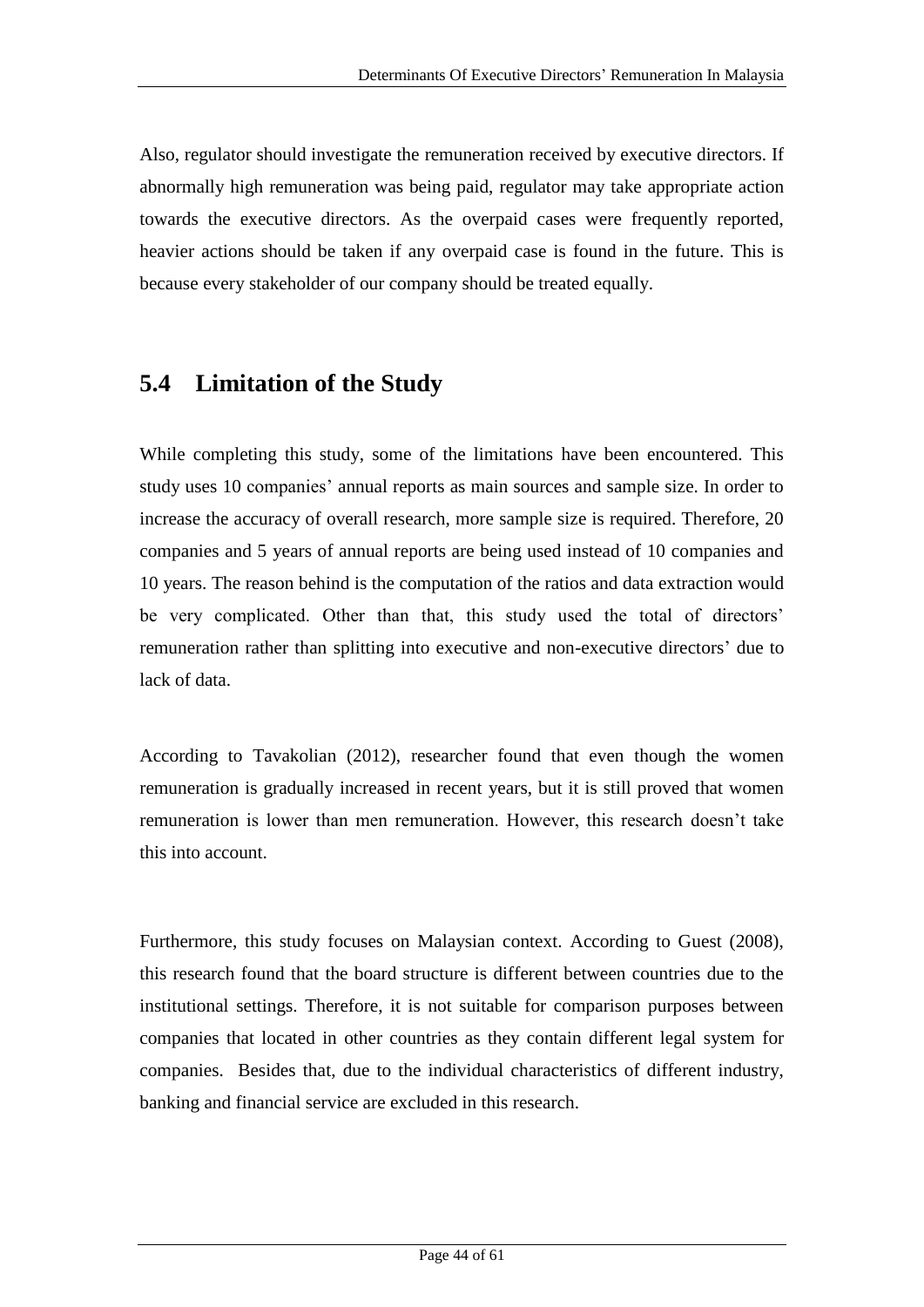E-Views 6 has been used in this study for the model testing and also diagnostic checking purposes. In the model testing, the better way to solve autocorrelation problem is robust standard errors method provided by STATA 11 software. However, E-Views 6 only provides Newey-West method to get the standard errors that are corrected for the problem.

Type I error defined as where the chances of rejecting a true hypothesis whereas Type II error is where the chances of not rejecting the false hypothesis. According to Gujarati and Porter (2009), when a research carried out tries to lower the Type I error, simultaneously increases the Type II error, vice versa. In this research are more emphasize on minimizing the Type I error, therefore the probability of encounter Type II error is higher.

## **5.5 Recommendations for Future Research**

This research uses different software to obtain the result for the model. However, the software used in this research are incapable of performing some of the econometric functions to solve the problem encountered in this research. Due to the limitations for E-Views 6 software, the model can be re-run by using upgraded software to obtain more accurate result. In addition, to ensure the reliability and efficiency of the future study, it is encourage the future researchers to expand the sample size of the data by increasing the number of company or extending the period of study.

Besides, since study is only focus on Malaysia context, therefore it is unable to compare with other multinational company. So, this study recommends future researcher to study the executive directors' remuneration within Asian countries. Thus, the result computed can act as a benchmark as comparison among Asian companies when comes to decision making on the remuneration of the executive directors'.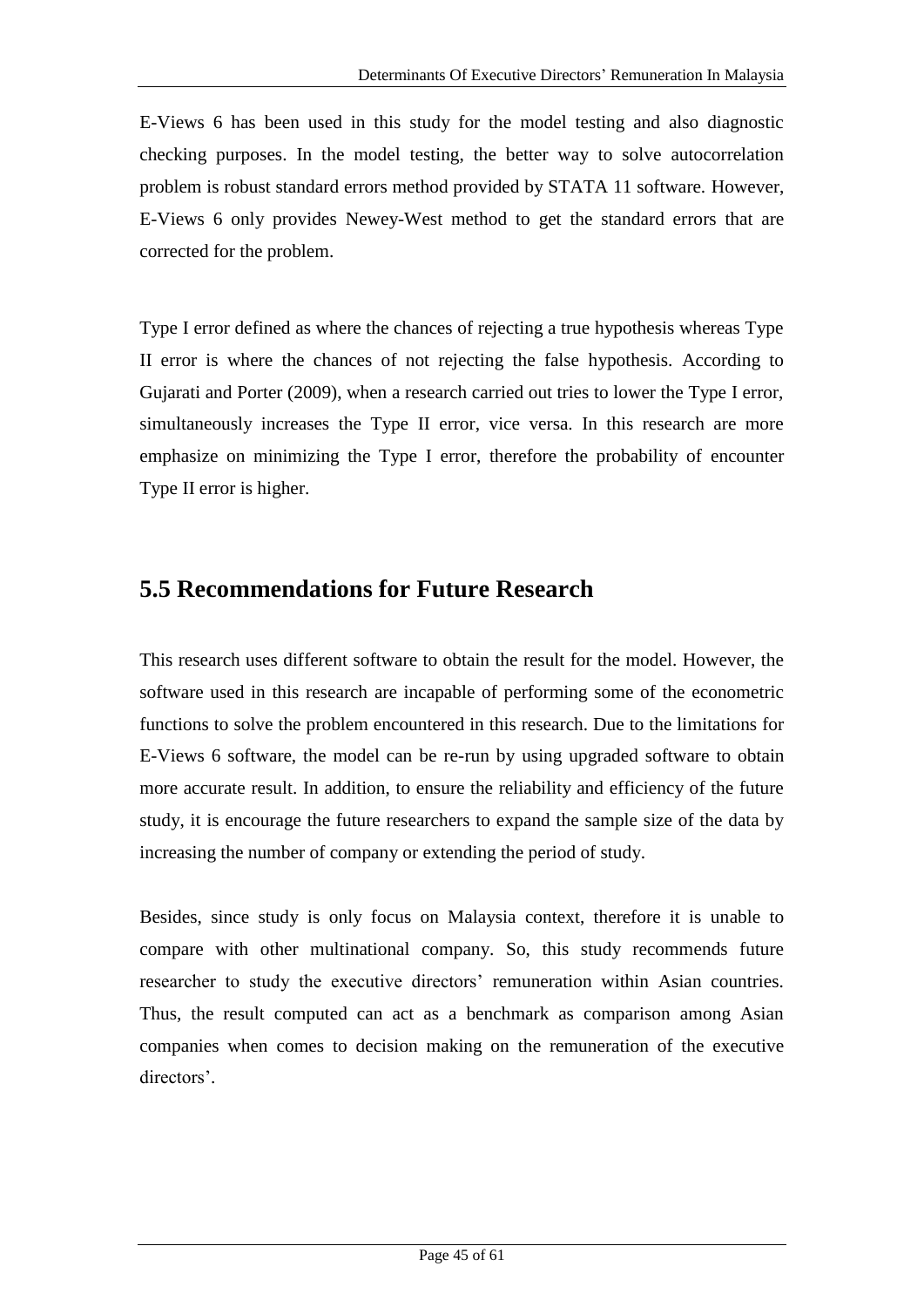The independent variables used for this study included firm size, leverage, firm age and firm performance. Therefore, future researcher may focus more study on factors that influence the director remunerations of the company such as risk factors, volatility of company stock price and characteristics of executive directors'. In addition, the studies on the characteristics of executive directors' are gender, background, education level and age of the executive directors.

## **5.6 Conclusion**

This study main focus is on how firm age, firm performance, firm size and leverage affect the executive directors' remuneration on listed companies in Malaysia. After running the diagnostic checking on the variables, firm performance, firm size and leverage are appear to be significant with the previous studies. However, the firm age is insignificant in the study.

The study uses panel data analysis which includes both cross-sectional and time-series data. Therefore, the study use pooled OLS as regression in the model since it is the most significant regression selected through test between Random Effect Model and Fixed Effect Model.

Due to this the study have proposed several future research ideas includes enlarge the location of the studies to larger areas and the studies includes the characteristics of the executive directors in a company.

As a conclusion, some of the limitations have been discovered which does not include banking and finance sectors. Although the software able to solve the problems, however due to incapability of the software, this study was unable to proceed deeply into other prospects.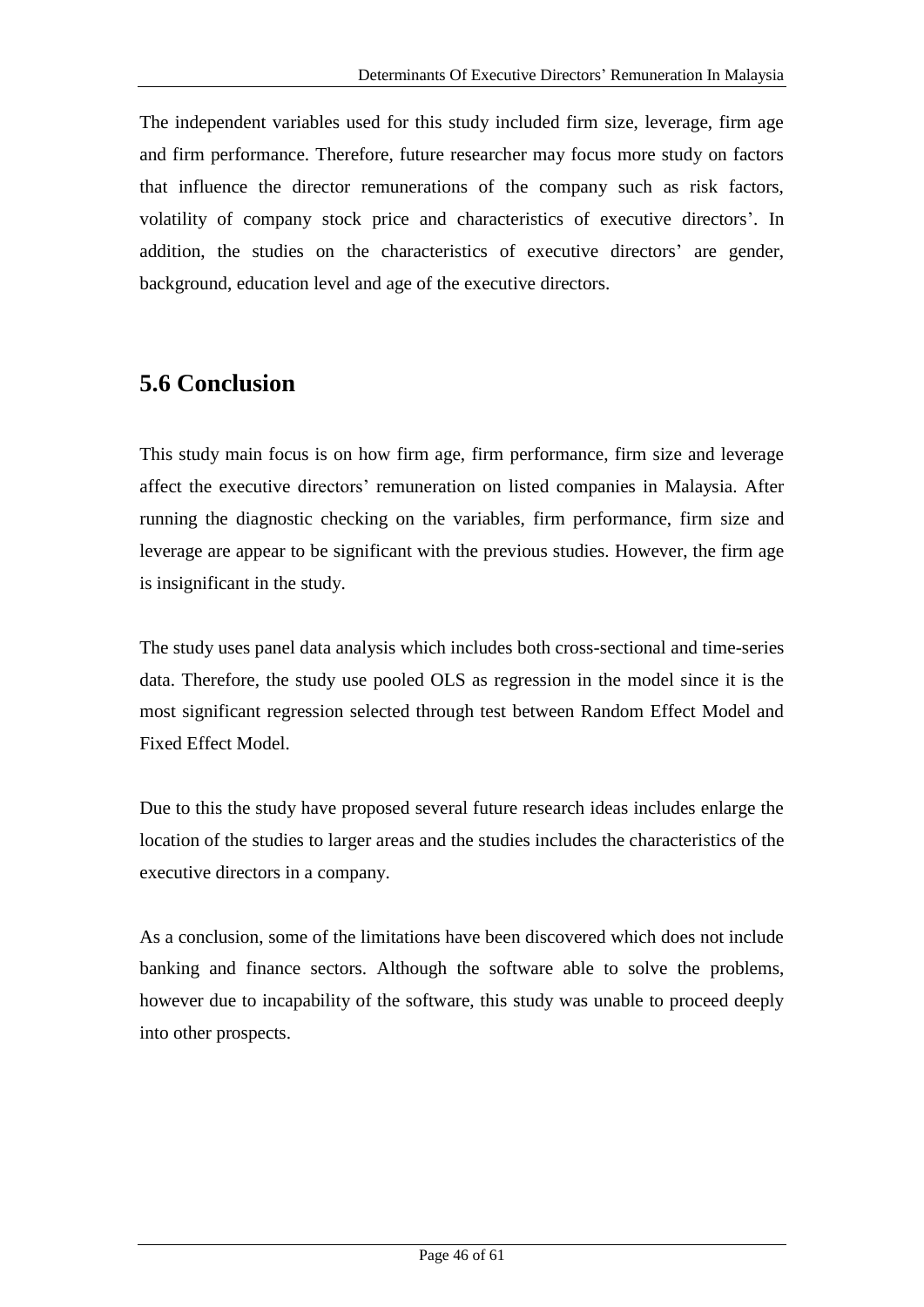#### REFERENCES

- Abed, S., Suwaidan, M., & Slimani, S. (2014). The Determinants of Chief Executive Officer Compensation in Jordanian Industrial Corporations. *International Journal of Economics and Finance, 6(*12), 110-118.
- Albert, M. (2013). *Executive compensation and firm leverage*. Unpublished doctoral dissertation. Duke University.
- A & M. (2009). *Annual Report.* A & M Realty Bhd.
- A & M. (2010). *Annual Report.* A & M Realty Bhd.
- A & M. (2011). *Annual Report.* A & M Realty Bhd.
- A & M. (2012). *Annual Report.* A & M Realty Bhd.
- A & M. (2013). *Annual Report.* A & M Realty Bhd.
- Amway. (2009). *Annual Report*. Amway (Malaysia) Holding Berhad.
- Amway. (2010). *Annual Report*. Amway (Malaysia) Holding Berhad.
- Amway. (2011). *Annual Report*. Amway (Malaysia) Holding Berhad.
- Amway. (2012). *Annual Report*. Amway (Malaysia) Holding Berhad.
- Amway. (2013). *Annual Report*. Amway (Malaysia) Holding Berhad.
- Amzaleg, Y., & Mehrez, A. (2004). 'The 'One Million Club:' Executive Compensation and Firm Performance. *Israel Economic Review*, *2*(1), 107-147.
- Carlsberg. (2009). *Annual Report*. Carlsberg Brewery Malaysia Berhad.
- Carlsberg. (2010). *Annual Report*. Carlsberg Brewery Malaysia Berhad.
- Carlsberg. (2011). *Annual Report*. Carlsberg Brewery Malaysia Berhad.
- Carlsberg. (2012). *Annual Report*. Carlsberg Brewery Malaysia Berhad.
- Carlsberg. (2013). *Annual Report*. Carlsberg Brewery Malaysia Berhad.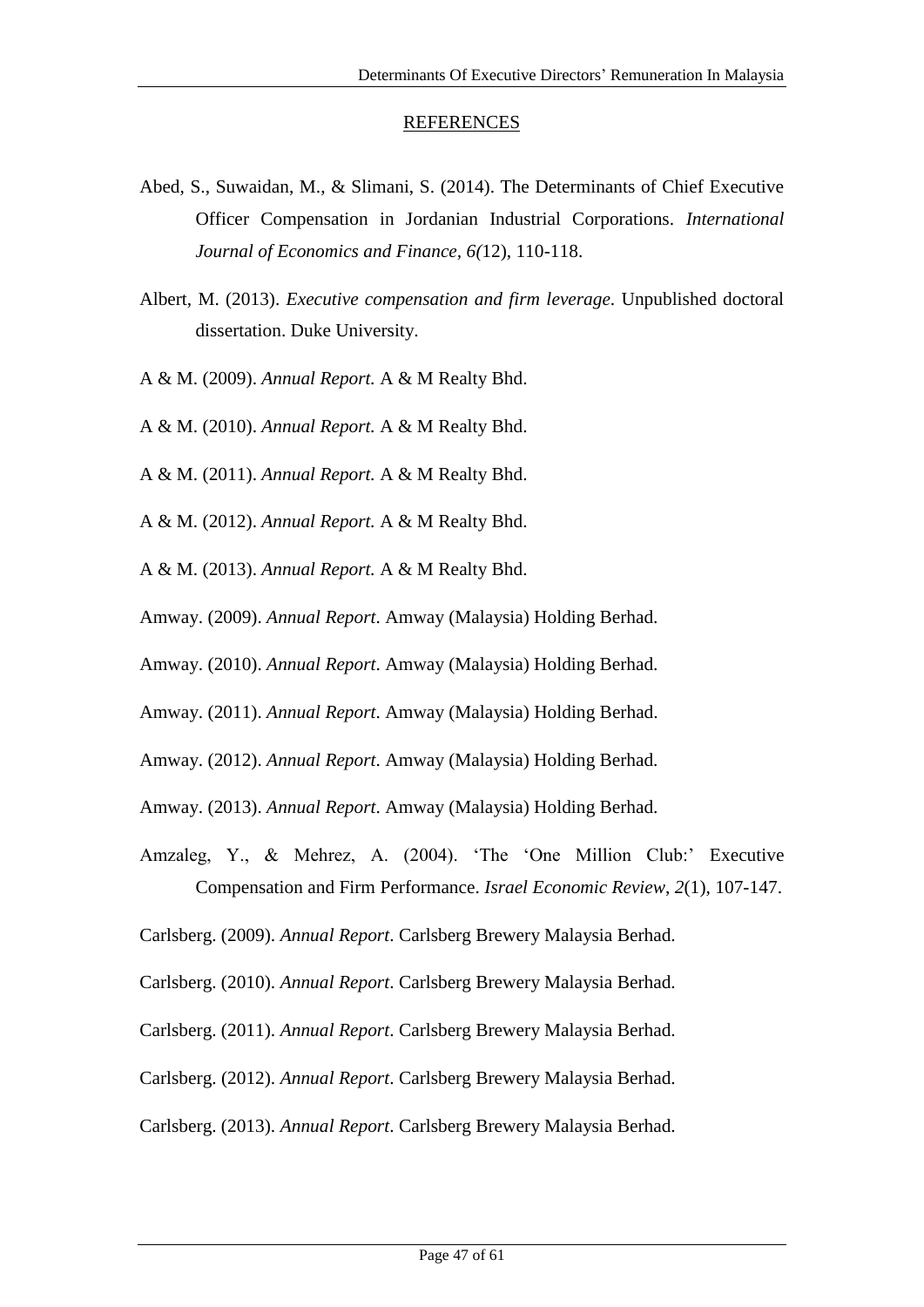- Chemmanur, T., Cheng, Y., & Zhang, T. (2013). Human Capital, Capital Structure,and Employee Pay: An Empirical Analysis. *Journal of Financial Economics*, *110*(2), 478–502.
- Chung, K., & Pruitt, S. (1996). Executive Ownership, Corporate Value, and Executive Compensation: A Unifying Framework. *Journal of Banking & Finance*, *20*(7), 1135-1159.
- Cordeiro, J. J, Veliyath, R. (2003). Beyond Pay for Performance: A Panel Study of the Determinants of CEO Compensation. *America Business Review*, *21*(1), 56-66.
- Duru, A. and Reeb, D. M. (2002). Geographic and Industrial Corporate Diversification: The level and Structure of Executive Compensation. *Journal of Accounting, Auditing & Finance, 17*(1), 1-24.
- Dutch Lady. (2009). *Annual Report*. Dutch Lady Milk Industries Bhd.
- Dutch Lady. (2010). *Annual Report*. Dutch Lady Milk Industries Bhd.
- Dutch Lady. (2011). *Annual Report*. Dutch Lady Milk Industries Bhd.
- Dutch Lady. (2012). *Annual Report*. Dutch Lady Milk Industries Bhd.
- Dutch Lady. (2013). *Annual Report*. Dutch Lady Milk Industries Bhd.
- Finance Committee on Corporate Governance. (2000). *Malaysian Code on Corporate Governance* (1-50). Kuala Lumpur: Securities Commission.
- Firth, M., Tam, M., & Tang, M. (1999). The determinants of top management pay. *Omega*, *27*(6), 617-635.
- Fong, E., Misangyi, V., & Tosi, H. (2009). The Effect of CEO Pay Deviations on CEO Withdrawal, Firm Size, and Firm Profits. *Strategic Management Journal*, *31*(6)*,* 629-651.
- Furniweb. (2009). *Annual Report.* Furniweb Industrial Products Berhad.
- Furniweb. (2010). *Annual Report.* Furniweb Industrial Products Berhad.
- Furniweb. (2011). *Annual Report.* Furniweb Industrial Products Berhad.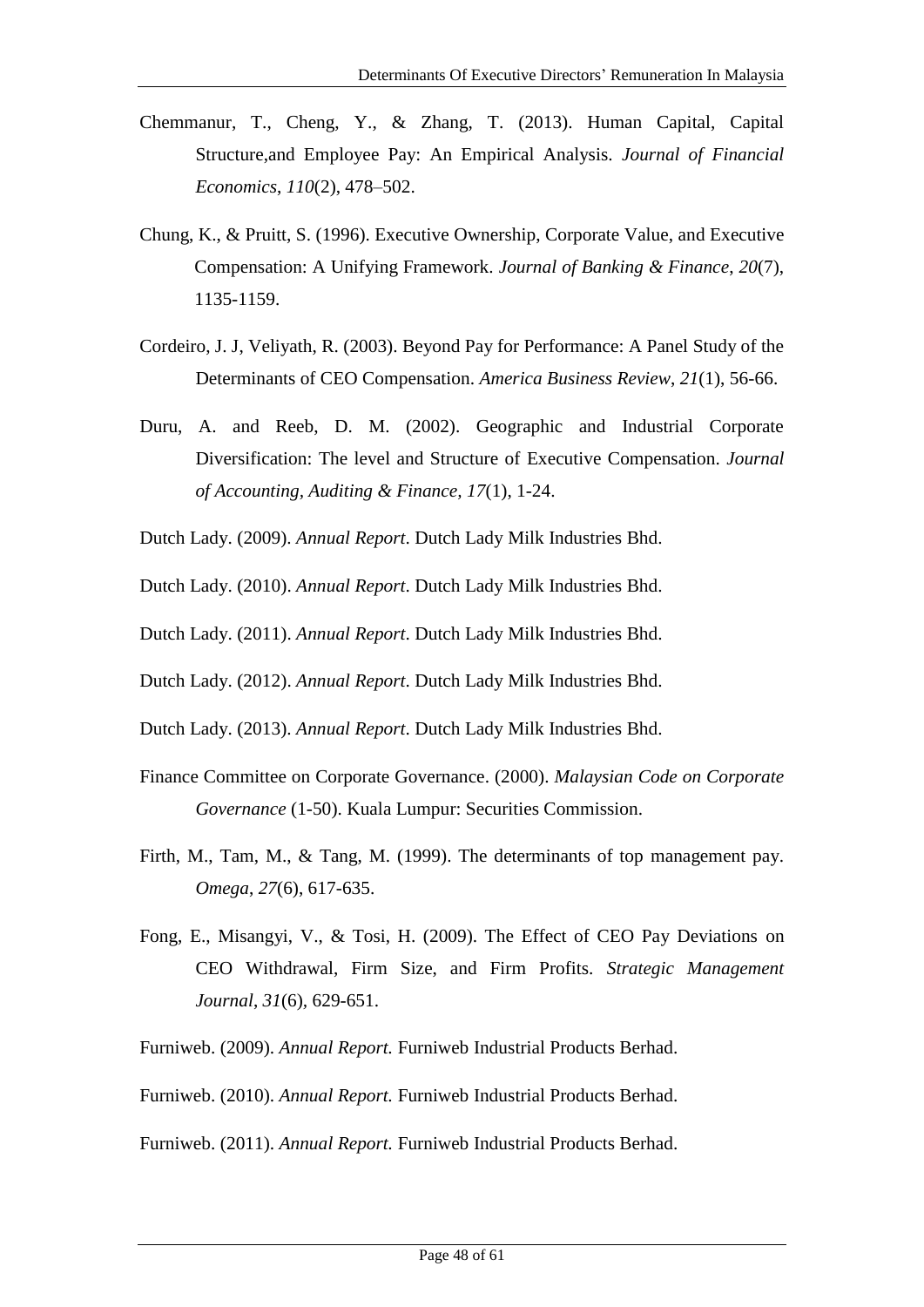Furniweb. (2012). *Annual Report.* Furniweb Industrial Products Berhad.

- Furniweb. (2013). *Annual Report.* Furniweb Industrial Products Berhad.
- Gabaix, X., Landier, A., & Sauvagnat, J. (2014). CEO Pay and Firm Size: An Update After the Crisis. *Economic Journal*, *124*(574), 40-59.
- Ghosh, A. (2006). Determination of Executive Compensation in an Emerging Economy. Evidence from India. *Emerging Markets Finance and Trade*, *42*(3), 66-90.
- Ghosh, A., Aggarwal, R. (2011). Directors' Remuneration: Various Issues Relating to Firm Performance. *Paradigm, 15*(1 & 2), 93-101.
- Gujarati, D., & Porter, D. (2009). *Basic Econometrics* (5th ed.). New York: McGraw-Hill Companies, Inc.
- Guo, L. (2013). What Determines CEO Compensation Effectively? Taking the Case of Henan Province as an Example. *Journal of Applied Sciences, 13*(22), 5416- 5421.
- Haron, H. and Akhtaruddin, M. (2013). Determinants of Directors' Remuneration in Malaysia Public Listed Companies. *Indian Journal of Corporate Governance*, *6*(2), 17-41.
- He, Z. (2006). Optimal Executive Compensation when Firm Size Follows Geometric Brownian Motion. *Review of Financial Studies*, *22*(2), 859-892.
- Hup Seng. (2009). *Annual Report*. Hup Seng Industries Bhd.
- Hup Seng. (2010). *Annual Report*. Hup Seng Industries Bhd.
- Hup Seng. (2011). *Annual Report*. Hup Seng Industries Bhd.
- Hup Seng. (2012). *Annual Report*. Hup Seng Industries Bhd.
- Hup Seng. (2013). *Annual Report*. Hup Seng Industries Bhd.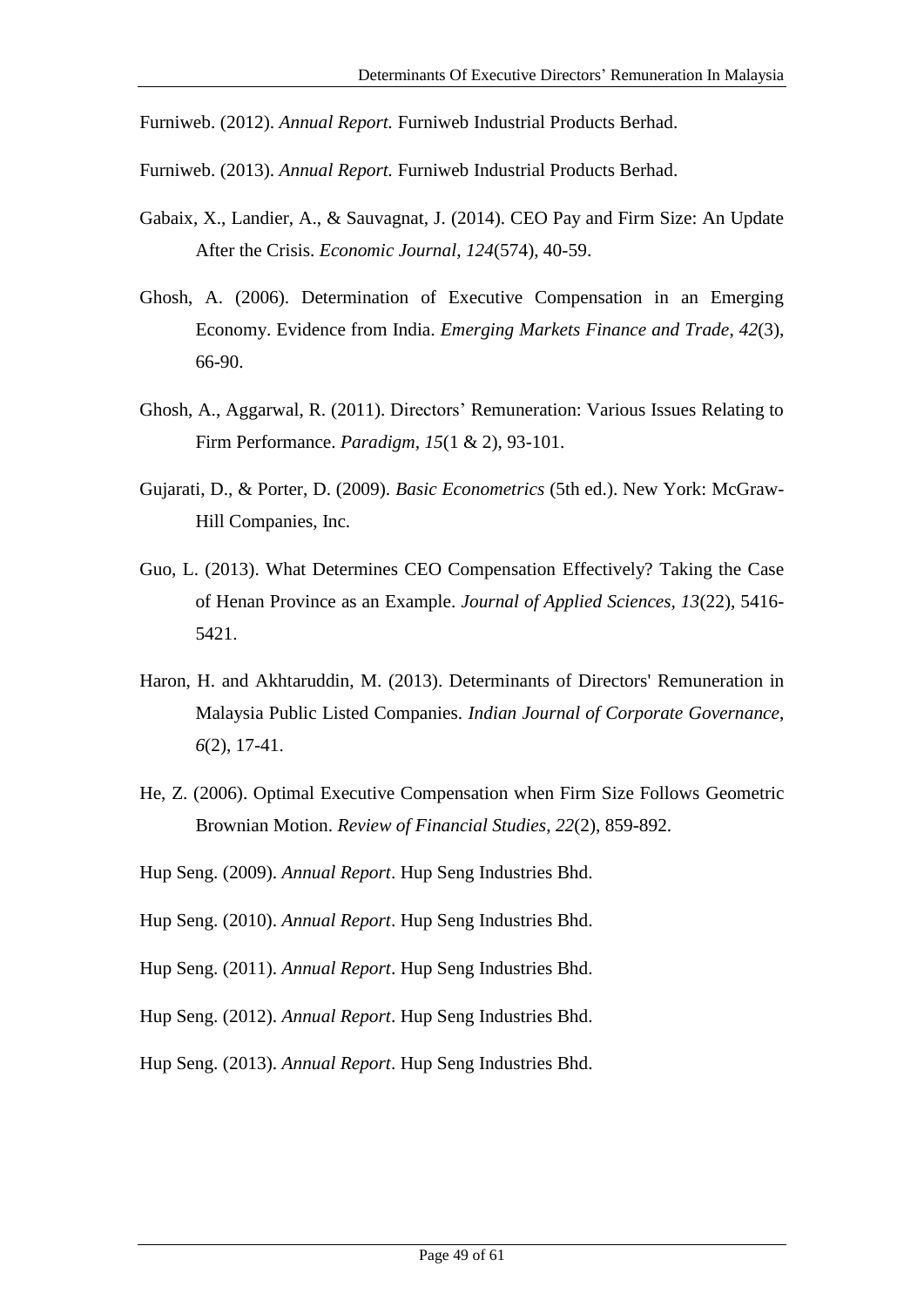- Hussain, A., Obaid, Z., & Khan, S. (2014). CEO Compensation Determinants: "Is the Size or Performance of the Firm a Determinant of CEO Compensation in Pakistan". *PUTAJ – Humanities and Social Sciences*, *21*(1), 115-124.
- Jaafar, S. B., & James, K. (2014). Director Remuneration Pay: Trends During and After the Financial Crisis of 2007 to 2009. *Australasian Accounting Business & Finance Journal, 8*(3), 55-68.
- Jaafar, S., Wahab, E., & James, K. (2012). Director Remuneration and Performance in Malaysia Family Firms: An Expropriation Matter?. *World Review of Business Research*, *2*(4), 204-222.
- Jensen, M., & Meckling, W. (1976). Theory of the firm: Managerial behavior, agency costs and ownership structure. *Journal of Financial Economics*, *3*(4), 305-360.
- Jensen, M., & Murphy, K. (1990). Performance Pay and Top Management Incentives. *The Journal of Political Economy*, *98*(2), 225-264.
- JobStreet. (2009). *Annual Report.* JobStreet Corporation Berhad.
- JobStreet. (2010). *Annual Report.* JobStreet Corporation Berhad.
- JobStreet. (2011). *Annual Report.* JobStreet Corporation Berhad.
- JobStreet. (2012). *Annual Report.* JobStreet Corporation Berhad.
- JobStreet. (2013). *Annual Report.* JobStreet Corporation Berhad.
- KPJ. (2009). *Annual Report.* KPJ Healthcare Bhd.
- KPJ. (2010). *Annual Report.* KPJ Healthcare Bhd.
- KPJ. (2011). *Annual Report.* KPJ Healthcare Bhd.
- KPJ. (2012). *Annual Report.* KPJ Healthcare Bhd.
- KPJ. (2013). *Annual Report.* KPJ Healthcare Bhd.
- Kulim. (2009). *Annual Report.* Kulim (Malaysia) Berhad
- Kulim. (2010). *Annual Report.* Kulim (Malaysia) Berhad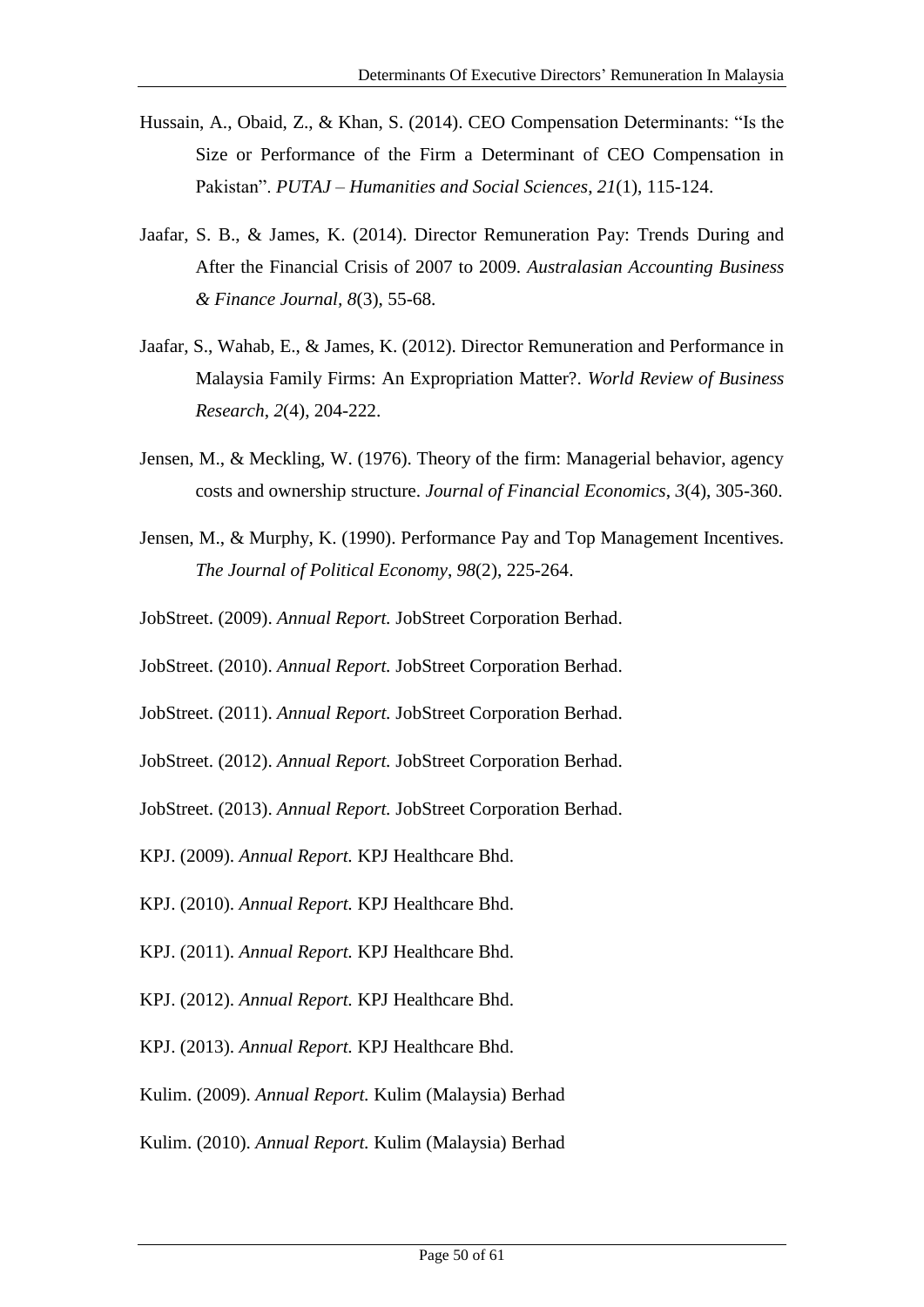- Kulim. (2011). *Annual Report.* Kulim (Malaysia) Berhad
- Kulim. (2012). *Annual Report.* Kulim (Malaysia) Berhad
- Kulim. (2013). *Annual Report.* Kulim (Malaysia) Berhad
- Lay Hong. (2009). *Annual Report.* Lay Hong Berhad.
- Lay Hong. (2010). *Annual Report.* Lay Hong Berhad.
- Lay Hong. (2011). *Annual Report.* Lay Hong Berhad.
- Lay Hong. (2012). *Annual Report.* Lay Hong Berhad.
- Lay Hong. (2013). *Annual Report.* Lay Hong Berhad.
- Lee, S.P., & Chen, H.-J. (2011). Corporate Governance and Firm Value as Determinants of CEO Compensation in Taiwan. *Management Research Review, 34*(3), 252-265.
- Li, D., Moshirian, F., Nguyen, P., & Tan, L. (2007). Corporate Governance or Globalization: What Determines CEO Compensation in China? *Research in International Business and Finance, 21*, 32-49.
- Lin, D., Kuo, H. C., & Wang, L. H. (2013). Chief Executive Compensation: An Empirical Study of Fat Cat CEOs. *International Journal of Business & Finance Research, 7*(2), 27-42
- Liu, Y. (2009). *Employment networks and the CEO labor market*. Unpublished doctoral dissertation, University of Maryland.
- Magnum. (2009). *Annual Report.* Magnum Berhad.
- Magnum. (2010). *Annual Report.* Magnum Berhad.
- Magnum. (2011). *Annual Report.* Magnum Berhad.
- Magnum. (2012). *Annual Report.* Magnum Berhad.
- Magnum. (2013). *Annual Report.* Magnum Berhad.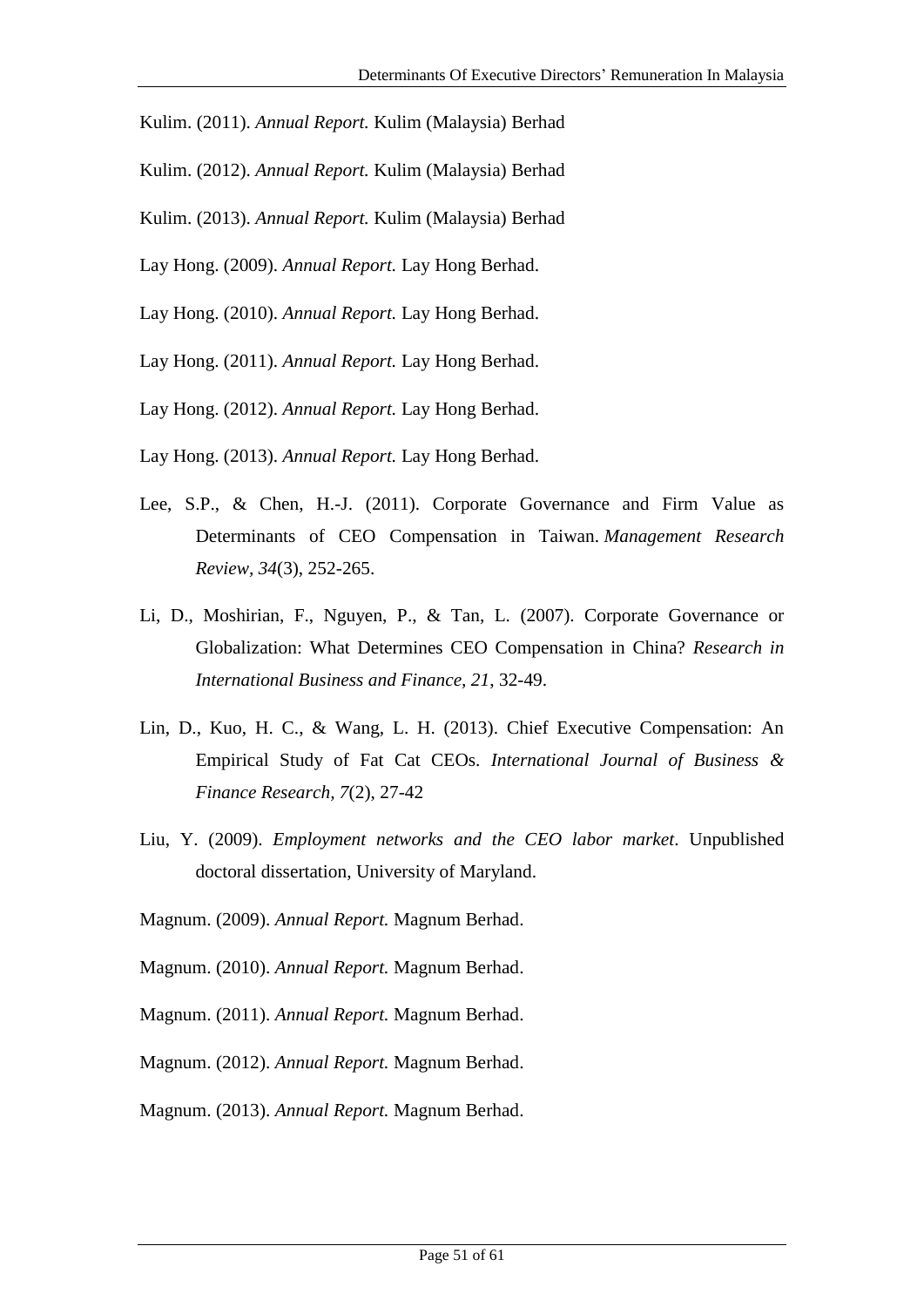- Malak, S. (2015). The Determinants of Disclosure of Individual Executive Director's Remuneration: A Malaysian Perspective. *Procedia - Social and Behavioral Sciences*, *172*, 666-673.
- Matolcsy, Z., Shan, Y., & Seethamraju, V. (2012). The Timing of Changes in CEO Compensation from Cash Bonus to Equity-based Compensation: Determinants and Performance Consequences. *Journal of Contemporary Accounting & Economics, 8*(2), 78-91.
- Moffett, M., Stonehill, A., & Eiteman, D. (2009). *Fundamentals of multinational finance* (4th ed.). Boston, Mass.: Pearson/Addison-Wesley.
- Nilakant, V., & Rao, H. (1994). Agency Theory and Uncertainty in Organizations: An Evaluation. *Organization Studies*, *15*(5), 649-672.
- Ning, Y., Hu, X., & Garza-Gomez, X. (2012). An empirical analysis of the impact of large changes in institutional ownership on CEO compensation risk. *Journal of Economics Finance*, *39*(1), 23-47.
- Oriental. (2009). *Annual Report*. Oriental Holding Berhad.
- Oriental. (2010). *Annual Report*. Oriental Holding Berhad.
- Oriental. (2011). *Annual Report*. Oriental Holding Berhad.
- Oriental. (2012). *Annual Report*. Oriental Holding Berhad.
- Oriental. (2013). *Annual Report*. Oriental Holding Berhad.
- Ozkan, N. (2007). Do Corporate Governance Mechanisms influence CEO Compensation? An Empirical Investigation of UK Companies. *Journal of Multinational Financial Management*, 17(5), 349-364.
- Padini. (2009). *Annual Report.* Padini Holdings Bhd.
- Padini. (2010). *Annual Report.* Padini Holdings Bhd.
- Padini. (2011). *Annual Report.* Padini Holdings Bhd.
- Padini. (2012). *Annual Report.* Padini Holdings Bhd.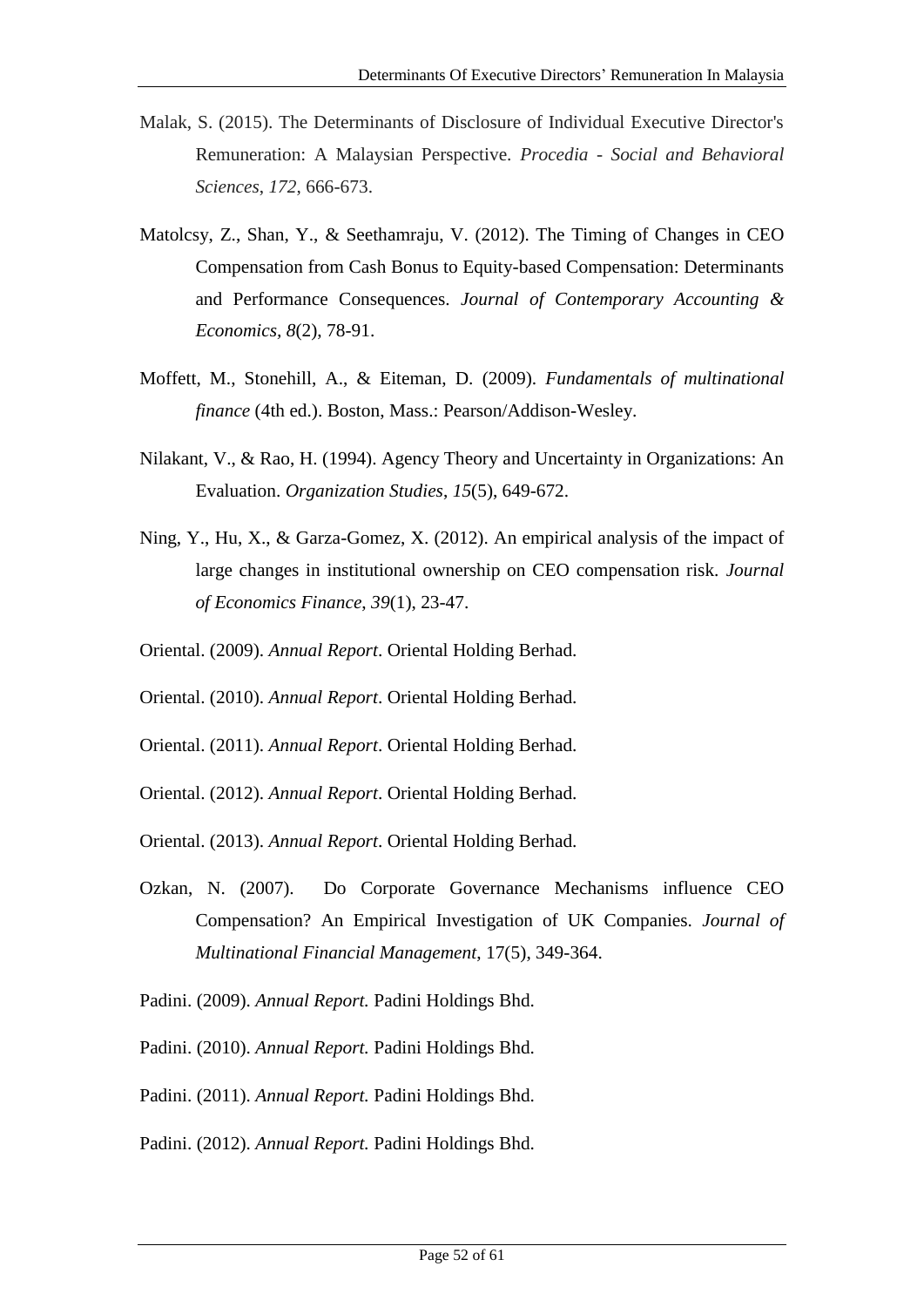Padini. (2013). *Annual Report.* Padini Holdings Bhd.

- Petronas. (2009). *Annual Report*. Petronas Dagangan Berhad.
- Petronas. (2010). *Annual Report*. Petronas Dagangan Berhad.
- Petronas. (2011). *Annual Report*. Petronas Dagangan Berhad.
- Petronas. (2012). *Annual Report*. Petronas Dagangan Berhad.
- Petronas. (2013). *Annual Report*. Petronas Dagangan Berhad.
- Shangri-La. (2009). *Annual Report*. Shangri-La Hotels (Malaysia) Berhad.
- Shangri-La. (2010). *Annual Report*. Shangri-La Hotels (Malaysia) Berhad.
- Shangri-La. (2011). *Annual Report*. Shangri-La Hotels (Malaysia) Berhad.
- Shangri-La. (2012). *Annual Report*. Shangri-La Hotels (Malaysia) Berhad.
- Shangri-La. (2013). *Annual Report*. Shangri-La Hotels (Malaysia) Berhad.
- Shin, J., Kang, S., Hyun, J., & Kim, B. (2015). Determinants and Performance Effects of Executive Pay Multiples: Evidence from Korea. *Industrial & Labor Relations Review, 68*(1), 53-78.
- Spritzer. (2009). *Annual Report.* Spritzer Berhad.
- Spritzer. (2010). *Annual Report.* Spritzer Berhad.
- Spritzer. (2011). *Annual Report.* Spritzer Berhad.
- Spritzer. (2012). *Annual Report.* Spritzer Berhad.
- Spritzer. (2013). *Annual Report.* Spritzer Berhad.
- SP Setia. (2009). *Annual Report*. SP Setia Berhad.
- SP Setia. (2010). *Annual Report*. SP Setia Berhad.
- SP Setia. (2011). *Annual Report*. SP Setia Berhad.
- SP Setia. (2012). *Annual Report*. SP Setia Berhad.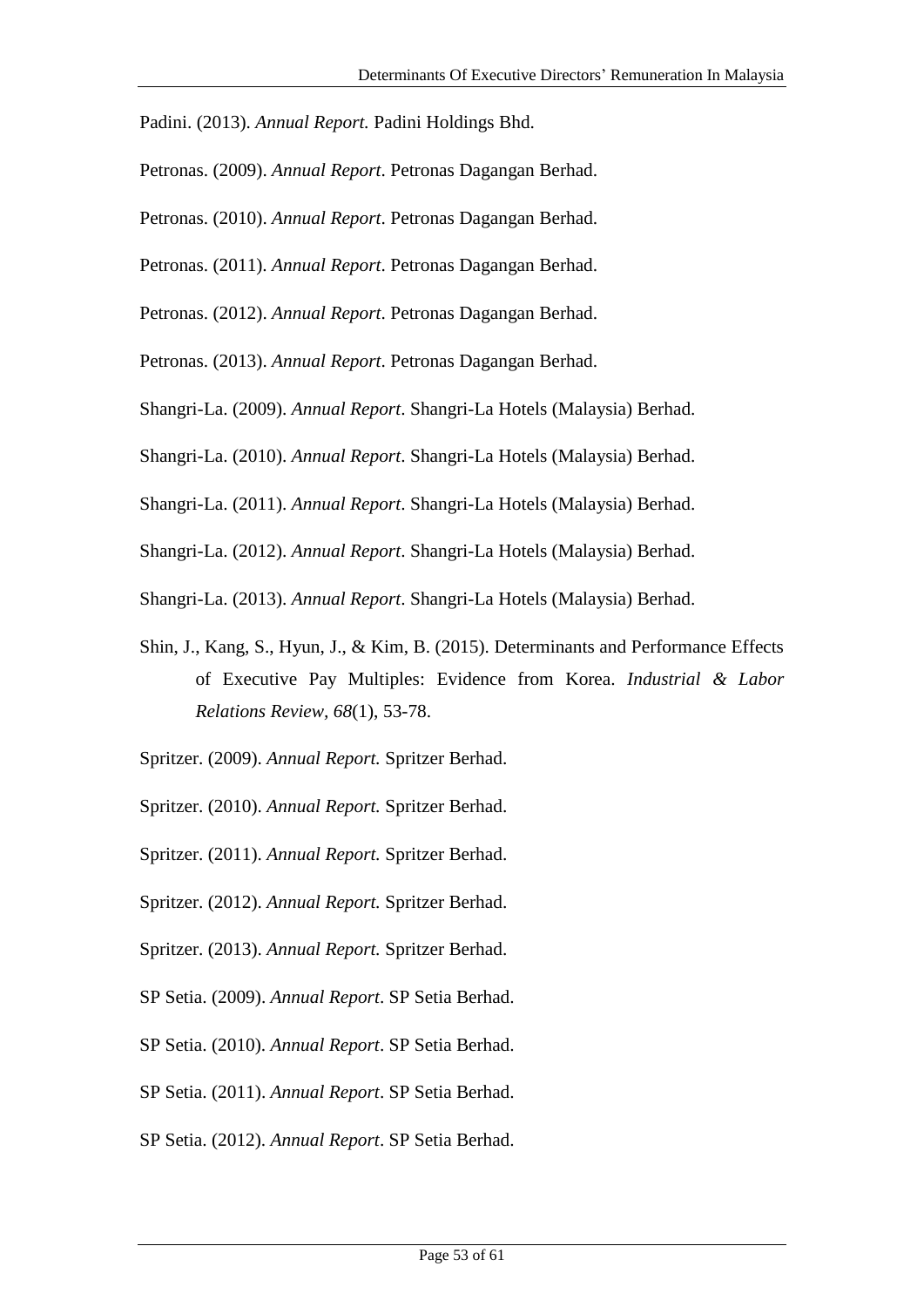- SP Setia. (2013). *Annual Report*. SP Setia Berhad.
- TDM. (2009). *Annual Report.* TDM Berhad.
- TDM. (2010). *Annual Report.* TDM Berhad.
- TDM. (2011). *Annual Report.* TDM Berhad.
- TDM. (2012). *Annual Report*. TDM Berhad.
- TDM. (2013). *Annual Report.* TDM Berhad.
- Unisem. (2009). *Annual Report.* Unisem Berhad.
- Unisem. (2010). *Annual Report.* Unisem Berhad.
- Unisem. (2011). *Annual Report.* Unisem Berhad.
- Unisem. (2012). *Annual Report.* Unisem Berhad.
- Unisem. (2013). *Annual Report.* Unisem Berhad.
- Veliyath. R (1999). Top management compensation and shareholder returns: Unravelling different models of the relationship. *Journal of Management Studies*, *36*(1), 123-143.
- Vroom, V. (1964). *Work and motivation*. New York: Wiley.
- Wang, H. C., Venezia, C. C., & Lou, Y. (2013). Determinants of Chief Executive Officer Compensation. *Journal of Business and Finance Research*, *7*(4), 29– 43.
- Yermack, D. (2004). Remuneration, retention, and reputation incentives for outside directors. *Journal of Finance*, *59*(5), 2281–2308.
- YTL. (2009). *Annual Report.* YTL Corporation Berhad.
- YTL. (2010). *Annual Report.* YTL Corporation Berhad.
- YTL. (2011). *Annual Report.* YTL Corporation Berhad.
- YTL. (2012). *Annual Report.* YTL Corporation Berhad.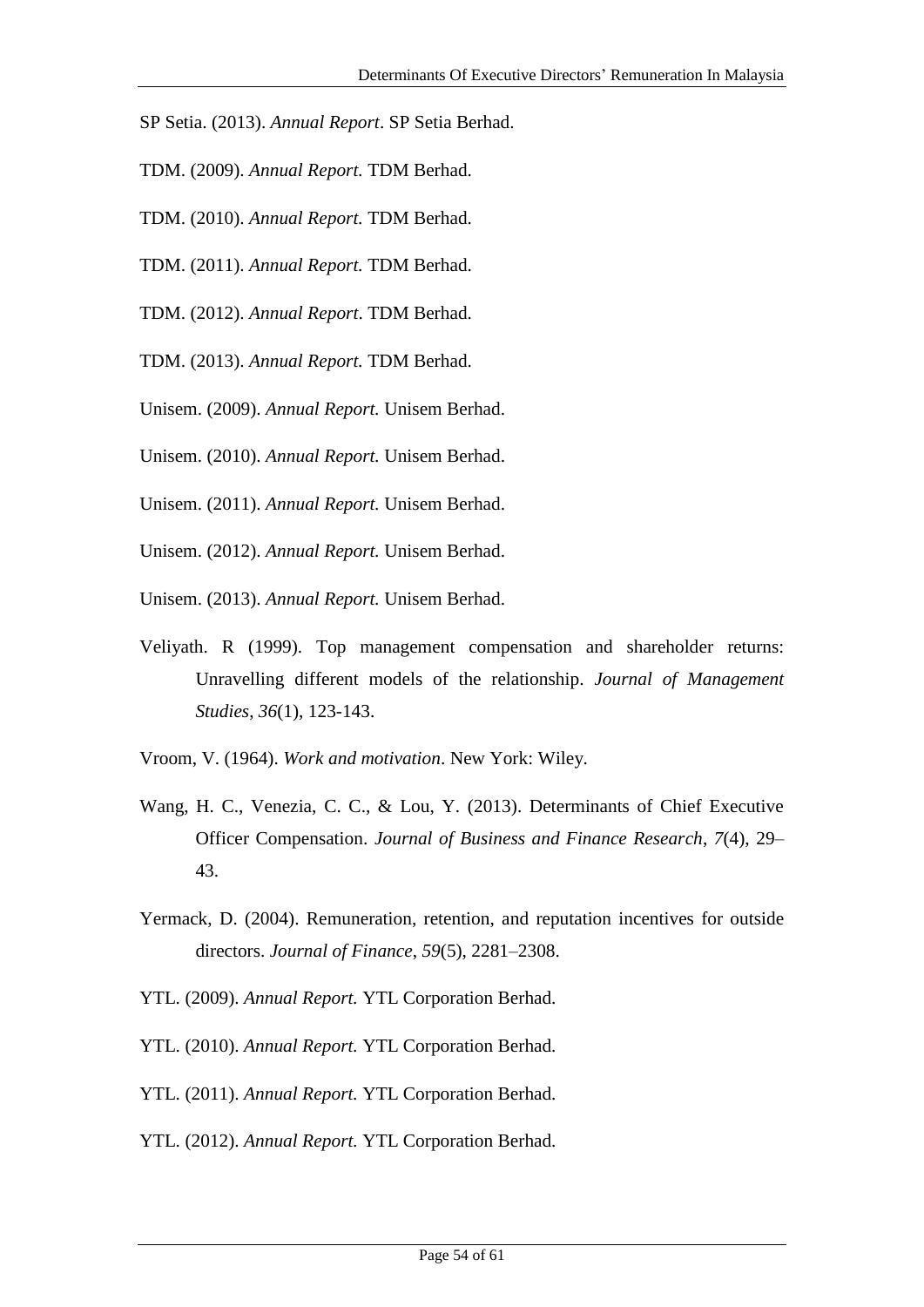YTL. (2013). *Annual Report.* YTL Corporation Berhad.

Yu, C. (2014). CEO Overconfidence, CEO Compensation, and Earnings Manipulation. *Journal of Management Accounting Research, 26*(2)*,* 167-193*.*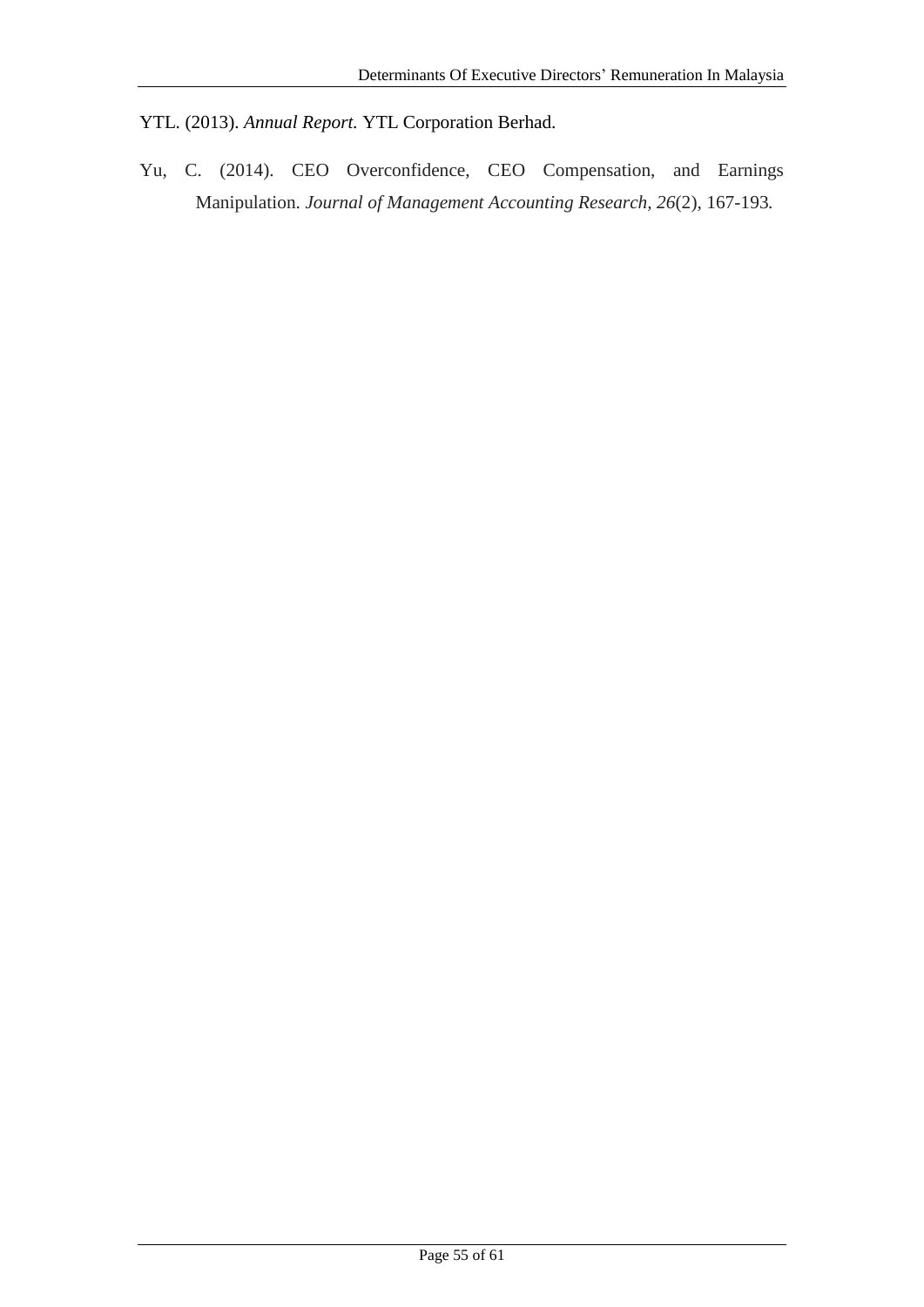## **Appendices**

#### Appendix 3.1: List of Public Listed Companies

A & M Realty Bhd

Amway (Malaysia) Holding Berhad

Carlsberg Brewery Malaysia Berhad

Dutch Lady Milk Industries Berhad

Furniweb Industrial Products Berhad

Hup Seng Industries Berhad

JobStreet Corporation Berhad

KPJ Healthcare Berhad

Kulim (Malaysia) Berhad

Lay Hong Berhad

Magnum Berhad

Oriental Holding Berhad

Padini Holdings Berhad

Petronas Dagangan Berhad

Shangri-La Hotels (Malaysia) Berhad

Spritzer Berhad

SP Setia Berhad

TDM Berhad

Unisem Berhad

YTL Corporation Berhad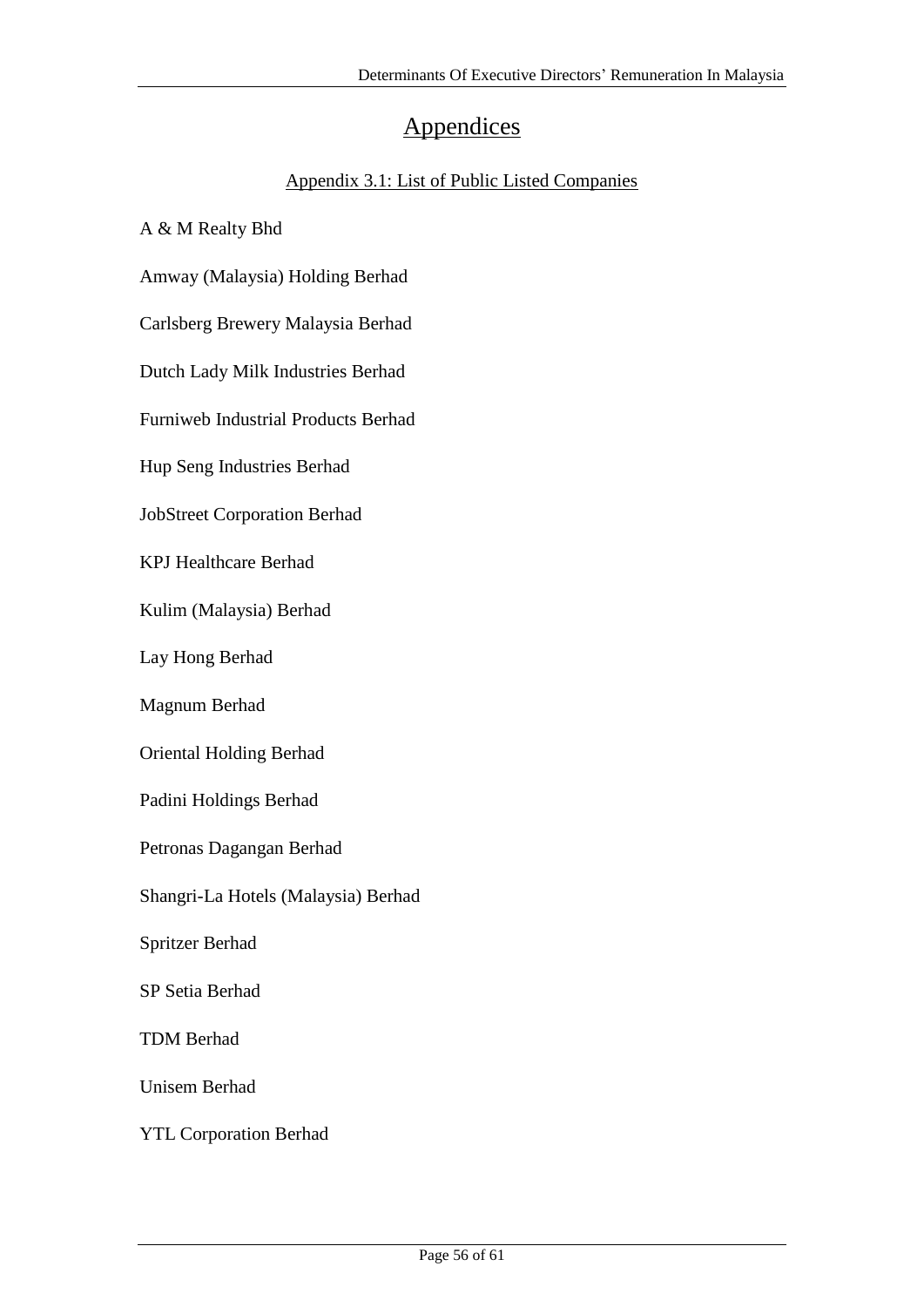#### Appendix 4.1: Description statistics of All Variables

```
. tsset year code
panel variable: year (strongly balanced)
 time variable: code, 1 to 20
         delta: 1 unit
```
. xtsum rem perform age leverage size

|  |         |              |  |                                     | Variable ( ) Mean Std. Dev. Min Max   Observations          |                 |
|--|---------|--------------|--|-------------------------------------|-------------------------------------------------------------|-----------------|
|  |         |              |  |                                     |                                                             |                 |
|  |         |              |  |                                     | rem overall   5.592182 .4047483 4.687529 6.734677   N =     | 100             |
|  | between |              |  |                                     | $.052785$ 5.508449 5.637198   n = 5                         |                 |
|  | within  |              |  |                                     | $.4019573$ $4.771261$ $6.697511$   T = 20                   |                 |
|  |         | $\Box$       |  |                                     | $\Box$                                                      |                 |
|  |         |              |  |                                     |                                                             | 100             |
|  | between |              |  |                                     | $.00945$ $.0856691$ $.1089824$   n = 5                      |                 |
|  | within  |              |  |                                     | $.0885826 - .0708564$ $.3306278$   T = 20                   |                 |
|  |         | $\mathbf{I}$ |  |                                     |                                                             |                 |
|  |         |              |  |                                     | age overall   1.315508 .2243642 .7782 1.6902   N = 100      |                 |
|  | between |              |  |                                     | $.0376434$ 1.26626 1.36152   n = 5                          |                 |
|  | within  |              |  |                                     | $.2217977$ $.827448$ $1.702448$   T = 20                    |                 |
|  |         | $\perp$      |  |                                     | $\Box$                                                      |                 |
|  |         |              |  | leverage overall   7.59436 1.934209 | $0 \t 10.47643 \t N =$                                      | 100             |
|  |         |              |  |                                     | between   .1052775 7.531541 7.781614   n = 5                |                 |
|  | within  |              |  |                                     | $1.931892$ $.0319427$ $10.53924$   T = 20                   |                 |
|  |         | $\perp$      |  |                                     | $\perp$                                                     |                 |
|  |         |              |  |                                     | size overall   9.075316 .7046509 7.97499 10.72932   N = 100 |                 |
|  | between |              |  |                                     | $.0458365$ 9.012077 9.121968   n =                          | $5\overline{)}$ |
|  | within  |              |  | .7034452 7.93803                    | $10.72043$   T =                                            | 20              |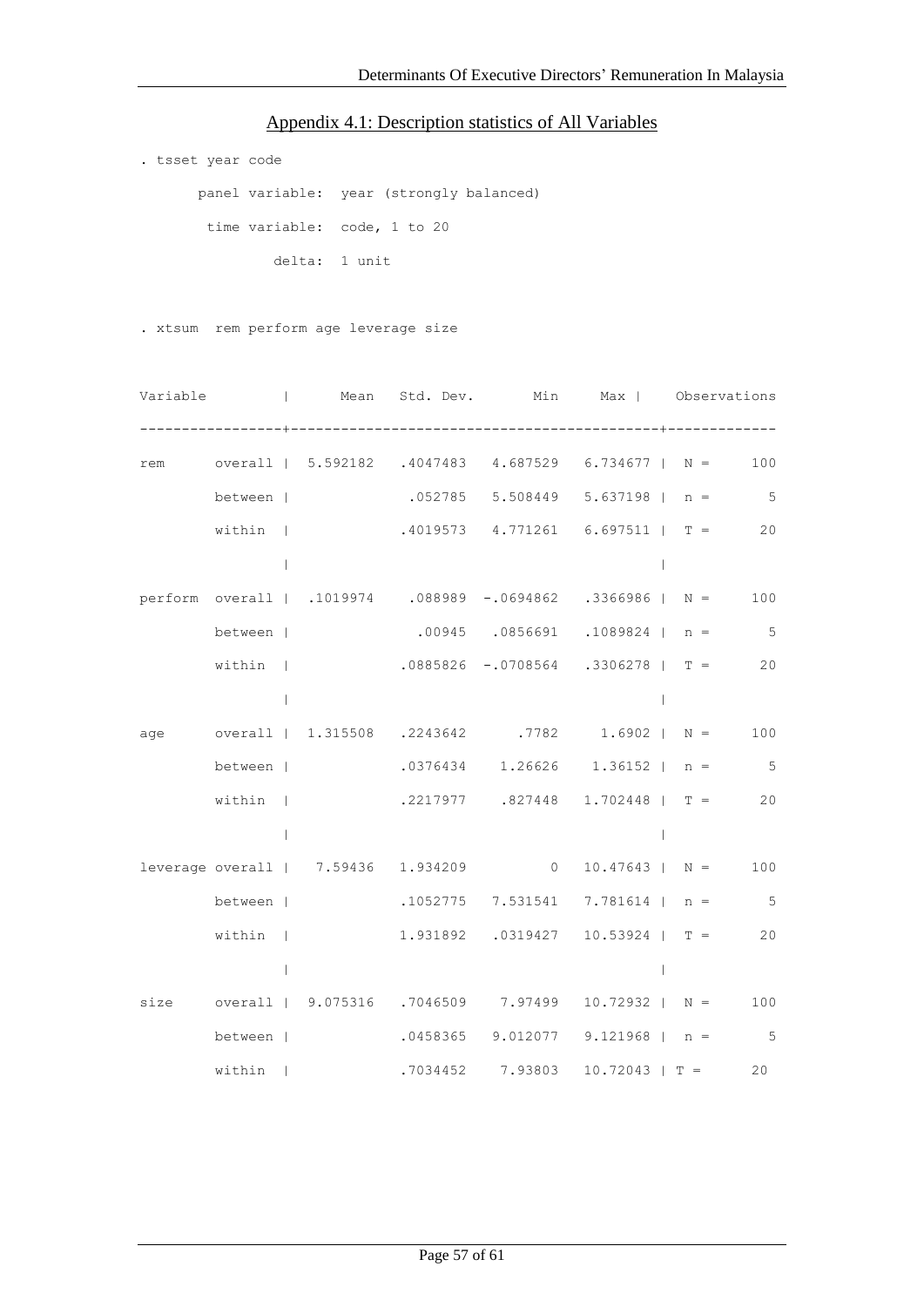Appendix 4.2 Normality Test



Appendix 4.3 Heteroscedasticity Test

Heteroskedasticity Test: White

| F-statistic                  | 13.81889 | Prob. $F(14,85)$               | 0.0000 |
|------------------------------|----------|--------------------------------|--------|
| $Obs*R$ -squared             | 69.47545 | Prob. Chi-Square $(14)$ 0.0000 |        |
| Scaled explained SS 68.49413 |          | Prob. Chi-Square $(14)$ 0.0000 |        |

Test Equation: Dependent Variable: RESID^2 Method: Least Squares Date: 07/06/15 Time: 14:40 Sample: 1 100 Included observations: 100

| Variable        |                        | Coefficient Std. Error | t-Statistic | Prob.  |  |  |  |  |
|-----------------|------------------------|------------------------|-------------|--------|--|--|--|--|
| C               | 9.577348               | 2.951629               | 3.244766    | 0.0017 |  |  |  |  |
| AGE             | 3.594580               | 1.124035               | 3.197925    | 0.0019 |  |  |  |  |
| $AGE^2$         | 0.101236               | 0.384795               | 0.263091    | 0.7931 |  |  |  |  |
| AGE*LEVERAGE    | 0.334694               | 0.113883               | 2.938932    | 0.0042 |  |  |  |  |
| AGE*PERFORM     | 1.699844               | 1.613108               | 1.053769    | 0.2950 |  |  |  |  |
| AGE*SIZE        | $-0.789054$            | 0.162160               | $-4.865905$ | 0.0000 |  |  |  |  |
| <b>LEVERAGE</b> | 2.376607               | 0.523127               | 4.543078    | 0.0000 |  |  |  |  |
| LEVERAGE^2      | $-0.002120$ $0.007801$ |                        | $-0.271795$ | 0.7864 |  |  |  |  |
| LEVERAGE*PERF   |                        |                        |             |        |  |  |  |  |
| <b>ORM</b>      | $-0.564605$ $0.280753$ |                        | $-2.011035$ | 0.0475 |  |  |  |  |
| LEVERAGE*SIZE   | $-0.305066$ $0.067549$ |                        | $-4.516209$ | 0.0000 |  |  |  |  |
| <b>PERFORM</b>  | 0.460847               | 5.951380               | 0.077435    | 0.9385 |  |  |  |  |
| PERFORM^2       | $-2.452740$ 2.640170   |                        | $-0.929008$ | 0.3555 |  |  |  |  |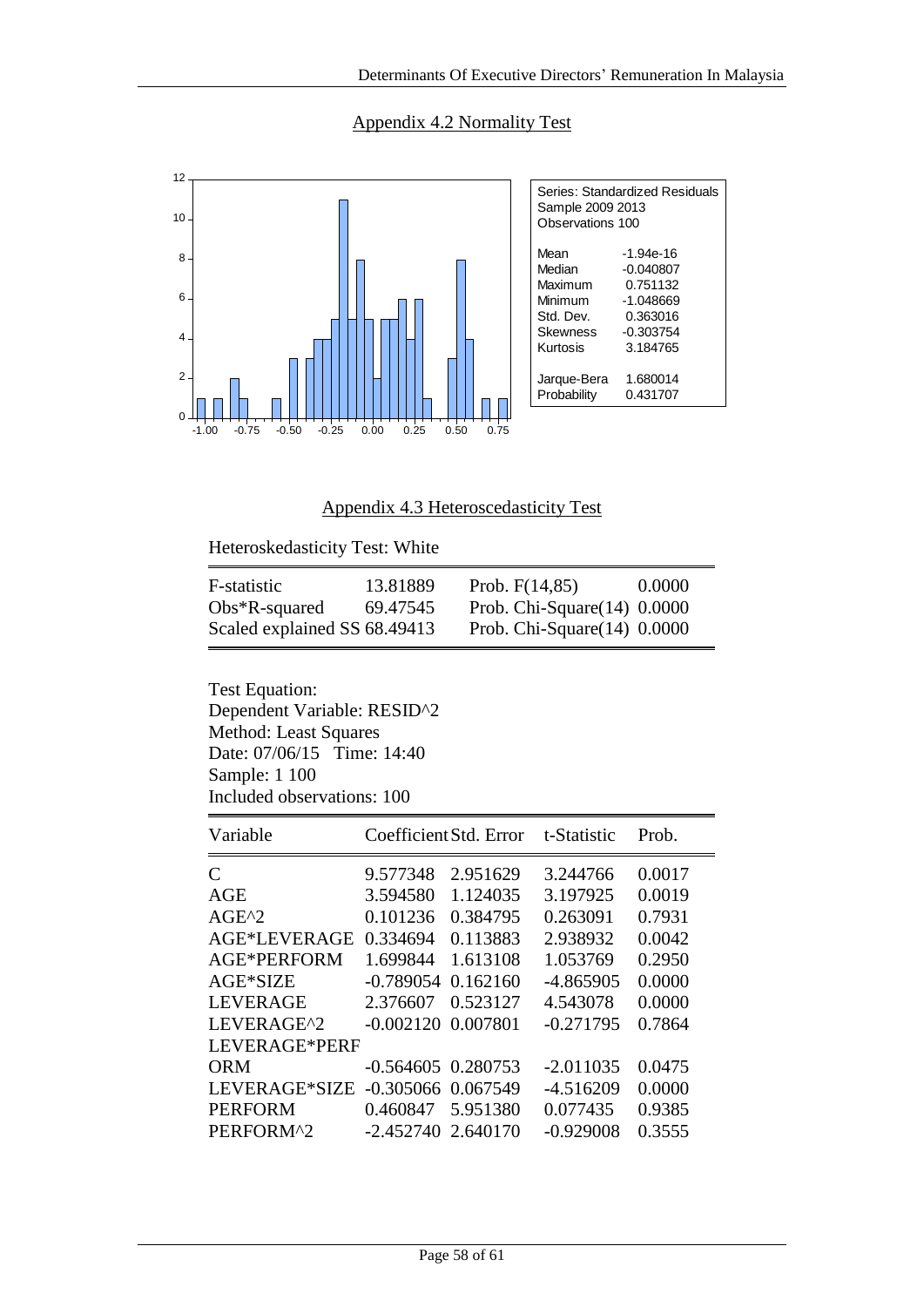| PERFORM*SIZE<br><b>SIZE</b><br>$SIZE^2$                                                                                                   | 0.280544<br>-4.855609 0.881238<br>0.471150                           | 0.663722<br>0.076047 | 0.422683<br>$-5.509987$<br>6.195500                                                                             | 0.6736<br>0.0000<br>0.0000                                                    |
|-------------------------------------------------------------------------------------------------------------------------------------------|----------------------------------------------------------------------|----------------------|-----------------------------------------------------------------------------------------------------------------|-------------------------------------------------------------------------------|
| R-squared<br>Adjusted R-squared 0.644479<br>S.E. of regression<br>Sum squared resid<br>Log likelihood<br>F-statistic<br>Prob(F-statistic) | 0.694755<br>0.115559<br>1.135086<br>82.02923<br>13.81889<br>0.000000 | Schwarz criterion    | Mean dependent var<br>S.D. dependent var<br>Akaike info criterion<br>Hannan-Quinn criter.<br>Durbin-Watson stat | 0.130463<br>0.193808<br>$-1.340585$<br>$-0.949809$<br>$-1.182431$<br>1.076576 |

## Appendix 4.4 Autocorrelation Test

Breusch-Godfrey Serial Correlation LM Test:

| F-statistic      | 45.22517 | Prob. $F(2,93)$               | 0.0000 |
|------------------|----------|-------------------------------|--------|
| $Obs*R$ -squared | 49.30508 | Prob. Chi-Square $(2)$ 0.0000 |        |

Test Equation: Dependent Variable: RESID Method: Least Squares Date: 08/06/15 Time: 14:41 Sample: 1 100 Included observations: 100 Presample missing value lagged residuals set to zero.

| Variable                                                                                                                                |                                                                                                                                                             | Coefficient Std. Error | t-Statistic                                                                                                     | Prob.                                                                   |
|-----------------------------------------------------------------------------------------------------------------------------------------|-------------------------------------------------------------------------------------------------------------------------------------------------------------|------------------------|-----------------------------------------------------------------------------------------------------------------|-------------------------------------------------------------------------|
| AGE<br><b>LEVERAGE</b><br><b>PERFORM</b><br><b>SIZE</b><br>$\mathcal{C}_{\mathcal{C}}$<br>$RESID(-1)$<br>$RESID(-2)$                    | $-0.065762$ 0.137605<br>$-0.007734$ 0.020204<br>$-0.098233$ $0.385184$<br>$-0.006389$ $0.049374$<br>0.214896 0.397947<br>0.716404<br>$-0.013256$ $0.104616$ | 0.103385               | $-0.477903$<br>$-0.382795$<br>$-0.255029$<br>$-0.129401$<br>0.540013<br>6.929465<br>$-0.126709$                 | 0.6338<br>0.7027<br>0.7993<br>0.8973<br>0.5905<br>0.0000<br>0.8994      |
| R-squared<br><b>Adjusted R-squared</b><br>S.E. of regression<br>Sum squared resid<br>Log likelihood<br>F-statistic<br>Prob(F-statistic) | 0.493051<br>0.460344<br>0.266676<br>6.613812<br>$-6.093352$<br>15.07506<br>0.000000                                                                         | Schwarz criterion      | Mean dependent var<br>S.D. dependent var<br>Akaike info criterion<br>Hannan-Quinn criter.<br>Durbin-Watson stat | $-1.55E-15$<br>0.363016<br>0.261867<br>0.444229<br>0.335672<br>1.960773 |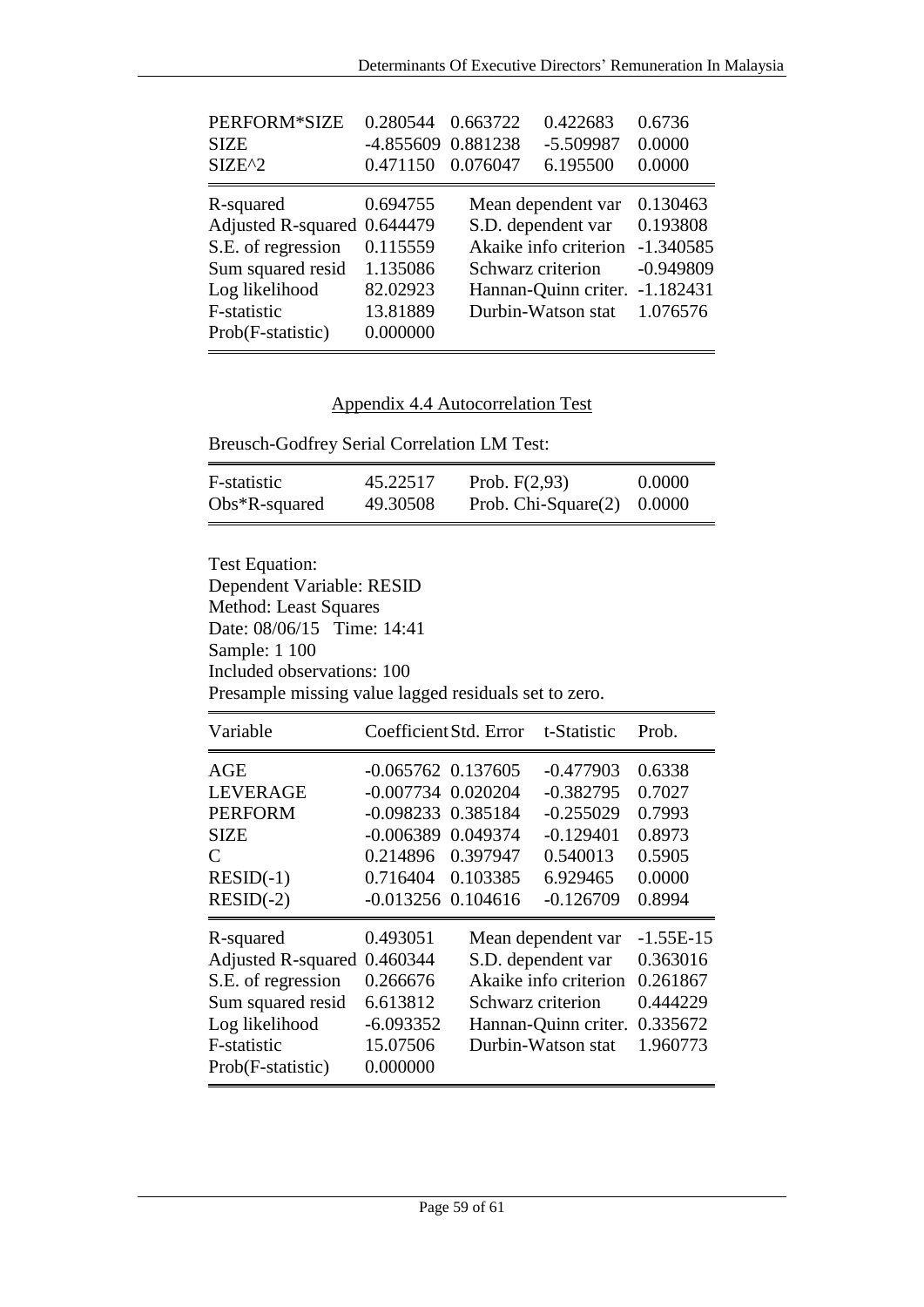| Appendix 4.5: Solving of Autocorrelation Test using Newey-West Method |
|-----------------------------------------------------------------------|
|-----------------------------------------------------------------------|

| Dependent Variable: REM<br>Method: Least Squares<br>Date: 08/06/15 Time: 14:42 |             |                                   |                      |          |  |  |  |  |  |
|--------------------------------------------------------------------------------|-------------|-----------------------------------|----------------------|----------|--|--|--|--|--|
| Sample: 1 100                                                                  |             |                                   |                      |          |  |  |  |  |  |
| Included observations: 100                                                     |             |                                   |                      |          |  |  |  |  |  |
| Newey-West HAC<br>truncation=4)                                                | Standard    | Errors                            | &<br>Covariance      | (lag     |  |  |  |  |  |
| Variable                                                                       |             | Coefficient Std. Error            | t-Statistic          | Prob.    |  |  |  |  |  |
| AGE                                                                            | 0.008520    | 0.271910                          | 0.031333             | 0.9751   |  |  |  |  |  |
| <b>LEVERAGE</b>                                                                | 0.054411    | 0.025570                          | 2.127929             | 0.0359   |  |  |  |  |  |
| <b>PERFORM</b>                                                                 | 0.888802    | 0.486298                          | 1.827690             | 0.0707   |  |  |  |  |  |
| <b>SIZE</b>                                                                    | 0.177438    | 0.156219                          | 1.135826             | 0.2589   |  |  |  |  |  |
| $\mathcal{C}_{\mathcal{C}}$                                                    | 3.466796    | 1.198791                          | 2.891910             | 0.0047   |  |  |  |  |  |
| R-squared                                                                      | 0.195581    |                                   | Mean dependent var   | 5.592182 |  |  |  |  |  |
| Adjusted R-squared                                                             | 0.161711    | 0.404748<br>S.D. dependent var    |                      |          |  |  |  |  |  |
| S.E. of regression                                                             | 0.370580    | Akaike info criterion<br>0.901212 |                      |          |  |  |  |  |  |
| Sum squared resid                                                              | 13.04630    | 1.031470<br>Schwarz criterion     |                      |          |  |  |  |  |  |
| Log likelihood                                                                 | $-40.06058$ |                                   | Hannan-Quinn criter. | 0.953930 |  |  |  |  |  |
| F-statistic                                                                    | 5.774430    |                                   | Durbin-Watson stat   | 0.574783 |  |  |  |  |  |
| Prob(F-statistic)                                                              | 0.000333    |                                   |                      |          |  |  |  |  |  |

## Appendix 4.6: Inferential Analyses

|  | . req rem perform age leverage size |                                                       |                          |  |  |
|--|-------------------------------------|-------------------------------------------------------|--------------------------|--|--|
|  | Source I SS df MS                   |                                                       | Number of $obs = 100$    |  |  |
|  |                                     |                                                       | $F(4, 95) = 5.77$        |  |  |
|  |                                     | Model   $3.17199767$ 4 .792999417 Prob > F = 0.0003   |                          |  |  |
|  |                                     | Residual   13.046303 95 .137329505 R-squared = 0.1956 |                          |  |  |
|  |                                     |                                                       | Adj R-squared = $0.1617$ |  |  |
|  |                                     | Total   16.2183007 99 .163821219 Root MSE = .37058    |                          |  |  |
|  |                                     |                                                       |                          |  |  |
|  |                                     | rem   Coef. Std. Err. t P> t  [95% Conf. Interval]    |                          |  |  |
|  |                                     |                                                       |                          |  |  |